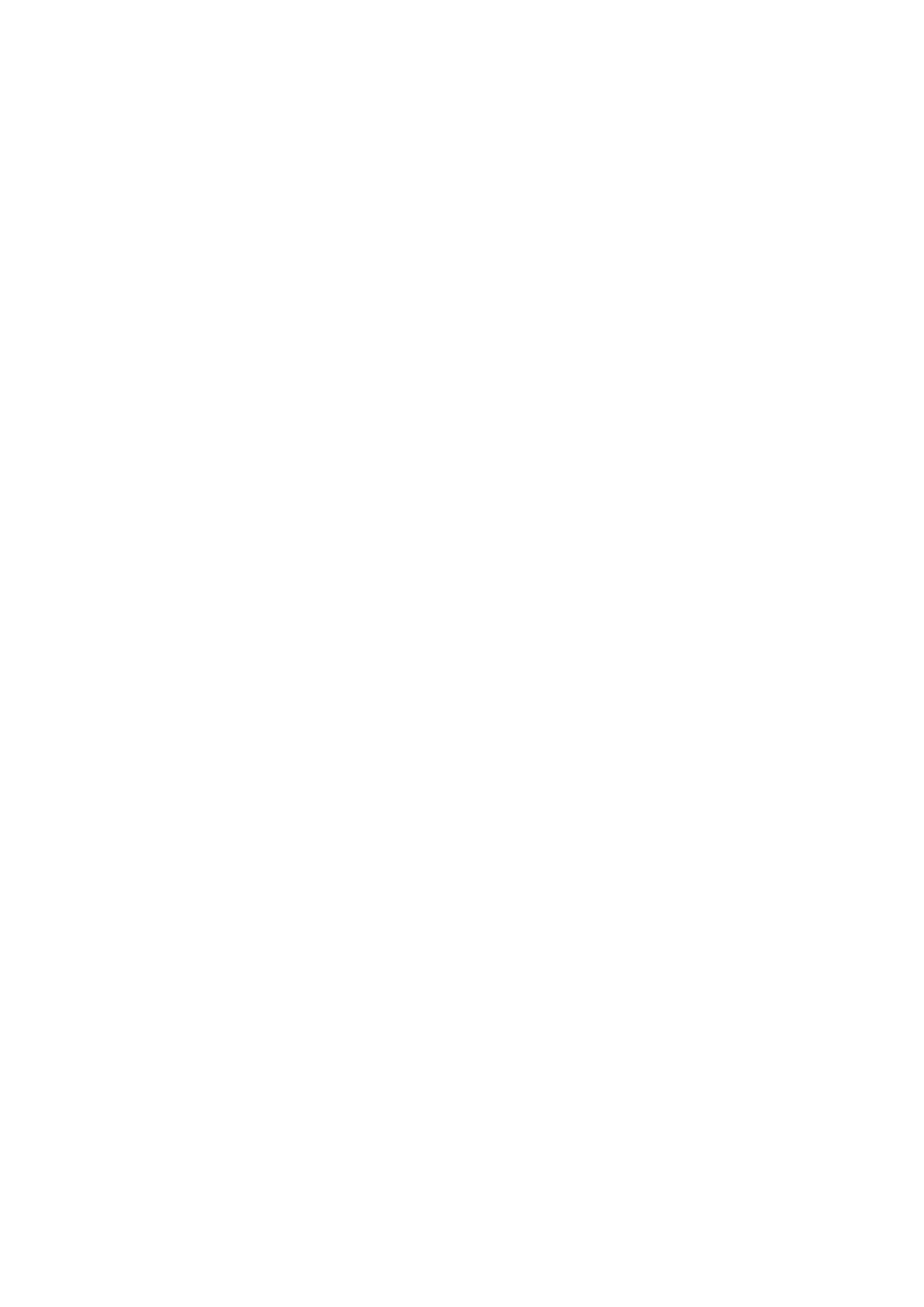# **Contents**

| <b>Section</b> |                                                  | Page |
|----------------|--------------------------------------------------|------|
| 1              | <b>Executive Summary</b>                         |      |
| $\overline{2}$ | What are the TV white spaces?                    | 4    |
| 3              | Introduction                                     | 8    |
| 4              | Legal framework                                  | 16   |
| 5              | Requirements for white space devices             | 18   |
| 6              | <b>Parameters</b>                                | 35   |
| 7              | Draft regulatory and technical deliverables      | 42   |
| 8              | Next Steps: our plans for stakeholder engagement | 47   |
| Annex          |                                                  | Page |
| 1              | Responding to this consultation                  | 50   |
| $\overline{2}$ | Ofcom's consultation principles                  | 52   |
| 3              | Consultation response cover sheet                | 53   |
| 4              | Consultation questions                           | 55   |
| 5              | Impact assessment                                | 56   |
| 6              | Constraints for multi-channel WSD transmissions  | 60   |
| 7              | Glossary                                         | 63   |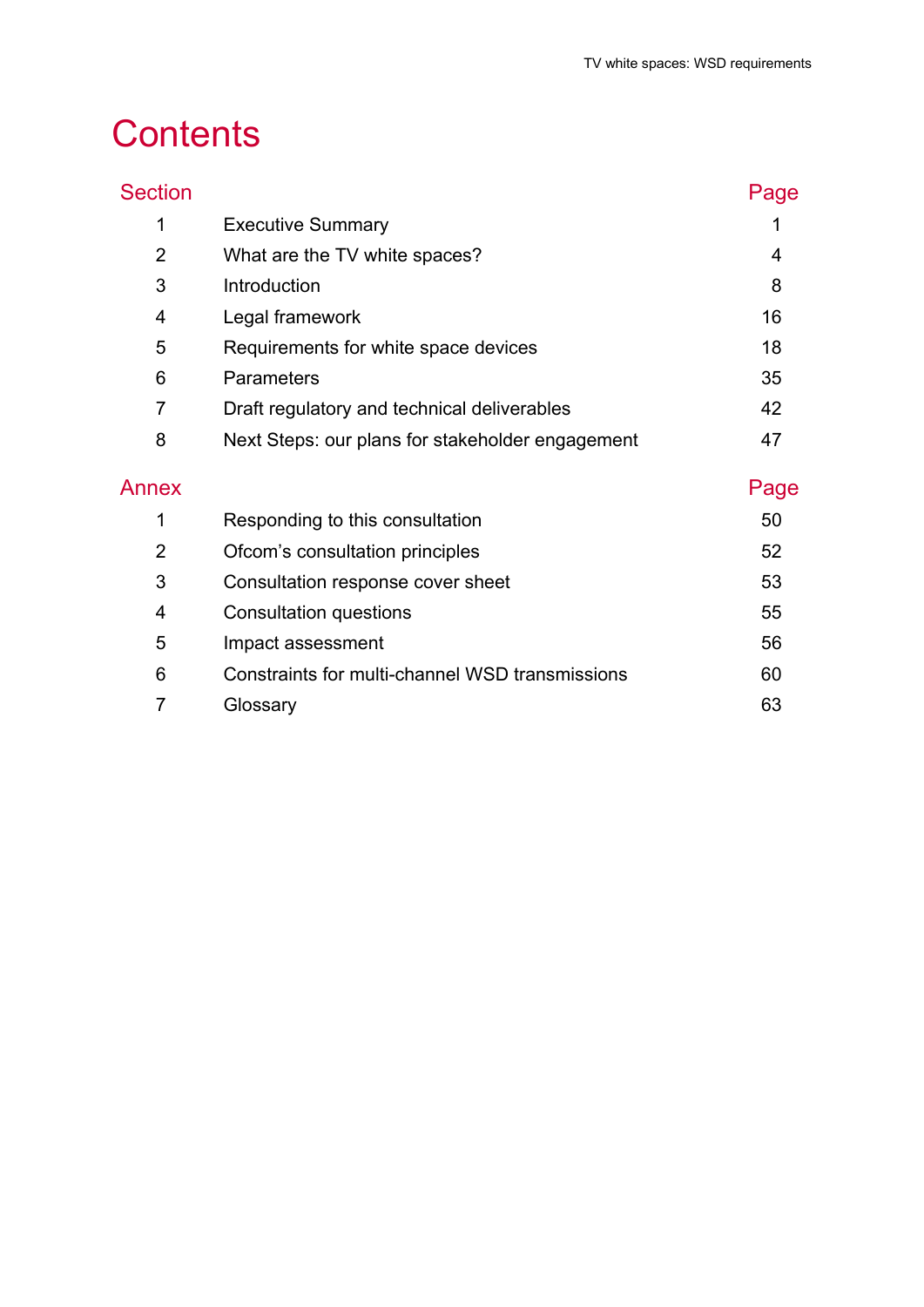#### **Section 1**

## **Executive Summary**

- 1.1 The term "white space spectrum" refers to frequencies that are *not* being used by existing licensees at all times or at all locations. A white space device can make use of these frequencies provided that the risk of harmful interference to the licensed users of the spectrum can be appropriately managed.
- 1.2 Location-aware wireless devices, assisted by databases which provide information on white space availability taking into account existing licensed use, offer the promise of opportunistic access to under-utilised frequency bands around the United Kingdom for innovative and useful services. We believe that such database-assisted operation can also be a key enabling technology for the efficient and dynamic sharing of spectrum in a variety of frequency bands.
- 1.3 We have been investigating the prospects of access to white spaces in the UHF TV band<sup>1</sup> (also known as TV white spaces) since 2007. Following a series of consultations, in 2011 we issued a statement *Implementing Geolocation: Summary of consultation responses and next steps*<sup>2</sup> ("2011 Statement") which set out our approach for authorising the use of TV white spaces<sup>3</sup>. We concluded that licence exempt devices could be authorised to use TV white spaces, so long as they radiated in specific frequencies and at specific powers communicated to them by TV white space databases that had met Ofcom's requirements. Under these conditions, we believed that it would be achievable to ensure that such devices would not cause harmful interference to the existing licensed services.
- 1.4 In paragraph 4.2 of the 2011 Statement we noted that we would:

*"…work with stakeholders to finalise the critical activities that are necessary for setting up a suitable regulatory framework to manage and update the flow of information to and from a geolocation database. Ofcom intends to set up further workshops and direct engagement with those interested parties to facilitate definition of the key areas of detail.*"

1.5 Furthermore in paragraph 1.20 we noted that:

*"...there are a number of issues that remain where further detail is required, and there may be need for more decisions on behalf of the regulator which could require consultation.*"

1.6 In paragraph 1.18, we also set out that one of our next steps would be to:

*"…prepare and consult on a draft IR and VNS<sup>4</sup> as the basis for licence exemption of white space devices in the UK.*"

 $\overline{a}$ 

<sup>&</sup>lt;sup>1</sup> The UHF TV band extends from 470 MHz to 790 MHz.

<sup>&</sup>lt;sup>2</sup> http://stakeholders.ofcom.org.uk/consultations/geolocation/statement/.

<sup>&</sup>lt;sup>3</sup> The use of the "600 MHz" cleared spectrum (550–606 MHz) by white space devices has been addressed as part of Ofcom's UHF Strategy consultation.

See: http://stakeholders.ofcom.org.uk/consultations/uhf-strategy/statement/.

**IR: Interface Requirement. VNS: Voluntary National Specification.**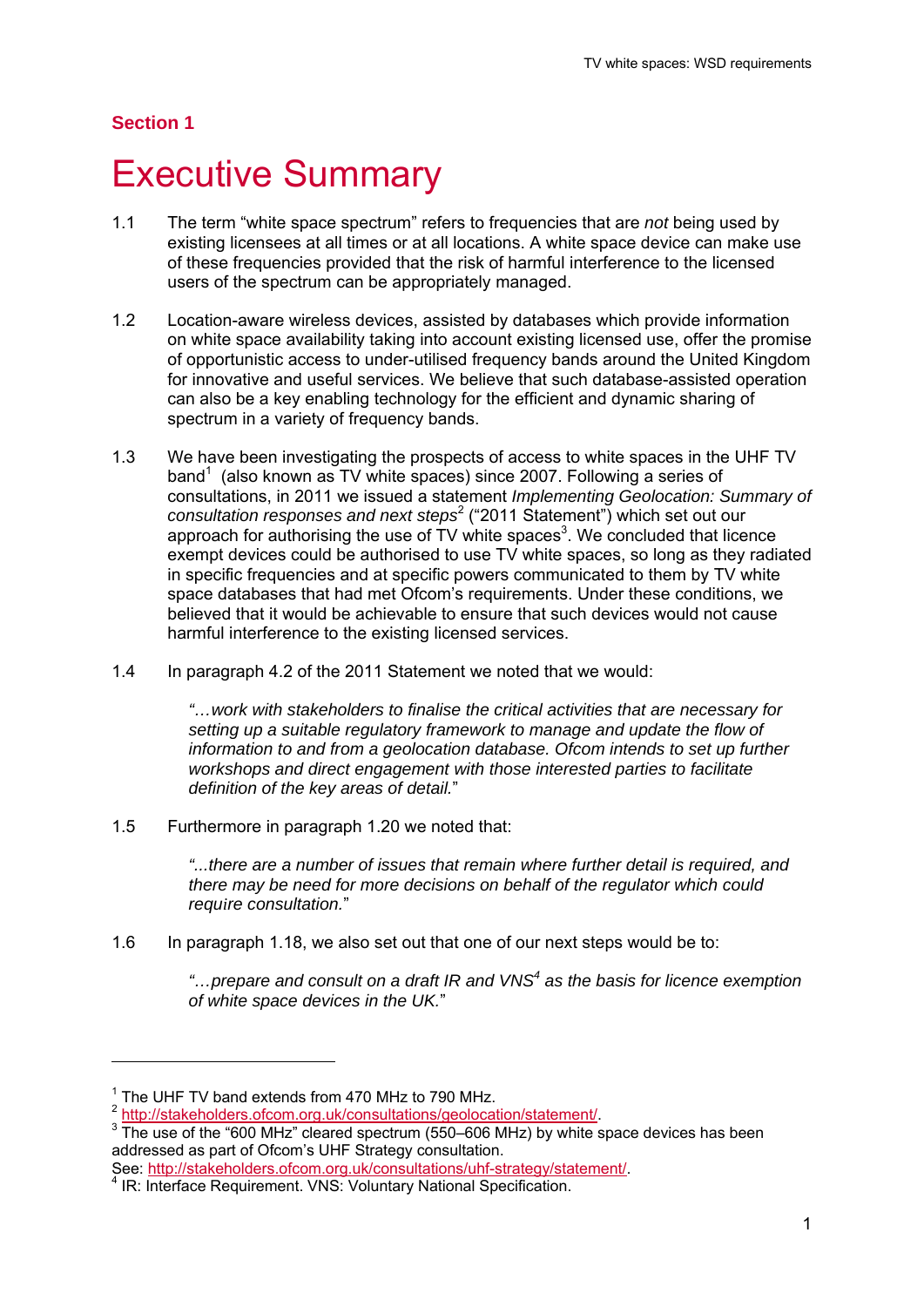- 1.7 We have now developed a framework for the overall operation of white space devices in the UK that is designed to ensure that we can manage the risks of harmful interference to the existing users of the UHF TV band, which are Digital Terrestrial Television (DTT) and Programme making and special events (PMSE). In this document we consult on the various elements that comprise that framework, including the proposed regulatory requirements and technical specifications for white space devices that we believe are necessary to avoid harmful interference . Specifically, we present our proposals with regards to the following:
	- 1.7.1 Operation of white space devices These relate to the different categories of white space device, the sequence of operations that such devices will need to perform, and their interactions with each other and with qualifying databases<sup>5</sup>.
	- 1.7.2 Parameters  $-$  These relate to the parameters that will need to be exchanged between white space devices, and between white space devices and databases.
- 1.8 We recognise that the detailed technical specification of the wireless communication protocols between the devices, and the communications protocols between the devices and databases, is a matter for industry. For this reason, our proposals are technology neutral and apply only to those functionalities of the devices which have a bearing on managing the impact of harmful interference.
- 1.9 Our proposed framework for the operation of white space devices in the UK would be implemented through a package of different instruments which collectively set out the regulatory requirements and technical specifications for such devices. This proposed package of instruments includes an example of what the statutory instrument (SI) setting out the terms of the licence exemption might look like, a draft interface requirement (IR) document, and a draft voluntary national specification (VNS). These documents are published alongside this consultation.
- 1.10 Finally, we note that this is a consultation on device requirements. Nevertheless, some of the functionalities of qualifying white space databases are also described here, in so far as these relate to the databases' interactions with the devices. The full requirements for the operation of the databases are outside the scope of this consultation and will be the subject of future engagement with stakeholders.

## **Next steps**

- 1.11 This consultation, published on 22 November 2012, lasts for seven weeks. The closing date for responses is 10 January 2013.
- 1.12 We welcome stakeholder comments on the proposals presented in this document. We recognise the technical complexity and importance of the issues, and we will

1

 $5$  We anticipate setting out in a database contract the various qualifications which a database must meet before it can be included in Ofcom's list of qualifying white space databases. This is necessary since, as explained in this document, white space devices cannot operate in TV white spaces unless they do so in accordance with the frequency/power parameters that they must obtain from a qualifying white space database.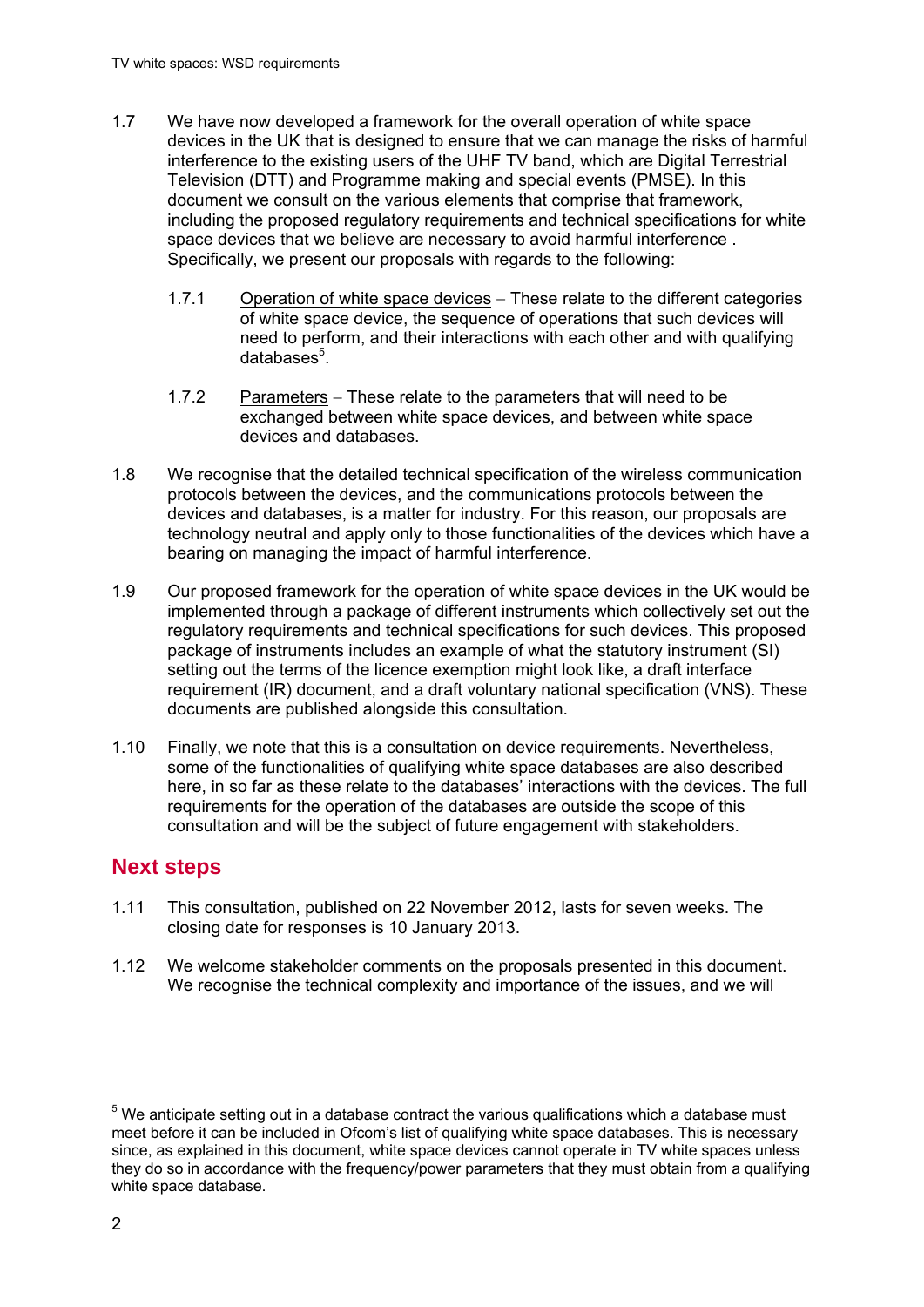conduct a stakeholder workshop<sup>6</sup> on 3 December 2012 to allow stakeholders to express their views on the proposals we have put forward.

- 1.13 Following this consultation, we will amend, where appropriate, the example SI and draft IR, and VNS to take account of stakeholder responses. As soon as possible once this exercise is complete, we intend to notify the European Commission of our draft regulations and device specifications as collated in the three documents above. This process is in accordance with the European Union rules on national technical regulations. In parallel, we will also publish a statement on the outcome of the present consultation. We hope to be able to do these in the first quarter of 2013.
- 1.14 Following the notification<sup>7</sup> to the European Commission and expiry of the three month European standstill period, and subject to no detailed opinions being received from the European Commission or any Member State, we will be in a position to undertake the one month statutory UK consultation on the draft SI. We intend to do this once the first databases have successfully undergone Ofcom's qualification process. This will be followed by a statement on the adoption of the SI.
- 1.15 See Section 8 for further details of our stakeholder engagement plans with regards to other aspects relating to the authorisation of the use of white spaces in the UHF TV band.

-

<sup>&</sup>lt;sup>6</sup> Please email TV.WhiteSpaces@ofcom.org.uk by 29 November 2012 if you are interested in attending the workshop.

 $7$  The process for notifying the European Commission of our draft regulations and device specifications is described in more detail in Section 8 of this document.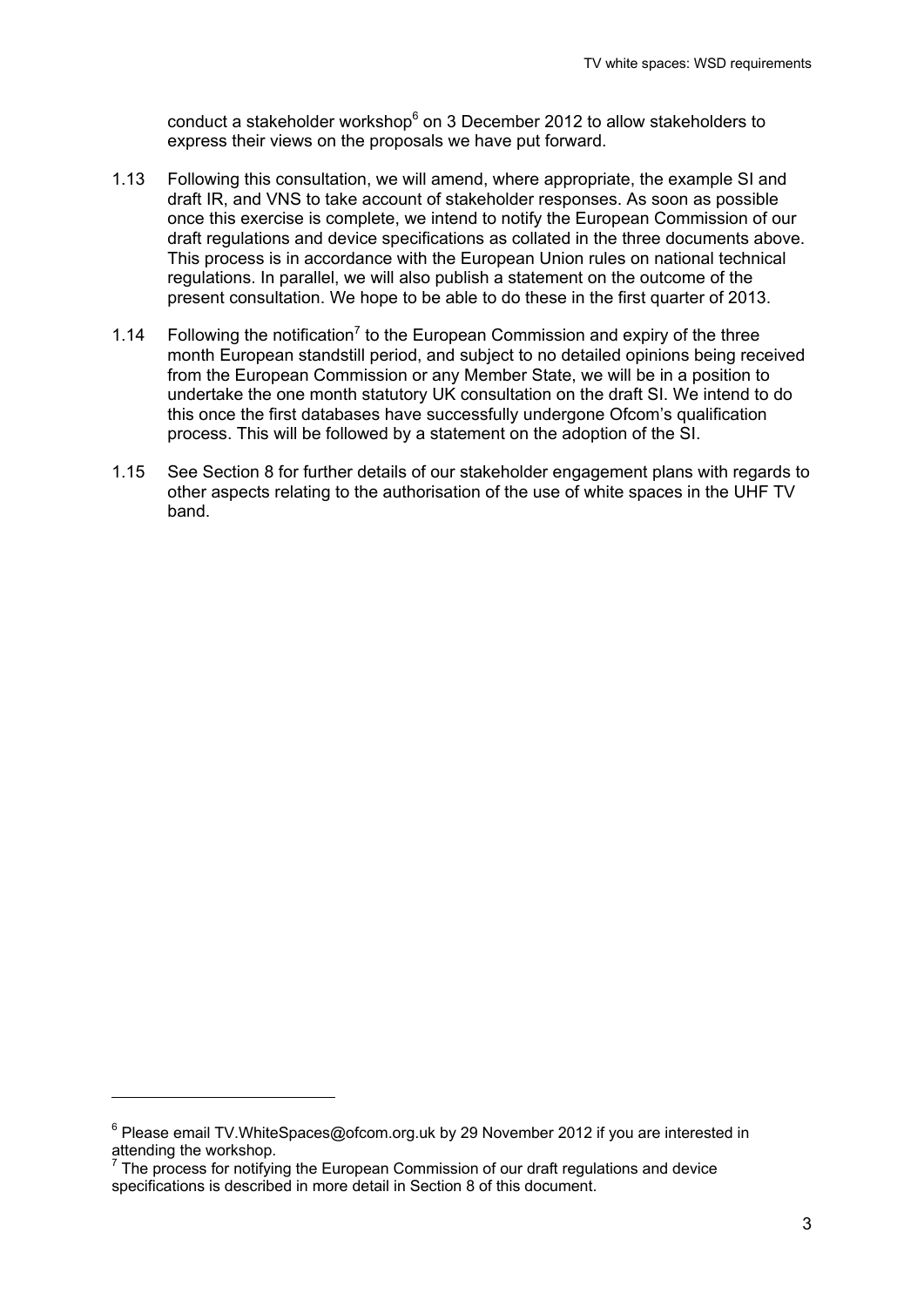## **Section 2**

# What are the TV white spaces?

2.1 The *Digital Switchover* (DSO) namely the transition from analogue to digital terrestrial television (DTT)  $-$  has freed up a significant amount of spectrum in the UHF band for new uses. This is illustrated in Figure 1 below. Digital TV can be transmitted more efficiently than analogue TV, using less spectrum to carry more TV channels than were previously available. Our statement on the Digital Dividend Review ("DDR statement") $<sup>8</sup>$  addressed the question of what would be the best use for</sup> the frequencies that become available UK-wide  $-$  through clearance  $-$  after the transition to DTT. It also considered the availability of spectrum within the frequency channels that carry DTT after DSO. This is known as "interleaved spectrum", and it is available because at any particular location, only a subset of the channels reserved for DTT are actually used.



Figure 1. The UHF TV band and released spectrum due to digital switchover.

- 2.2 Currently, Freeview TV channels are broadcast using up to six multiplexes $9$ . Each multiplex requires an 8 MHz channel. Multiplexes are transmitted at different frequency channels across the country in the frequency range 470 MHz to 790 MHz. Whilst a total of 32 channels each 8 MHz wide are reserved for DTT in the UK, only six of these channels are required to receive the 6 multiplexes at any given location. In other words, the vast majority of channels are unused for DTT transmission at any given location. This is required because high-power TV broadcasts using the same frequency need geographic separation between their coverage areas to avoid interference. This is illustrated in Figure 2 below.
- 2.3 However, the channels that are not used by DTT at any given location can be used by lower-power devices on an opportunistic basis. This opportunistic access to interleaved spectrum is not new. Programme making and special events (PMSE)

 $\overline{a}$ 

<sup>8</sup> *"Digital dividend review: A statement on our approach to awarding the digital dividend*", http://stakeholders.ofcom.org.uk/consultations/ddr/statement/

 $9^9$  A multiplex is a group of TV channels that are combined into a single signal for transmission.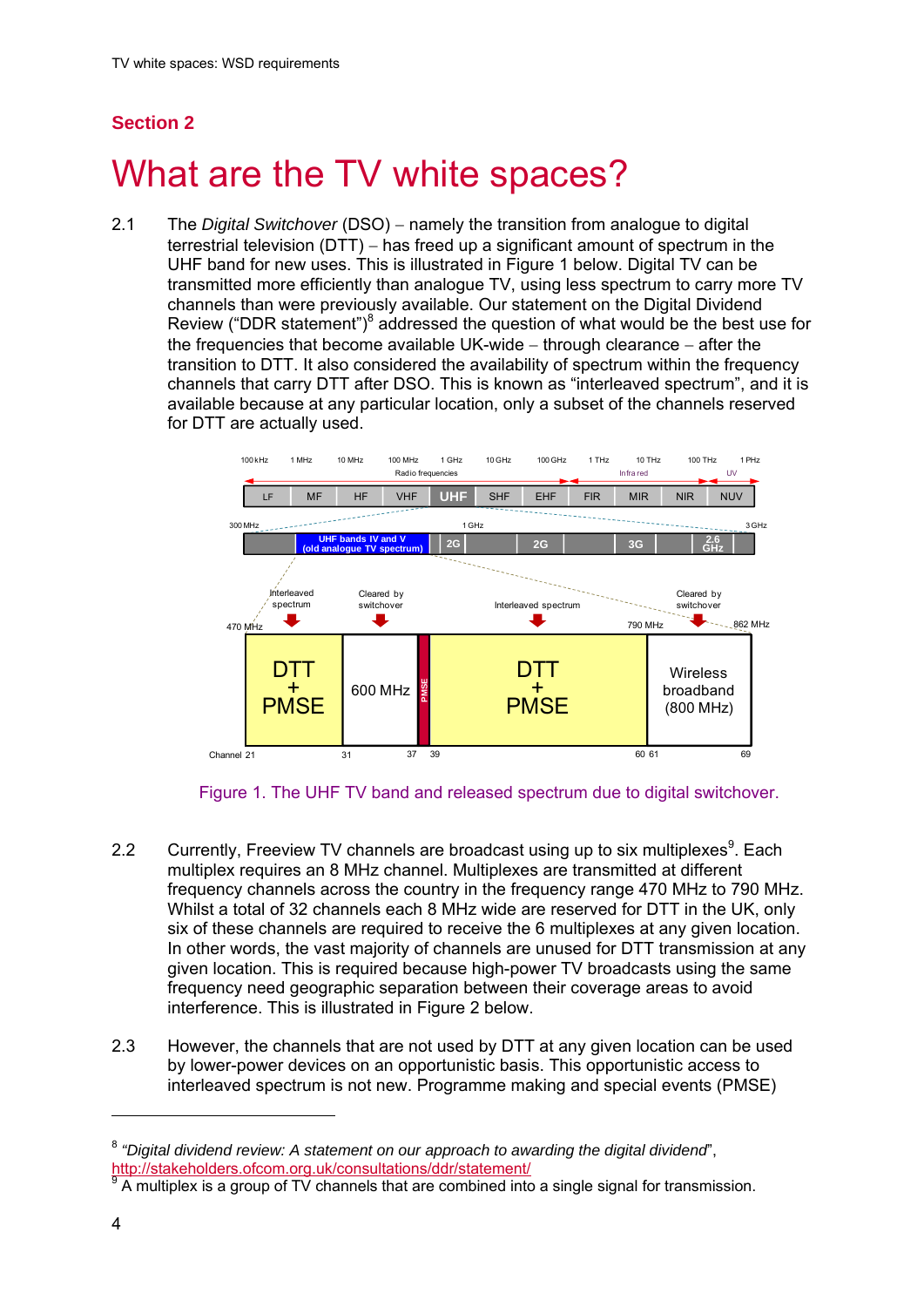equipment such as radio microphones and audio devices have been exploiting the interleaved spectrum for a number of years, and JFM $G<sup>10</sup>$  issues more than 50,000 licences annually for this type of use.

2.4 In addition, and following the Government's policy on local TV, we have started in May this year<sup>11</sup> the process of licensing local TV channels that will be broadcast on a new multiplex. These broadcasts will initially be from 21 locations, and will take advantage of frequencies that are not used by the six national multiplexes.



Figure 2. Interleaved spectrum and TV white spaces.

- 2.5 We have proposed opening interleaved spectrum not only to PMSE and local TV services which use the spectrum on a licensed basis, but also to devices that will operate on a licence exempt basis. We refer to the spectrum that is left over by DTT (including local TV) and PMSE use as TV white spaces (TVWSs). By this we mean the combination of locations and frequencies in the 470 MHz to 790  $MHz<sup>12</sup>$  band that can be used by new users without causing harmful interfering to DTT reception or PMSE usage.
- 2.6 It should be noted that the UK is not the only country looking at making more efficient use of UHF spectrum. In fact, the US have already put in place the regulatory regime to enable licence exempt use in the UHF frequencies allocated to DTT (which were already shared by PMSE use, as in the UK). White space databases (WSDBs) are already operating in the US. We understand that these databases have begun to provide services to communications providers willing to supply broadband access to remote areas over TV white spaces.

 $\overline{a}$ 

<sup>10</sup> http://www.jfmg.co.uk/.<br>
11 http://media.ofcom.org.uk/2012/05/10/ofcom-invites-applications-for-first-21-local-tv-channels/.<br>
12 Note that Ofcom's UHF Strategy consultation has considered the potential change in use of

<sup>&</sup>quot;700 MHz" band (694-790 MHz) from DTT use to mobile use. This would have an effect on the amount of spectrum available for white space devices. Ofcom's UHF strategy consultation has also addressed the potential interim use of the "600 MHz" cleared spectrum (550–606 MHz), and concluded on an approach that will enable shared use by DTT, PMSE and white space devices. See: http://stakeholders.ofcom.org.uk/consultations/uhf-strategy/statement/. We finally note that channel 38 (606-614 MHz) is used exclusively by radio microphones under specific licensing.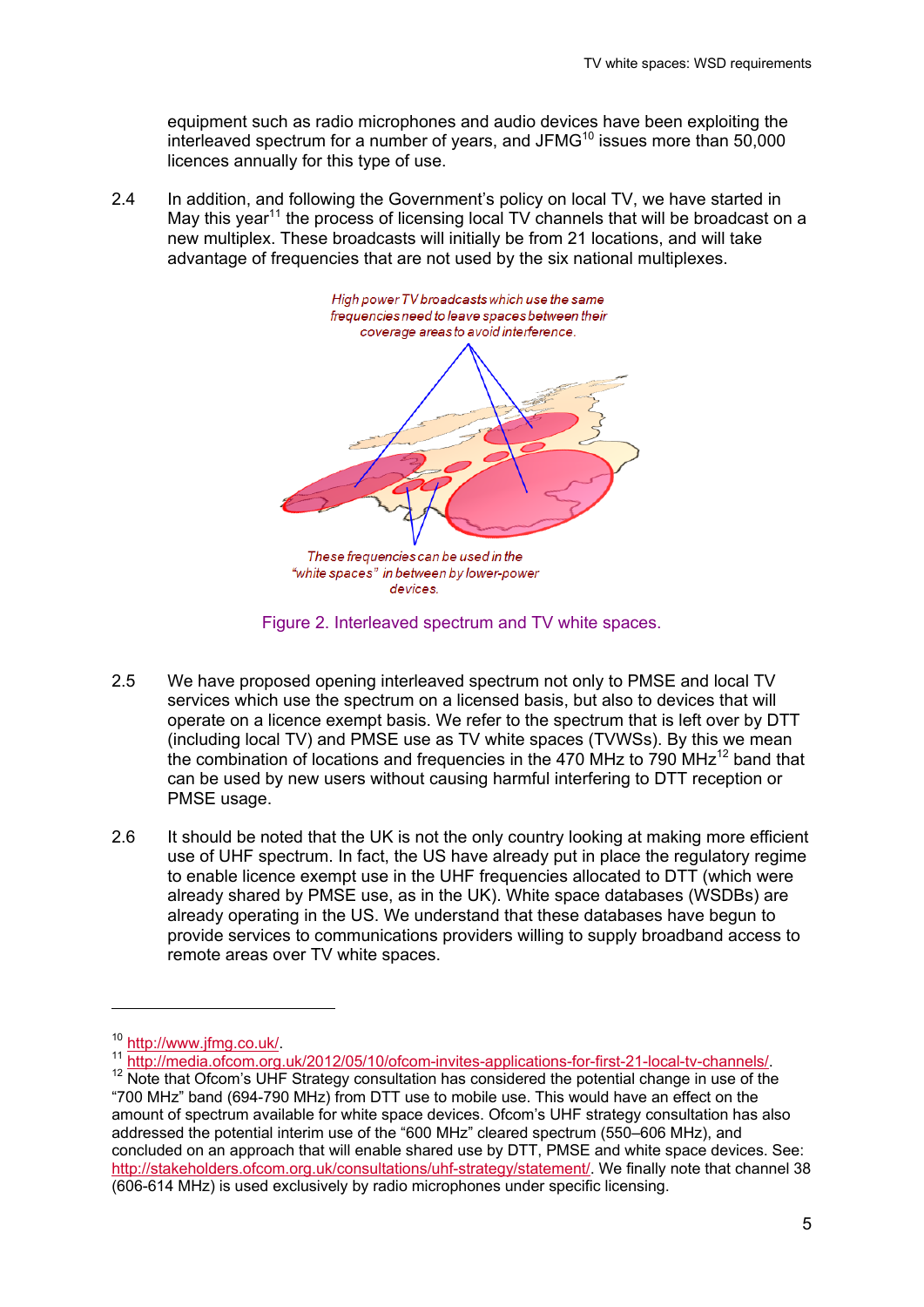2.7 At this stage, it is too early to predict accurately how citizens and consumers will be able to benefit from this. Suggested applications include rural broadband, WiFi-like access (both in hotspots and in the home) with extended range, and machine to machine communications (e.g., for purposes of remote sensing, control and telemetry). We briefly describe some of these use cases below.

## **Use cases**

- 2.8 Here we describe a number of use cases for access to the TVWS spectrum. We present these only for the purpose of illustrating the nature of the white space devices (WSDs) which might emerge within the next few years. It should be noted that our policies with regards to authorising the use of TVWSs are both applicationneutral and service-neutral, and as such, support all envisaged use cases.
- 2.9 Stakeholders have identified the following main use cases for access to the TVWS spectrum:
	- 2.9.1 Rural broadband This involves the use of TVWSs to provide fixed wireless broadband communications to rural communities. In this application a communications provider would deliver radio coverage by deploying so called "master"13 WSDs in the form of base stations. The communications provider would also provide so called "slave"13 WSDs in the form of consumer premises equipment (CPE) which would connect to the master WSDs over the UHF TV band. The communications provider would have the option of developing its own WSDB to qualify for inclusion in Ofcom list of qualifying WSDBs or it might enter into a commercial agreement with a third party WSDB provider.
	- 2.9.2 Hot-spot coverage This involves the use of TVWSs to provide fixed or mobile indoor/outdoor communications in hot-spots. This is very much similar to the way WiFi technology is used today for the same purpose in coffee shops and public areas. In this application a communications provider would install master WSDs in the form of small base stations or wireless routers in the hotspots. The slave WSDs would then be in the form of modem cards or dongles in laptops or mobile phones. As with the rural broadband case, the master WSDs might be supported by the communication provider's own WSDB, or by a third party WSDB.
	- 2.9.3 In-home broadband  $-$  This involves the use of TVWSs to provide in-home wireless communications, in the same way that WiFi technology and mobile network femto-cells are used today. In this application both the master and slave WSD would be consumer equipment. The master would be in the form of a wireless router similar to today's broadband routers, and the slave in the form of a wireless card or dongle in a PC, laptop, mobile phone, or other consumer device. In this application the master WSDs would most likely be supported by a commercial WSDB provider.
	- 2.9.4 In-home multi-media distribution  $-$  This is not too different from the in-home broadband application, except that the TVWSs would be used to transfer multi-media content or other data from one device to another, i.e., as a form of cable replacement.

-

 $13$  A master WSD connects directly to a database. A slave WSD connects to a master WSD.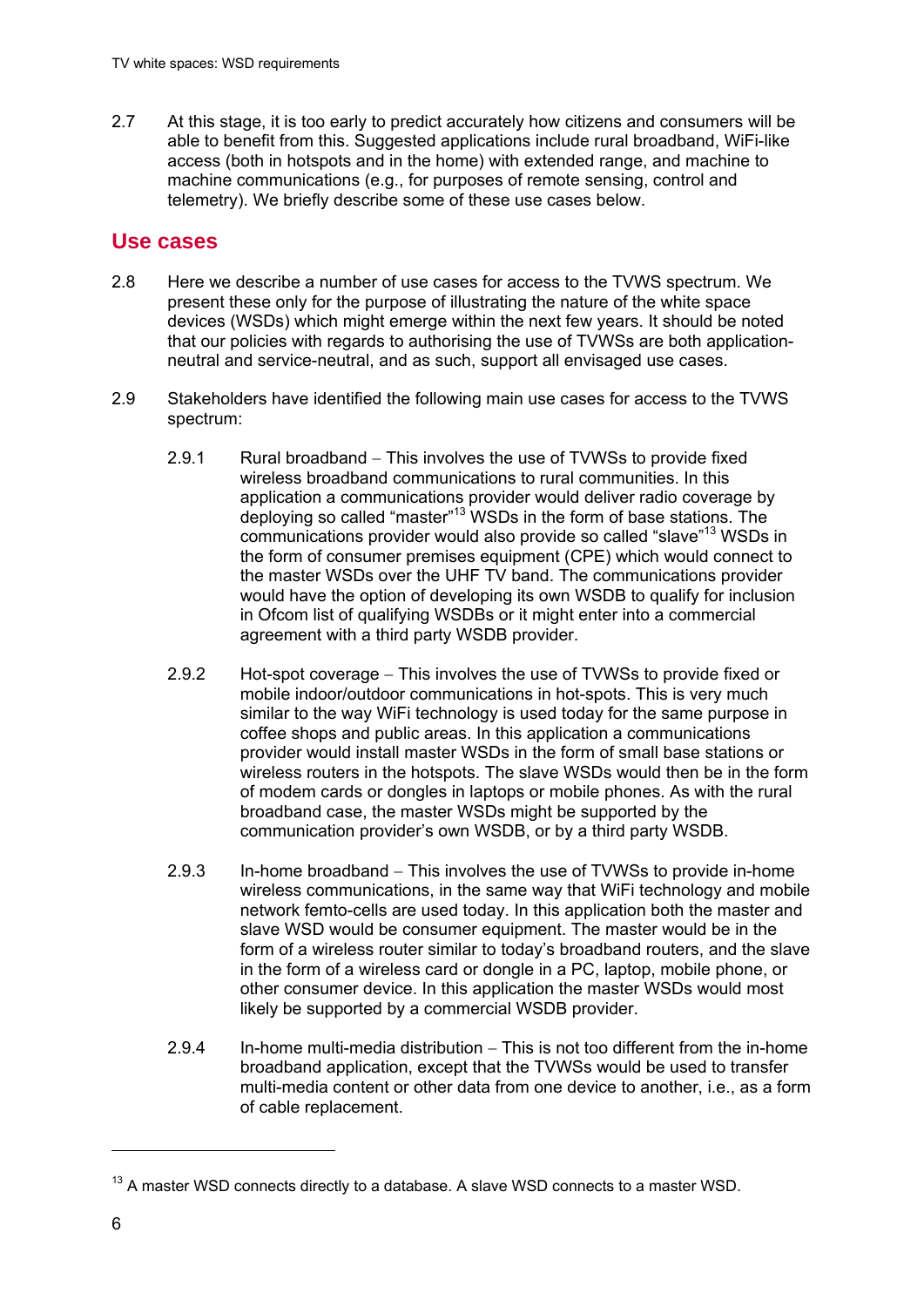- 2.9.5 Machine-to-machine communications This typically refers to low data-rate connections between sensors and devices used for purposes of control, telemetry, or remote monitoring. The applications might include the control of consumer equipment and devices in the home, control and monitoring of equipment in factories, remote reading of utility meters and remote sensing of the environment. Depending on the precise application, the WSDs could take the form of a base station, or a small and low-power radio device.
- 2.10 In all the above cases, the main driver for the use of the TVWS frequencies is the favourable propagation characteristics of radio waves in the UHF TV band, and their ability to penetrate deep inside buildings. Figures 3 and 4 depict example of WSD deployments for some of the above use cases.



or indoor public hot-spot coverage.

2.13 In summary, we expect that the availability of TV white spaces will spawn a host of new applications and services from which consumers and citizens will benefit.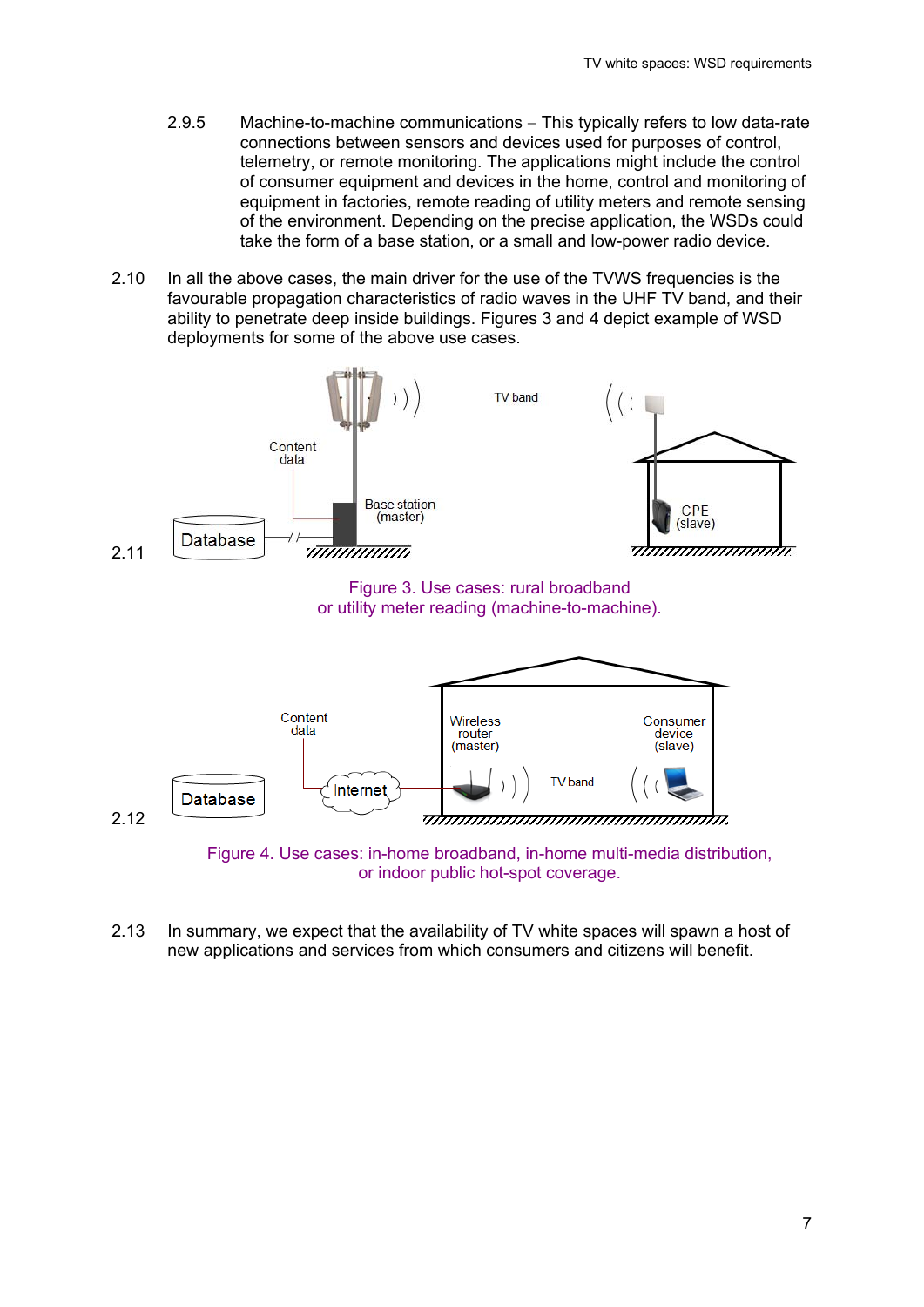## **Section 3**

## **Introduction**

- 3.1 This introduction is structured into five subsections. In the first subsection we present a summary of our past work on defining our approach for the use of TVWSs. As a result of this work we have made a number of implementation decisions that we present in the second subsection, which is the overview of the adopted framework. The key elements of this framework are as follows:
	- Licence exempt access to the TVWSs, on the basis of a number of terms and conditions designed to minimise the risk of interference to primary users, i.e. DTT and PMSE.
	- In order to be licence exempt, devices must receive from a qualifying database information on the available frequency channels and the power levels that they can use.
- 3.2 The next subsection explains the work that we have carried out over the last year on the details of implementing the framework that we are adopting. We then present the scope of this consultation, and the reasons why we are consulting now. We conclude the introduction with an outline of the rest of this document.

## **Background**

- 3.3 Our activities in the area of TVWS date back to December 2007, when we issued the DDR statement that presented our approach to awarding the digital dividend. Among a number of proposals to secure optional use of the band, we considered allowing access to the interleaved spectrum in the UHF TV band by devices that would be exempt from the requirement to be licensed under the Wireless Telegraphy Act 2006 (WT Act). We concluded that we should allow this, as long as we were satisfied that it would not cause harmful interference to existing licensed uses, including DTT and PMSE, and that such devices could potentially bring substantial benefits to citizens and consumers.
- 3.4 In February 2009 we published a consultation entitled "*Digital dividend: Cognitive access; A consultation on licence exempting cognitive devices using interleaved*  spectrum<sup>"14</sup>. Here we introduced the three mechanisms that could be used by a device operating in the UHF TV band to determine which frequencies it could use. These were sensing<sup>15</sup>, geo-location<sup>16</sup>, and beacon transmissions<sup>17</sup>.
- 3.5 In the subsequent statement entitled "*Digital dividend: Cognitive access; A statement on licence exempting cognitive devices using interleaved spectrum*" 18 published in July 2009, we determined that beacon transmissions were inferior to the other two

1

<sup>&</sup>lt;sup>14</sup> http://stakeholders.ofcom.org.uk/consultations/cognitive/summary.<br><sup>15</sup> Whereby devices monitor frequencies for any radio transmissions, and if they do not detect any, assume that the channel is free and can be used.

 $16$  Whereby devices determine their geographic location and query a "geo-location" database which responds with the frequencies they can use at their current location.

 $17$  Whereby a network of fixed transmitters or base stations are established around the country and broadcast signals informing devices as to which channels are free in their vicinity.

<sup>18</sup> http://stakeholders.ofcom.org.uk/binaries/consultations/cognitive/statement/statement.pdf.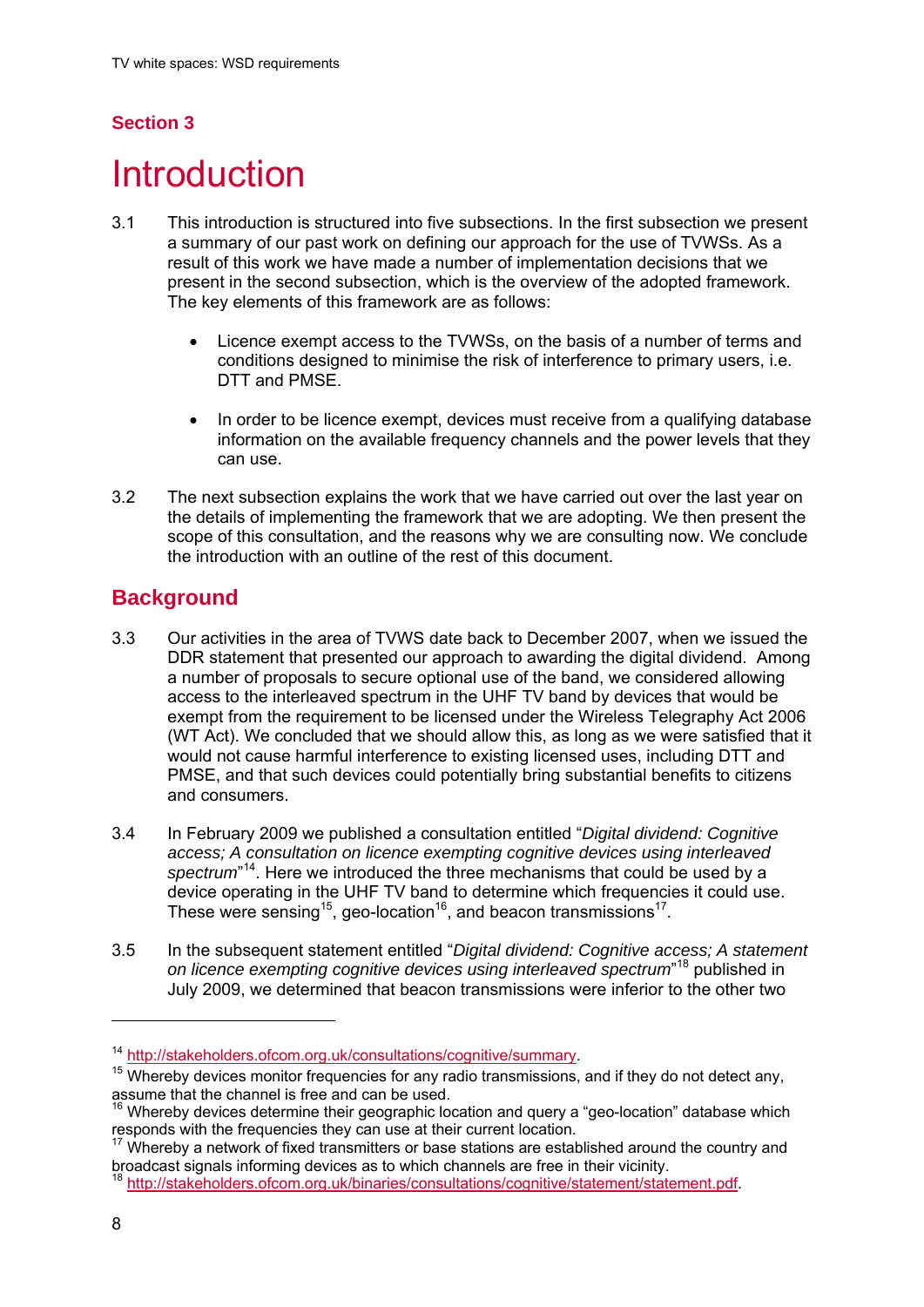approaches, and that we would not consider it further. We provisionally concluded on the parameters needed for sensing, and noted that further discussion would be needed as to how a geo-location database might operate. We also concluded that it was appropriate to proceed with developing a regulatory framework enabling both sensing and geo-location mechanisms, and to let industry choose its preferred approach.

- 3.6 In November 2009, we published a discussion document entitled "*Digital Dividend: Geolocation for cognitive access; A discussion on using geolocation to enable licence-exempt access to the interleaved spectrum*" 19. This document elaborated on our views on geo-location and the mechanisms required to make it work. The responses were predominantly supportive of our proposed way ahead, with some useful suggestions for improvement or for additional flexibility. Based on the responses we received to the November 2009 document, on workshops held with key stakeholders and on further analysis, we concluded that:
	- The devices would be licence exempt.
	- A device would be required initially to consult an Ofcom list of qualifying databases and select from this a preferred database.
	- The device would then be required to contact this preferred database and provide information about its location and technical characteristics. The database would subsequently respond with the available frequencies, permitted powers and the time validity of these parameters.
	- Many different database ownership models might emerge, and we should be as flexible as possible in allowing one or more databases and providing mechanisms for future changes.
- 3.7 We presented these conclusions in our consultation entitled "*Implementing geolocation*" 20 published in November 2010 ("2010 Consultation"). This consultation provided further details of our views on how geo-location would work in practice, the requirements that devices would have to fulfil in order to be licence exempt and the requirements for geo-location databases.
- 3.8 Stakeholders responded to this consultation highlighting a number of concerns about the risk of harmful interference to incumbents and the lack of harmonised standards. They also made suggestions on the conditions for licence exemption of devices, and the database requirements and responsibilities. Our ensuing statement, "*Implementing geolocation: Summary of consultation responses and next steps*" 21, published in September 2011 ("2011 Statement"), summarised the responses and our views on them. We also said in that statement that we would:

"*…work with stakeholders to finalise the critical activities that are necessary for setting up a suitable regulatory framework to manage and update the flow of information to and from a geolocation database.*"

3.9 In addition, we stated that:

1

<sup>&</sup>lt;sup>19</sup> http://stakeholders.ofcom.org.uk/consultations/cogaccess/summary.<br><sup>20</sup> http://stakeholders.ofcom.org.uk/consultations/geolocation/statement/.<br><sup>21</sup> http://stakeholders.ofcom.org.uk/consultations/geolocation/statement/.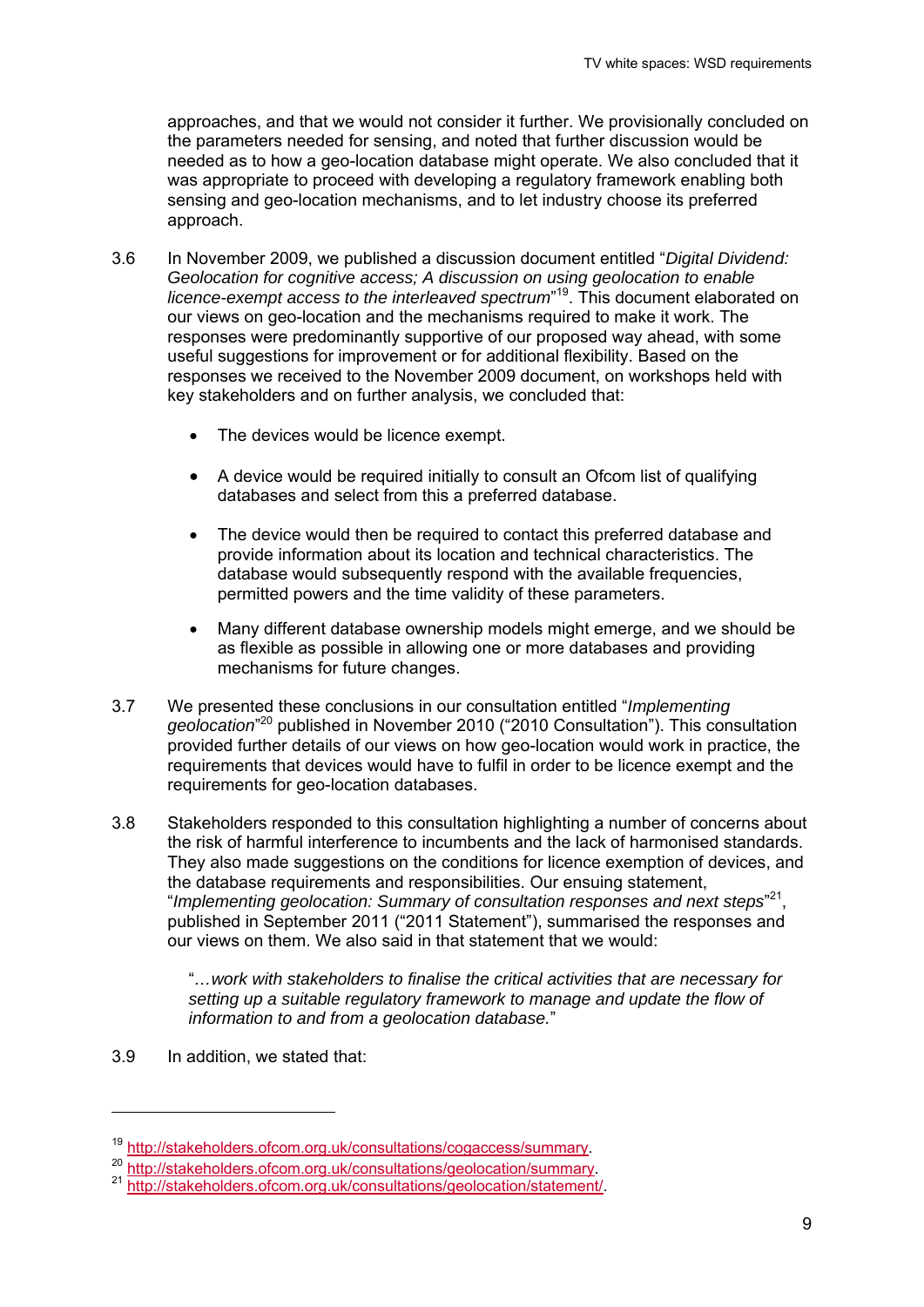"*...there are a number of issues that remain where further detail is required, and there may be need for more decisions on behalf of the regulator which could require consultation.*"

3.10 The following section summarises our decisions from the 2011 Statement and previous activities. It presents the framework that has underpinned our work, internally and with stakeholders, since the 2011 Statement.

## **Overview of adopted framework**

- 3.11 WSDs operating in the UHF TV band will be licence exempt equipment that share spectrum with the DTT and PMSE services. These two licensed services are the primary users of the band, and as such, WSDs must not cause harmful interference to these services $^{22}$ .
- 3.12 By itself, a WSD does not have access to the requisite information about DTT and PMSE usage of the band to be able to transmit without there being a substantial risk of causing undue interference to these users. Therefore, it must contact an appropriate repository – a WSDB – and communicate information about itself and its geographic location.
- 3.13 The WSDB will respond to the WSD with a set of parameters indicating the frequencies $^{23}$  and maximum powers at which the WSD can transmit without causing harmful interference to the primary users.
- 3.14 The following are the key elements of the regulatory framework that we have developed:
	- WSDs will be permitted to transmit in the UHF TV band provided that they do not cause undue interference to incumbent licensed users within the band, namely DTT and PMSE, or outside the band.
	- WSDs will be exempt from the requirement for a licence under the WT Act provided that they comply with a set of requirements captured in a statutory instrument.
	- Compliance with the licence exemption regulations will require that WSDs operate according to the frequency/power parameters that they receive from a WSDB. They will be required to obtain such parameters from a qualifying WSDB. The qualifying WSDB will generate the frequency/power parameters for WSDs on the basis of information relating to the protection of incumbent users that Ofcom will regularly make available.
	- WSDs will be able to identify qualifying WSDBs by consulting a list on a website maintained by Ofcom, and select a preferred WSDB from that list. The choice of preferred WSDB will be for the master WSD to determine itself.
	- In order to be included on this list, WSDB providers will have to satisfy Ofcom that they are qualified to provide WSDB services. Ofcom and each WSDB

 $\overline{a}$ 

<sup>&</sup>lt;sup>22</sup> Or indeed, to licensed services outside the UHF TV band.

<sup>&</sup>lt;sup>23</sup> It is possible that there are not any frequencies available, in which case the instruction would be not to transmit at all.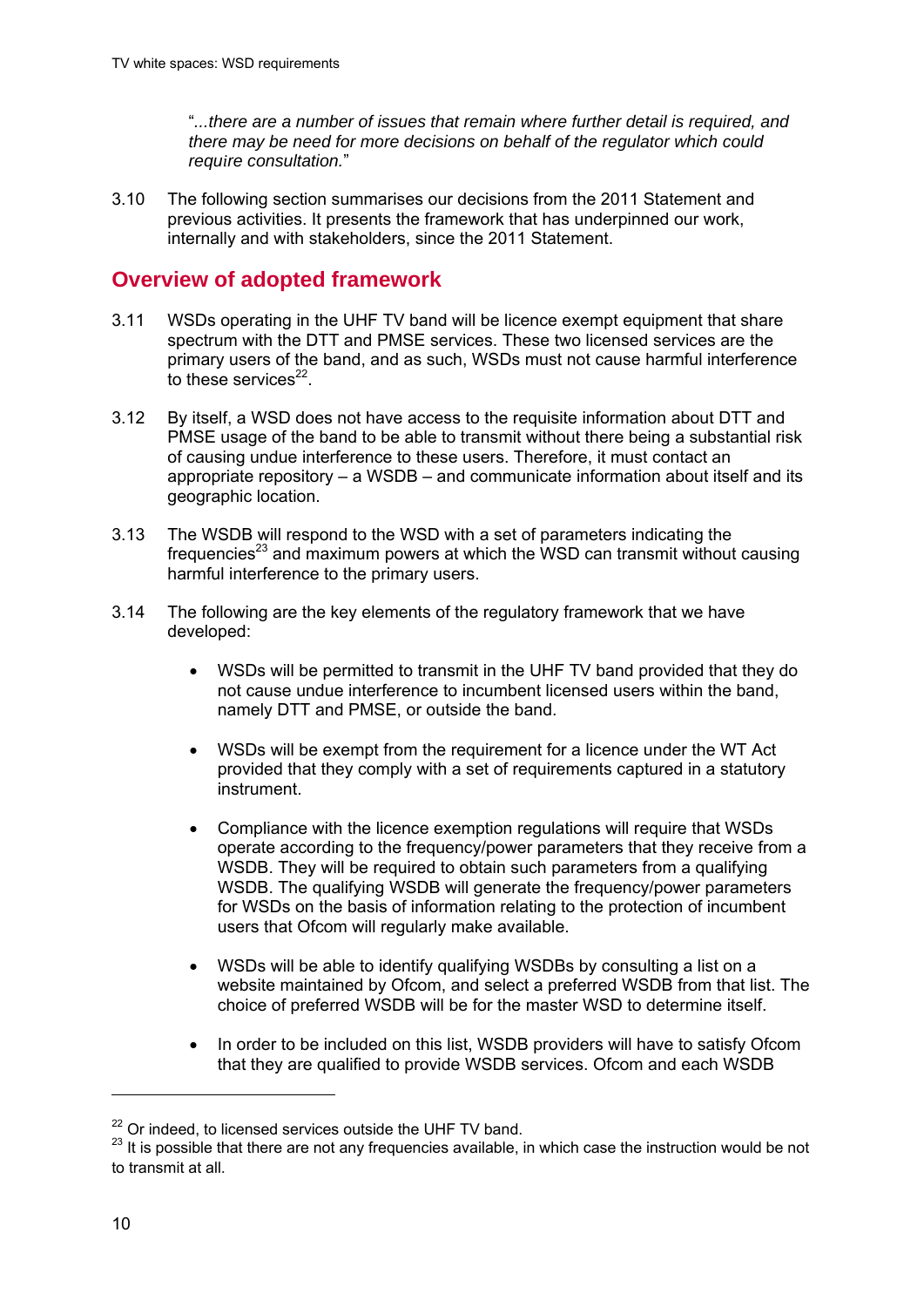provider will enter into arrangements that specify the obligations applying to the provision of qualified WSDB services.

- There are two categories of device: master WSDs and slave WSDs. A master WSD is required to have:
	- i) a communications link to access Ofcom's list of qualifying WSDBs, and
	- ii) a communications link to query one of the qualifying WSDBs.
- A slave WSD, on the other hand, does not have a direct connection to Ofcom or a WSDB; it will obtain its frequency/power parameters from a WSDB through a master WSD.
- A WSDB may be "open" or "closed". An open database provides services to any WSD, whereas a closed database only serves a closed group of WSDs. It will be for the WSDB operator to determine the nature of its commercial arrangements with WSDs.
- A WSDB must provide frequency/power parameters to WSDs on a nondiscriminatory basis. This means that a WSDB must provide the same frequency/power parameters to all WSDs which have the same device characteristics and are in the same geographic location.
- The number of qualifying WSDBs will not be capped.
- A WSDB may provide supplementary "value-added" services to devices. An example of this could be a classification of the available channels according to their quality.
- 3.15 The interactions between the entities involved in our adopted framework are shown in Figure 5.



Figure 5. Adopted framework for authorising the use of TV white spaces.

3.16 Finally, as explained further below, we are currently examining the nature of the information to be provided by Ofcom to the WSDBs. Our proposed approach will be presented in future stakeholder engagement.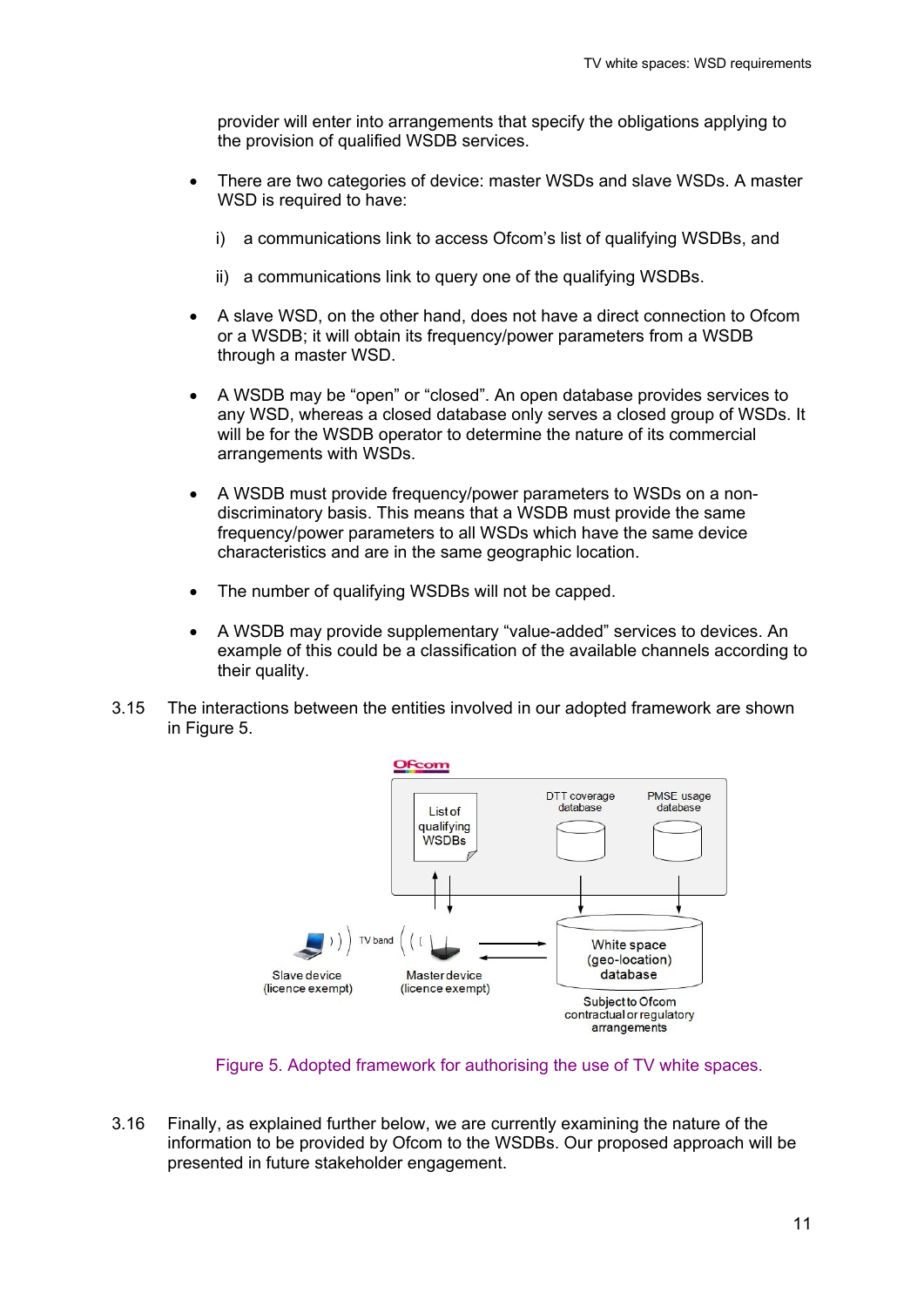## **Current work on TV white spaces policy**

- 3.17 In this sub-section we present an overview of our activities since the 2011 Statement as well as Ofcom's next steps on white spaces. The developments in this past year and the status of our implementation under the broad umbrella of TV white spaces are as follows:
	- **Device requirements and licence exemption**. We laid out the basic principles of our approach to licence exemption of WSDs in the 2010 Consultation and the 2011 Statement. We have also engaged extensively with the technical working group to discuss the requirements relevant to the regulation and technical specification of the devices. Based on the proposals in the 2011 Statement and on the results of the stakeholder engagement, we have produced a package of documents that collectively set out how we propose to implement our framework for the operation of WSDs. This package includes an example of what the statutory instrument setting out the terms of the licence exemption might look like, a draft interface requirement document that presents a technical description of the provisions in the SI, and a voluntary national specification showing how the requirements could be tested. The outcome of this work is this consultation, where we present our proposed regulatory requirements and technical specifications in detail in conjunction with drafts of these three documents.
	- **Co-existence with incumbent services**. Over the course of the past six months we have engaged closely with stakeholders, primarily via the technical working group, to discuss the technical parameters for co-existence between WSDs and incumbent users of the TV band, namely DTT and PMSE. These discussions have been informed by various measurements of protection ratios for DTT receivers when subjected to interference from WSDs and stakeholder contributions relating to the modelling of interferer-victim geometries. These discussions are on-going, but are expected to be completed in early 2013. We intend subsequently to consult on our proposals.
	- **Database requirements and qualification**. Our approach for WSDBs involves Ofcom entering into arrangements with database providers, who have demonstrated that their databases meet certain requirements and are able to provide the TVWS availability information to the individual WSDs. This qualification process is necessary since WSDs will only be permitted to operate in TV white spaces if they have consulted a qualifying WSDB and operate in accordance with the parameters provided by that WSDB. We are working to develop the details of the WSDB requirements and to translate these requirements into contractual terms, and we expect to engage with stakeholders to discuss the substance of the requirements and the contract. We are also considering holding an end to end trial to test the interoperation of Ofcom's systems, with WSDBs and devices. In addition, we are evaluating the impact of the database approach on Ofcom's operations, which fall broadly in three areas: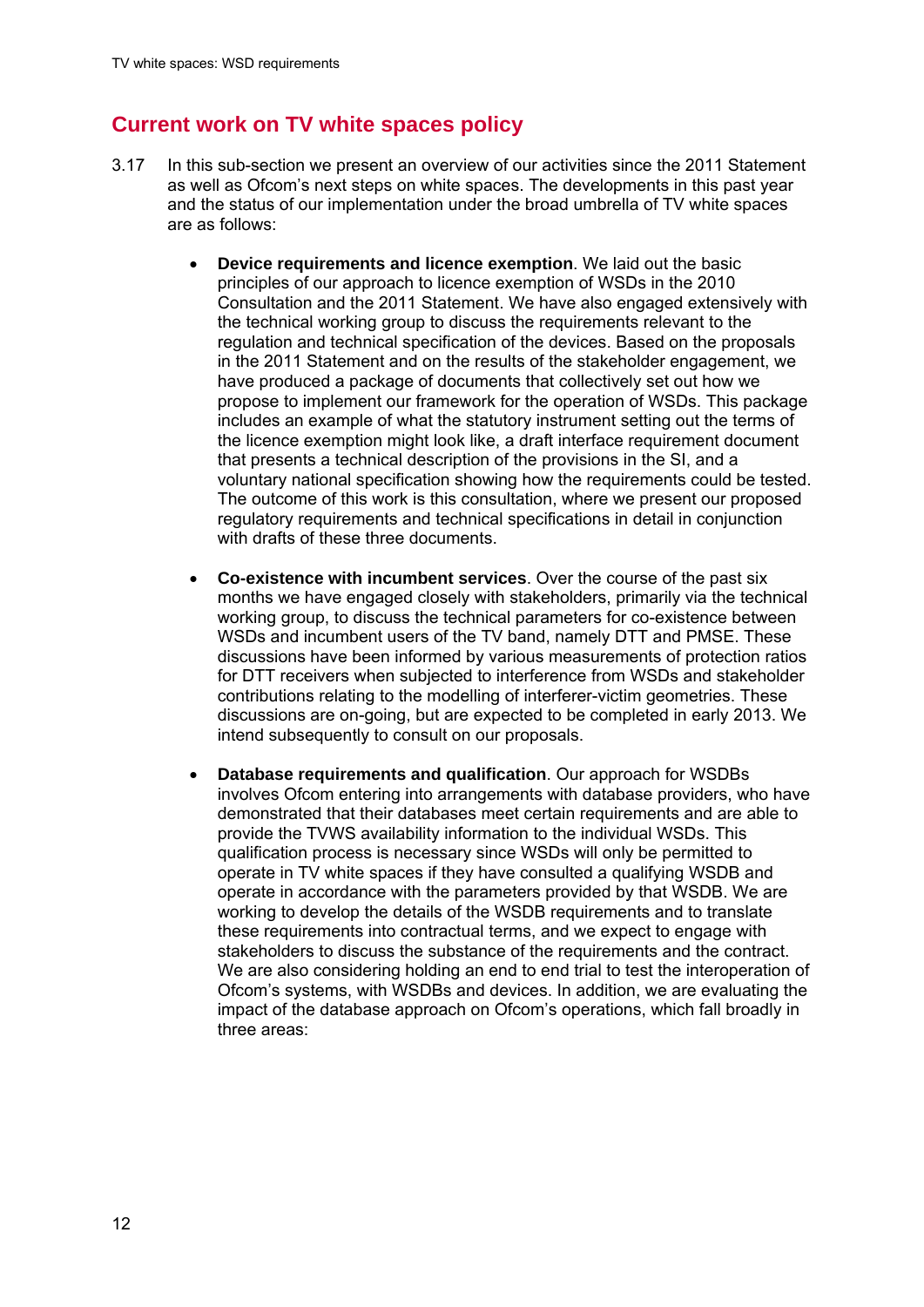- i) Provision of the TVWS availability data to the  $WSDBs<sup>24</sup>$ . Some of the options that we are considering for this present significant requirements for us in terms of information systems and data communications.
- ii) Enforcement. WSDs present a risk to the operation of the incumbent services in this band. Although the database model has been developed to ensure that cases of undue interference are rare, we need to understand how rare these will be, and how Ofcom and the WSDBs might deal with these when they occur.
- iii) The qualification process for databases and our day to day management of the database contracts.
- **Making information on DTT and PMSE available to databases**. Our proposal in the 2011 Statement was that the databases would calculate TVWS availability, using the DTT and PMSE data as input. We are considering whether this should be the case or whether Ofcom should instead calculate TVWS availability in-house and then pass it on to the databases. The main reason for the latter alternative is the complexity of the calculations and the need to ensure a consistent output from all databases. We will address this issue in the co-existence consultation mentioned above.
- **Baseline and enhanced modes.** Our *baseline* framework for the operation of WSDs, as set out in our 2011 Statement, involves the automatic reporting of device parameters from WSDs to WSDBs. Our discussions with stakeholders have indicated that fixed WSDs may benefit from *enhanced* TVWS availability if specific parameters pertaining to these devices (e.g., distance to nearest victim, antenna characteristics, etc.) are reported by the user of the device and accounted for by the WSDBs. However, this so-called "enhanced mode" does raise new questions with respect to our approach to the authorisation of the WSDs, and the arrangements between Ofcom, the WSDBs and the organisations putting the devices into operation. These are complex issues that in our view will be better addressed once the framework for the baseline mode is in place. We aim to return to the enhanced mode once the details of the baseline mode have been finalised. We intend to do this by publishing a consultation document once the framework for the baseline mode is sufficiently advanced.
- **Engagement with the Government's Communications Review<sup>25</sup>**. The Government's review asks for views on how to reduce regulatory burdens and future-proof for the digital age. One of the key elements of this review is spectrum. The Department for Culture, Media and Sport held a seminar on 12 July 2012 to gather views on specific changes to the regulatory framework that would result in more efficient spectrum management and published a discussion paper alongside<sup>26</sup>. Ofcom participated in that seminar and formally responded to the discussion paper. One of the points we raised in our response<sup>27</sup> was related to the power to authorise spectrum management

1

 $24$  By TVWS availability we mean the frequencies and transmission power levels that can be used by WSDs at a given location without affecting DTT receivers and PMSE users.

wolds at a given location without affecting DTS bttp://dcmscommsreview.readandcomment.com/.<br>
<sup>26</sup> http://dcmscommsreview.readandcomment.com/spectrum/.

http://stakeholders.ofcom.org.uk/binaries/consultations/ofcomresponses/Ofcom\_DCMSspectrum.pdf.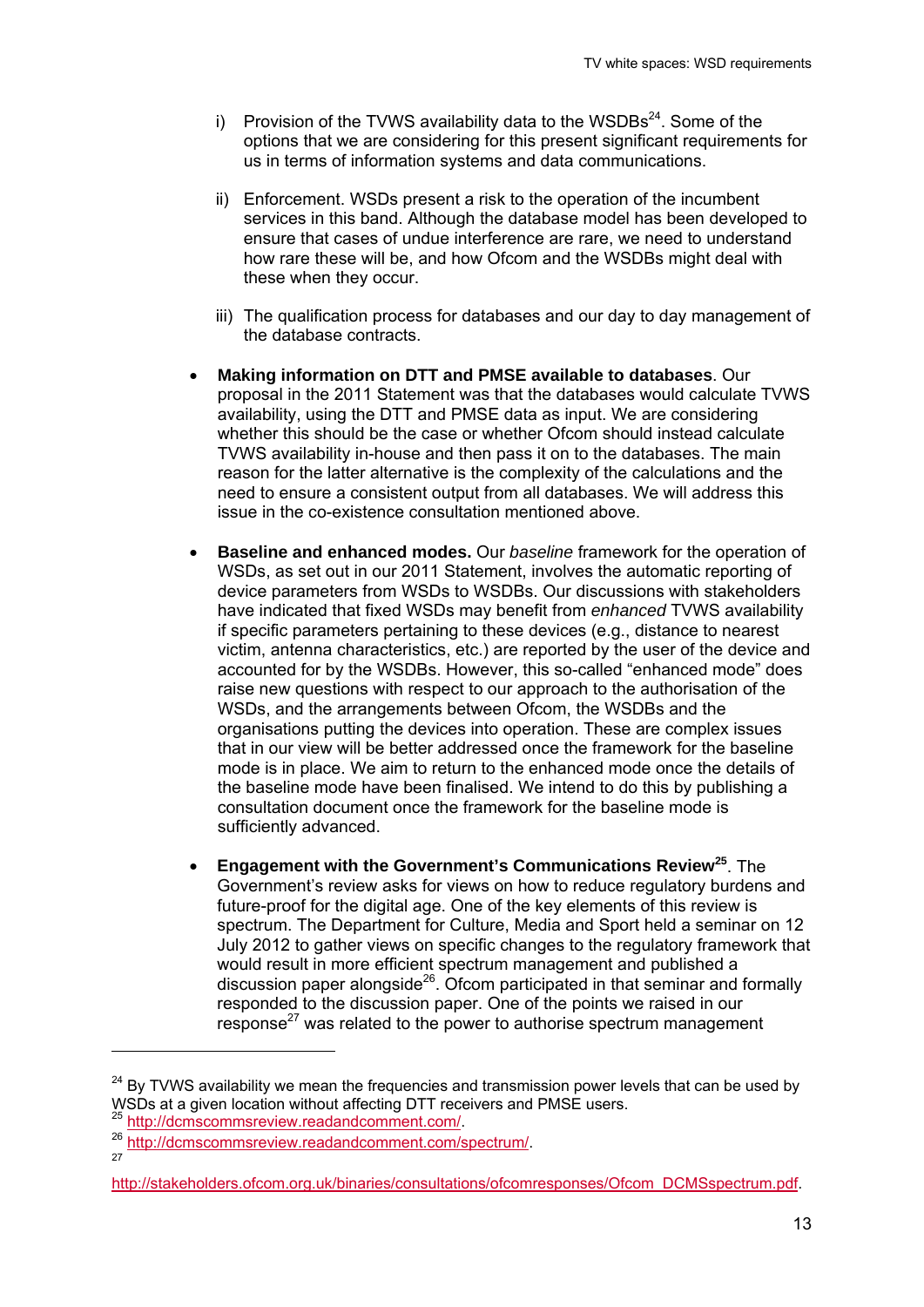databases. In particular, we suggested that there were potential benefits, in terms of securing optimal use of spectrum, from having a clear framework for the provision, management and regulation of databases (and their providers) that perform the function or have the effect of managing access to spectrum. We also noted that we should have the ability to the recover the costs (whether ours or those of a third party) involved in this way of managing spectrum.

 **International activities. In** parallel with our internal studies and discussions with stakeholders, we have contributed to a number of key European activities. Notably, these include the work of ECC  $SE43^{28}$  in defining the technical requirements for the operation of WSDs and of ETSI BRAN<sup>29</sup> in defining a European harmonised standard which is a route for manufacturers to demonstrate presumption of conformity with the essential requirements of the Radio and Telecommunications Terminal Equipment (R&TTE) Directive<sup>30</sup>.

#### **Why we are consulting now and what we are consulting on**

- 3.18 Our 2011 Statement set out our approach to authorising the use of white spaces in the UHF TV band, based on a model which involves Ofcom granting licence exemption for the use of WSDs. Compliance with the licence exemption regulations would require that WSDs operate according to the operational parameters that they receive from a qualifying WSDB.
- 3.19 As explained above, over the course of the first half of 2012 we engaged extensively with stakeholders, notably via the technical working group, to derive appropriate technical requirements and a model for how WSDs might operate and interact with WSDBs. We have since built on this work to create a framework for the operation of WSDs that is implemented through a suite of three draft documents setting out the proposed regulatory requirements for WSDs and their technical specifications. These three documents are:
	- a) An example statutory instrument  $(SI)$  This draft provides an indication of how we might describe the terms and conditions with which WSDs must comply in order to be exempted from the requirement for a licence under the WT Act.
	- b) The interface requirement  $I(R)$  This is a technical description of the provisions in the SI and is used for the purpose of the notification to the European Commission of the technical regulations we are proposing to adopt. The IR also identifies requirements which are contained in the VNS and which Ofcom considers to be key features of the device to achieve compliance with the essential requirements of the R&TTE Directive, specifically to avoid harmful interference..

 $\overline{a}$ 

<sup>&</sup>lt;sup>28</sup> European Communications Committee (ECC), Working Group Spectrum Engineering 43 (WG SE 43) is the European group that defines technical and operational requirements for cognitive radio<br>systems in the TV white spaces. http://www.cept.org/ecc.

European Telecommunications Standards Institute (ETSI) committee Broadband Radio Access Networks (BRAN) produces technical standards for broadband radio access networks.

http://portal.etsi.org.<br><sup>30</sup>Directive 99/5/EC of the European Parliament and of the Council of 9 March 1999 on radio equipment and telecommunications terminal equipment and the mutual recognition of their conformity http://ec.europa.eu/enterprise/sectors/rtte/index\_en.htm.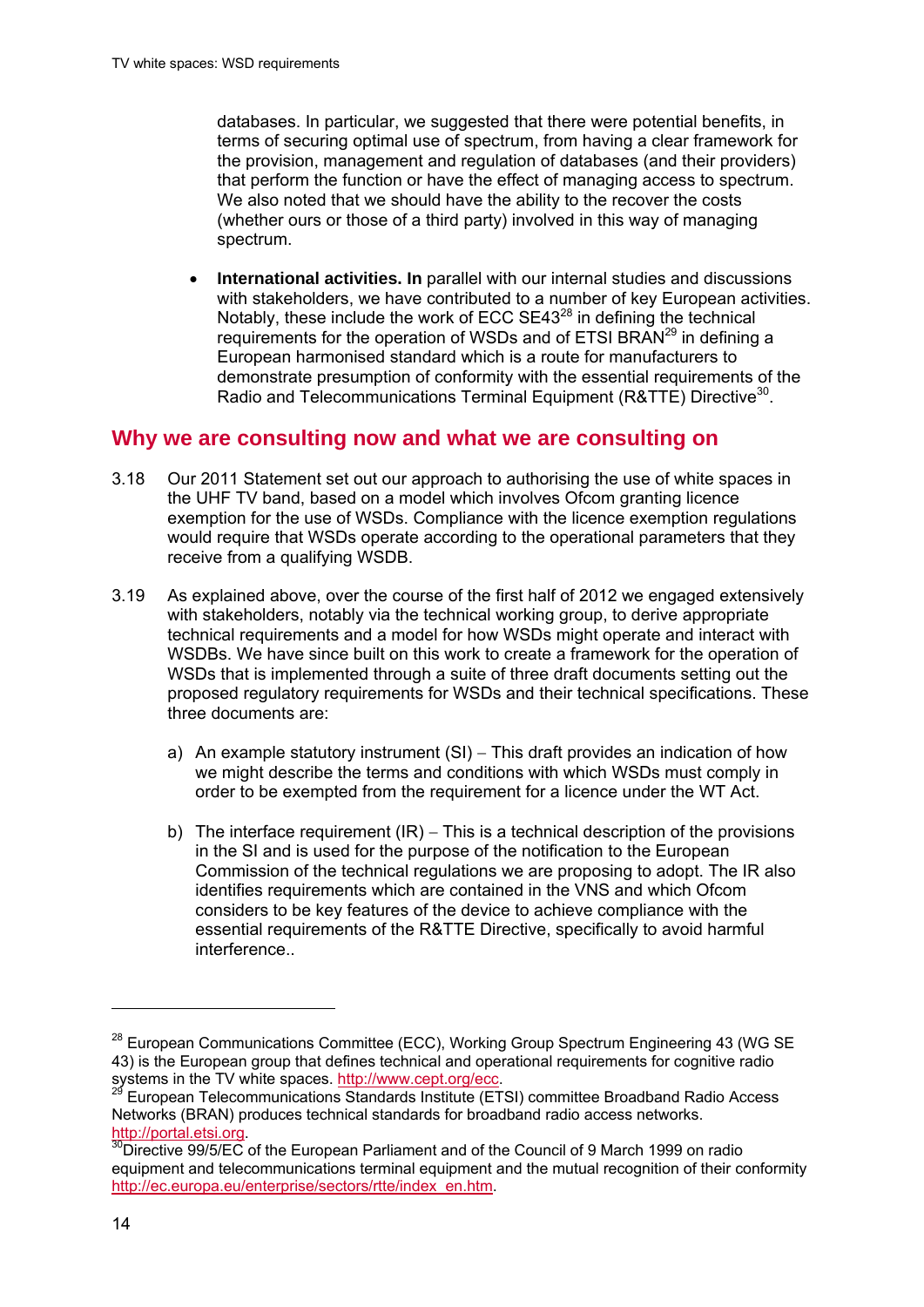- c) The voluntary national specification  $(VNS)$  This provides guidance to manufacturers  $-$  in the absence of European harmonised standards  $-$  on suitable tests for WSD manufacturers to demonstrate compliance with the requirements of the R&TTE Directive. The VNS will be suppressed when a stable draft of the ETSI BRAN harmonised standard is available.
- 3.20 We consider it appropriate to carry out a UK consultation now on our proposed regulatory requirements and technical specifications for WSDs in the UHF TV band, and on how we have reflected these requirements and specifications in the example SI and draft IR and VNS.
- 3.21 Following this consultation and in accordance with European Union rules<sup>31</sup> on national technical regulations, we need to notify the European Commission of our draft technical regulations, the grounds for them and, where necessary, the main basic legislative and regulatory provisions of the draft regulation.
- 3.22 It should be noted that some of the functionalities of WSDBs are described in this document. This is only in so far as they relate to their interactions with the WSDs. The full requirements for the operation of the WSDBs are outside the scope of this consultation, but will be published once they have been defined (see Section 8).

## **Structure of this document**

1

- 3.23 In Section 4 we describe the legal framework which sets out our duties in relation to authorising the use of WSDs in the UHF TV band.
- 3.24 In Sections 5 and 6 we describe the details of our proposed requirements and a model of operation for WSDs. This is followed in Section 7 with a description of how our proposals have been translated into the example SI and draft IR and VNS.
- 3.25 Finally, in Section 8 we outline our next steps in relation to the proposals presented in this document, as well as our future plans to engage with stakeholders on other issues relating to the authorisation of databases and co-existence with existing users.

 $31$  Directive 98/34/EC of the European Parliament and of the Council of 22 June 1998 laying down a procedure for the provision of information in the field of technical standards (as amended).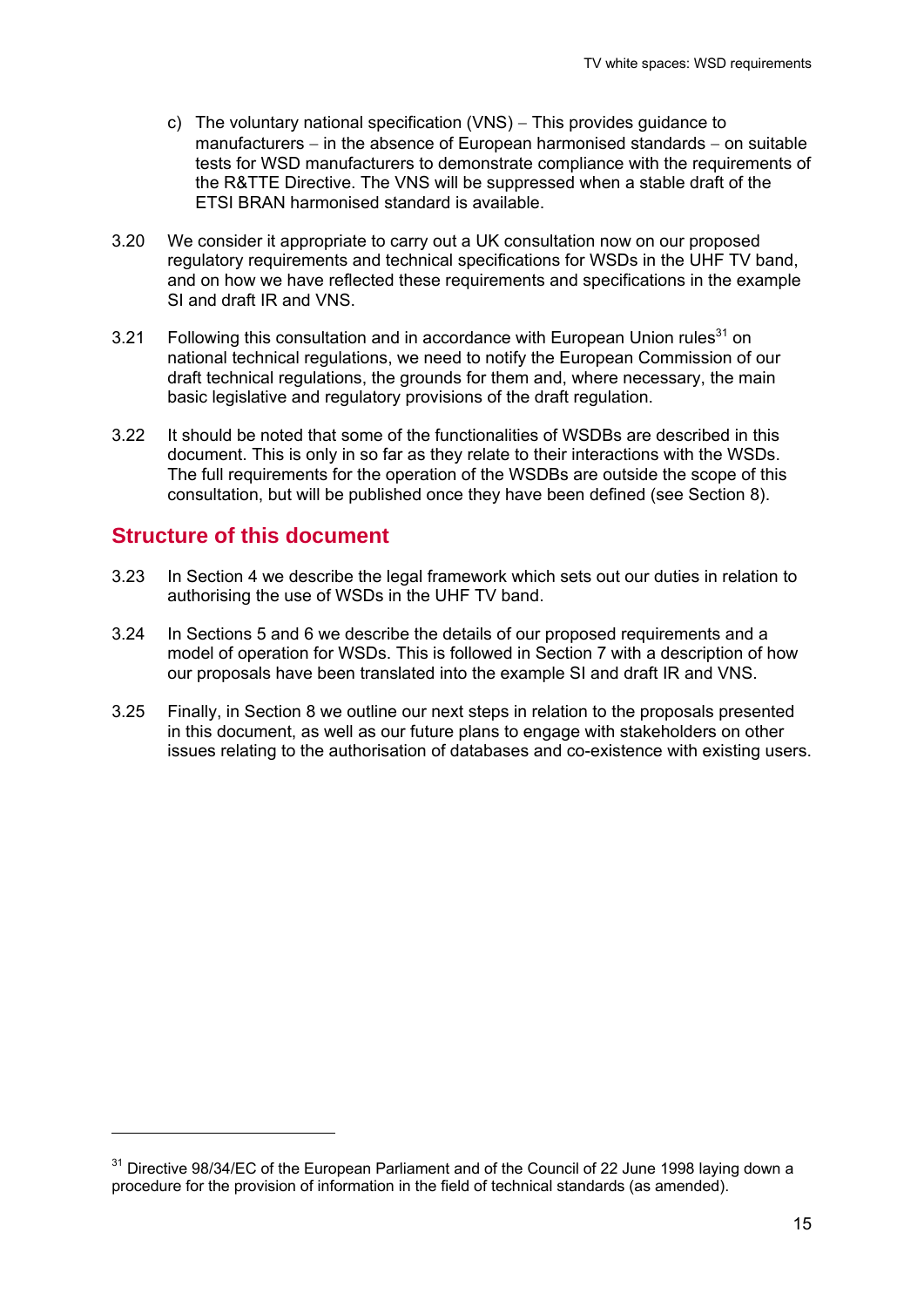## **Section 4**

## **Legal framework**

4.1 This section describes our functions and duties in assessing how best to define the requirements for WSDs in relation to their use of white spaces in the UHF TV band and considers how they apply to achieving our objectives with regards to TV white spaces. Set out below are our general duties that apply across all our functions, together with a number of specific duties.

## **Our general duties**

- 4.2 Section 3(1) of the Communications Act 2003 (the Communications Act) provides that our principal duties in carrying out our functions are:
	- to further the interests of citizens in relation to communications matters; and
	- to further the interests of consumers in relevant markets, where appropriate by promoting competition.
- 4.3 In carrying out these duties, we are required, among other things, to secure a number of objectives such as the desirability of promoting competition, investment, and innovation.

#### **Our spectrum duties**

- 4.4 In carrying out our general duties, we are required under the Communications Act to secure, in particular, the optimal use of the electromagnetic spectrum for wireless telegraphy, and to have regard to the different needs and interests of all persons who may wish to make use of the spectrum for wireless telegraphy.
- 4.5 In addition, in carrying out our spectrum functions under section 3 of the WT Act, we are required to have regard in particular to:
	- the extent to which the spectrum is available for use or further use for wireless telegraphy;
	- the demand for use of that spectrum for wireless telegraphy; and
	- the demand that is likely to arise in future for the use of that spectrum for wireless telegraphy;
- 4.6 In carrying out our functions, we are also required to have particular regard to the desirability of promoting:
	- the efficient management and use of the spectrum for wireless telegraphy;
	- the economic and other benefits that may arise from the use of wireless telegraphy;
	- the development of innovative services; and
	- competition in the provision of electronic communications services.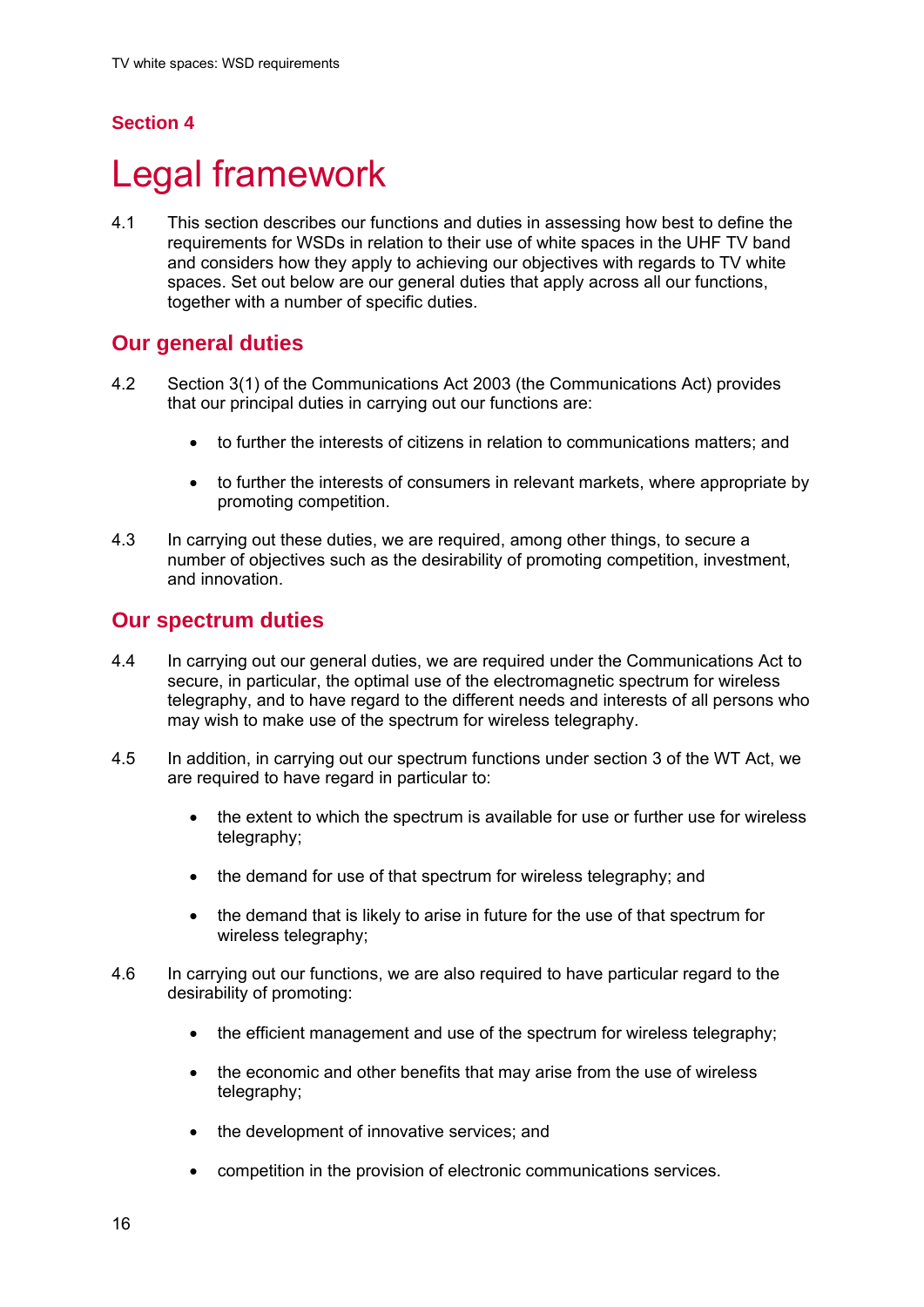## **Application of our duties in relation to TV white spaces**

- 4.7 Our policies with regards to TV white spaces are determined by observance of our general and specific duties above. We have interpreted these duties are requiring us to:
	- 4.7.1 Facilitate access to TV white spaces. We believe that there are significant benefits to consumers in making TV white spaces available for use, such as efficient use of spectrum, the emergence of innovative services, and increased competition. We consider that licence exempt access to these bands is the best approach to facilitate these benefits. We set out why we believe this to be the case in detail in the November 2010 Consultation.
	- 4.7.2 Protect the incumbent users, namely DTT and PMSE. DTT is the main platform for provision of TV services and, as such, delivers significant value for consumers. In addition, it performs a very important public policy role in providing universal low cost access to public service broadcasting content, whilst also providing a wide consumer choice of channels. PMSE applications in the band include wireless microphones, in-ear-monitors, talkback and audio links. These services support a wide range of activities from programme making, theatres, concerts, sports event coverage and smaller scale users including churches and schools. We consider that a wide scale deployment of licence exempt WSDs presents a risk of increased interference to DTT and PMSE users. As a result, we are determined to put in place a regulatory framework that ensures co-existence between the primary and the secondary services, and one that minimises the risk of undue interference.
	- 4.7.3 Minimise the regulatory burden. A certain amount of regulation is necessary to authorise access to TV white spaces and to protect the incumbents, but we have tried to keep this as light as possible, consistent with the need to prevent undue interference, in order to maintain flexibility. We are at the very early days of white space development and, although some business models and use cases have already been put forward (see Section 2), it is difficult to predict which models, applications and technologies will succeed. In order to facilitate the emergence of innovative services, we consider we should put in place a framework that is flexible to accommodate different approaches.
- 4.8 Our decisions in the past, and the proposals in this document with regards to the requirements of WSDs, are aimed at fulfilling the above objectives.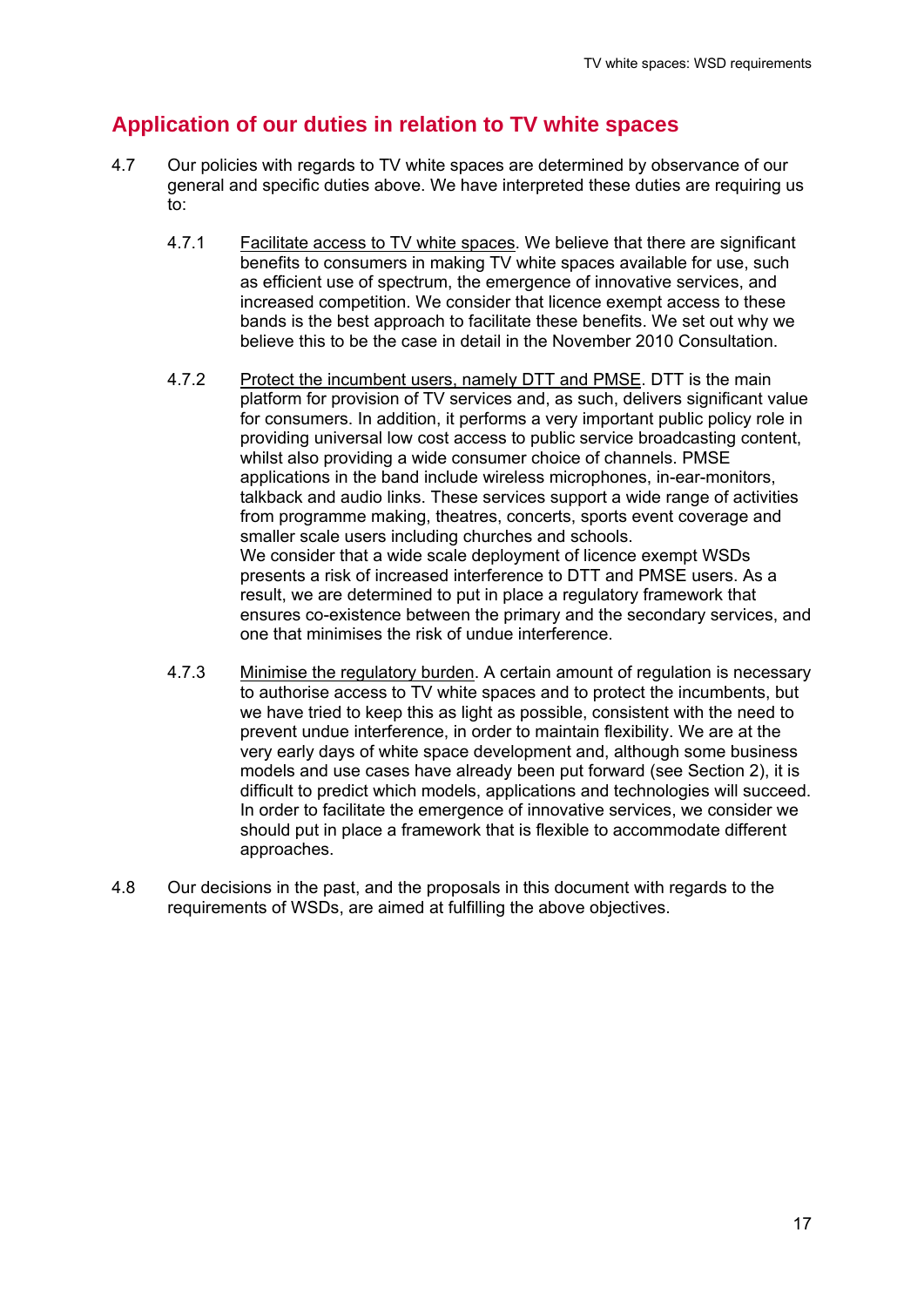## **Section 5**

# 5 Requirements for white space devices

- 5.1 We have developed a detailed framework for the operation of WSDs in the UK. In this section we present the details of the proposed regulatory requirements and technical specifications for WSDs that we consider are necessary in order to implement our overall framework. We consider that the various proposed requirements that we have outlined in this section and in Section 6 will collectively play an important role in ensuring that WSDs can operate without causing harmful interference to the primary licensed users of the UHF TV band.
- 5.2 These proposed requirements broadly translate into the requirements in the SI and IR and the technical specifications in the VNS. Section 7 explains in more detail the relationship between the requirements set out both in this section and in Section 6, and the example SI and draft IR and VNS.
- 5.3 We first describe a number of WSD categories. We then set out the proposed sequence of operations that WSDs will need to perform, followed by a number of additional operational features.
- 5.4 Our proposals are presented with reference to "device parameters", "operational parameters" and "channel usage parameters". These are defined as follows:
	- Device parameters are the parameters that WSDs will communicate to a qualifying WSDB in order to provide the WSDB with relevant information about the device. These parameters include various characteristics of the device as well as its geographic location.
	- Operational parameters are the parameters that the WSDB provides to a WSD in order to ensure that the WSD can transmit without causing undue interference to the primary uses of the UHF TV band. These operational parameters include notably the frequencies and power levels that the device can use at its location, and are generated by the WSDB taking into account DTT and PMSE use. There are two types of operational parameters:
		- a) Specific operational parameters The WSDB derives these for a particular WSD, on the basis of the WSD's specific device parameters.
		- b) Generic operational parameters The WSDB derives these for all slave WSDs operating in the coverage area of a master WSD. These are derived on the basis of assumed *default* (cautious) slave device parameters.
	- Channel usage parameters refer to the actual frequencies and powers at which a WSD intends to transmit over the UHF TV band.
- 5.5 The above parameters are described in more detail in Section 6.

### **Framework re-visited**

5.6 Figure 6 illustrates the way in which WSDs interact with WSDBs and Ofcom, as defined in our framework for authorisation of the use of TVWSs (see Section 3).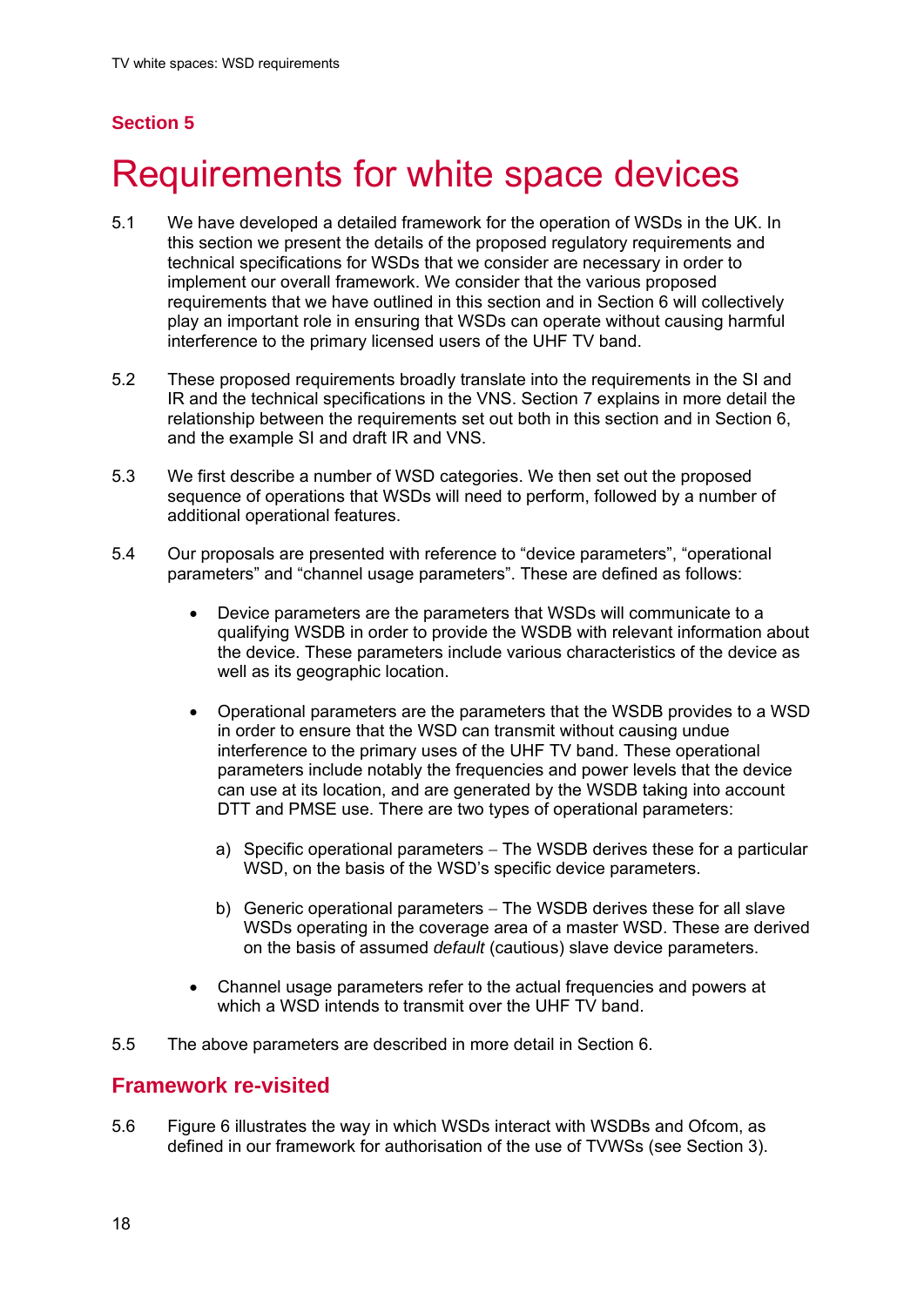

Figure 6. Interactions among various entities.

- 5.7 As described above, a WSD may or may not directly communicate with a WSDB. A WSD that directly communicates with a WSDB in order to receive its operational parameters is called a master WSD. A WSD that does not directly communicate with a WSDB is called a slave WSD. A slave WSD receives its operational parameters indirectly from a WSDB via a master WSD. Slave WSDs can therefore have reduced functionality and complexity.
- 5.8 The discovery by a master WSD of Ofcom's list of qualifying WSDBs will take place via an internet connection. Depending on the use case, the communications between a master WSD and a WSDB may be via an internet connection, or via a proprietary connection $32$ . A master WSD will not be permitted to perform the above communications via the UHF TV band, unless it has already received appropriate operational parameters from a qualifying WSDB.
- 5.9 The communications between a master WSD and a slave WSD will normally  $33$  occur over the UHF TV band.
- 5.10 A master WSD must have horizontal geo-location capability, i.e., it must have the ability to determine and report its latitude and longitude coordinates. This is necessary so that it is able to receive location-specific operational parameters from a WSDB.
- 5.11 Horizontal geo-location capability is optional for slave WSDs. Where a slave WSD does not have horizontal geo-location capability, a WSDB will infer the location of the slave WSD based on the coverage area of the serving master WSD. Where a slave WSD does have horizontal geo-location capability, it can report its coordinates to a serving master WSD, and subsequently a WSDB.
- 5.12 Vertical geo-location capability is optional for both master and slave WSDs. This is the ability of the device to determine and report its altitude coordinate (height above

1

 $32$  This might be the case where the master WSD and WSDB are operated by the same entity, e.g., a communications provider in a rural broadband use case.

 $\frac{3}{3}$  in some special use cases, a TV white space communications system might be designed such that the association between a slave WSD and a master WSD, and the communication of "special operational parameters" from a master WSD to a slave WSD, do not occur over the UHF TV band. This might be via wireless communications in another frequency band or via wire-line communications. Such functionality is permitted so long as the WSDs comply with the appropriate "operational parameters" when transmitting over the UHF TV band.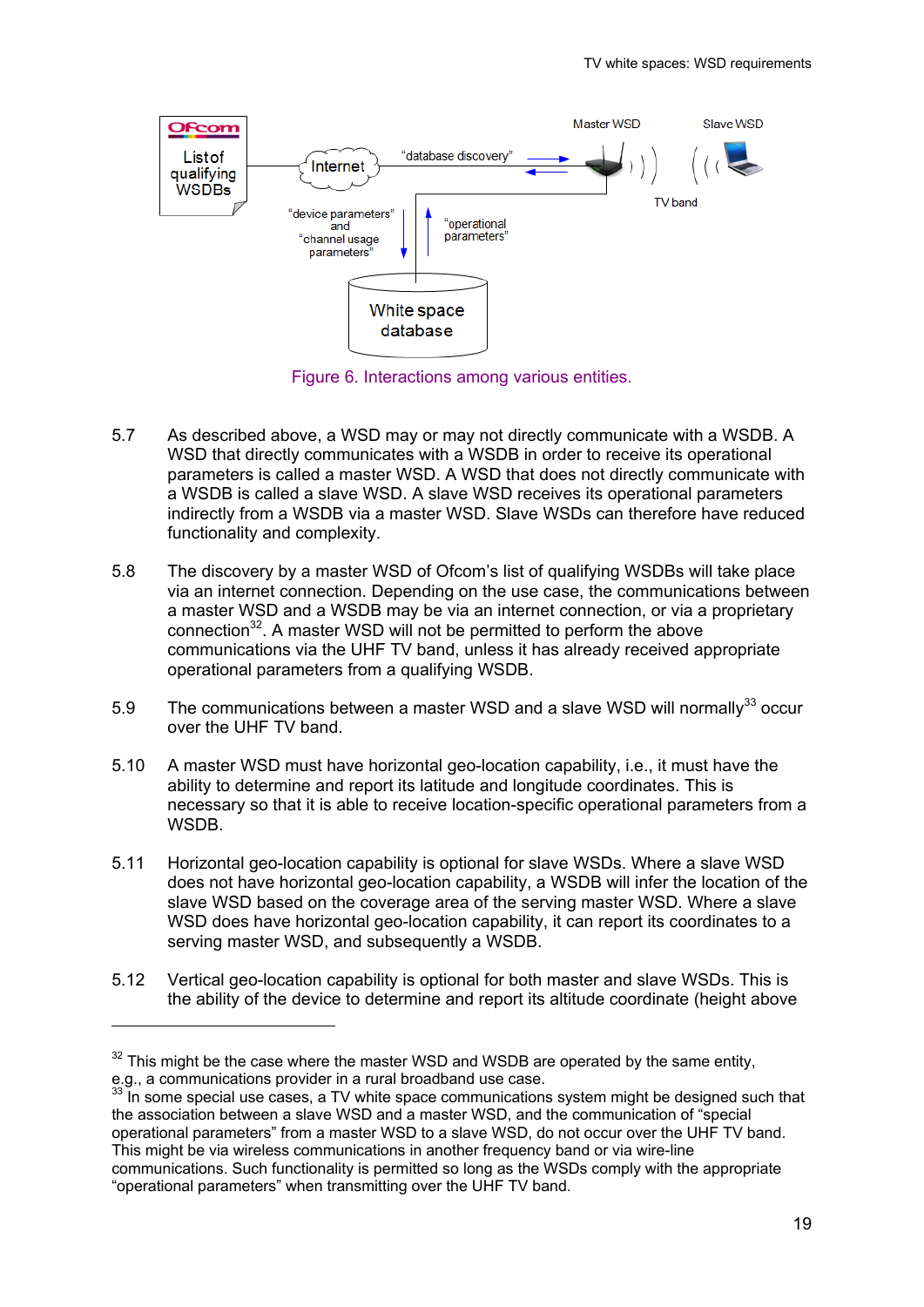sea level). Where a device does not have vertical geo-location capability, a WSDB will assume a default (cautious) value for the device height based on the device type reported by the WSD. Where a slave or master WSD does have vertical geo-location capability, it can report its height to a serving master WSD or directly to a WSDB, as appropriate.

## **Device categories**

- 5.13 A wide range of WSDs are likely to appear in the future to satisfy the requirements of different use cases. They are also likely to be installed and deployed in a number of diverse ways for different use cases. In some use cases, the low cost of the device is a priority, and this might imply poorer spectral emission masks. In other use cases, WSDs might require specific wireless technologies to meet the required quality of service.
- 5.14 Efficient use of the TVWS spectrum dictates that WSDBs treat different categories of WSDs differently, so that the higher propensity of one WSD category to cause harmful interference does not constrain the use of spectrum for other WSD categories. For this reason, we propose to categorise WSDs according to the characteristics described below. Accordingly, WSDs must report their category to a WSDB as part of their device parameters. See also Section 6.

### **Device Type**

- 5.15 The "device type" describes the expected deployment of the WSD. We currently envisage two types of WSD, which we refer to as type A and type B. A type A device is one whose antennas are permanently mounted on a non-moving outdoor platform. A type B device is one whose antennas are not permanently mounted on a nonmoving outdoor platform. A type B WSD must have an integral antenna.
- 5.16 We have introduced the two distinct device types so that a WSDB can make different assumptions in generating operational parameters for each type. This will enable the WSDB to manage more efficiently (in terms of TVWS use) the likelihood of interference to the incumbent licensed services. This is on the basis that the WSDB will allow those devices with a lower propensity to cause interference to transmit with more relaxed constraints, and therefore achieve a more efficient use of spectrum.
- 5.17 For example, type A devices are likely to have their antennas located at height, and this presents an increased risk of interference to the incumbent services. For this reason, we will need to take a more conservative approach in generating operational parameters for type A devices. On the other hand, type B devices will either be indoor or outdoor portable/mobile devices. Consequently the operational parameters for type B devices might be more relaxed as compared to those for type A devices.
- 5.18 The device type must be declared by the manufacturer, as proposed in the draft voluntary national specification (VNS). We are proposing a similar requirement in the harmonised standard being developed by ETSI BRAN.
- 5.19 Additional device types might be introduced in the future as the nature of TVWS use cases becomes clearer. The definitions of these additional types would have to be included in the VNS and harmonised standard.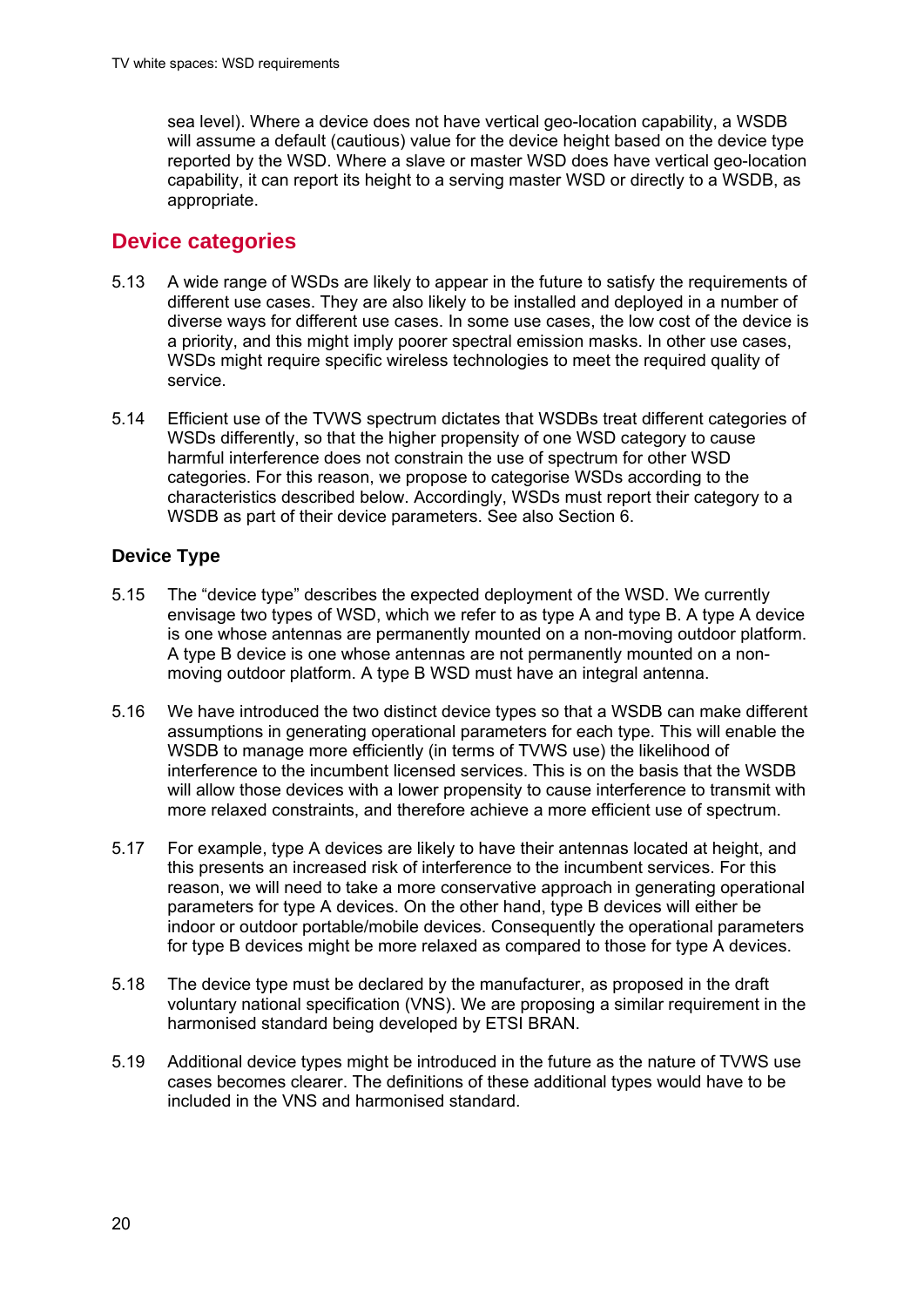#### **Emission class**

- 5.20 The "emission class" identifies the spectrum emission mask (spectral leakage) of the WSD, which itself influences the propensity of a WSD to cause harmful interference to the incumbent licensed services. We propose four classes of emission mask, as described in Tables 1 and 2 later in this section. This allows device manufacturers the flexibility to produce equipment which radiates with different levels of spectral purity, and hence have different costs of manufacture.
- 5.21 That is not to say that a cheaper device with a poorer spectral purity will cause greater harmful interference. A WSDB will take into account the reported emission class of a WSD when it generates the operational parameters for the device.
- 5.22 The WSD emission class must be declared by the manufacturer, and the spectrum emission mask must be tested as specified in the draft VNS. We are proposing a similar requirement in the harmonised standard being developed by ETSI BRAN.

#### **Radio technology**

- 5.23 Measurements indicate that the in-block time-frequency structure of the signals emitted by a WSD can have a substantial impact on the propensity of the WSD to cause harmful interference to DTT reception. That is to say, WSDs with different wireless technologies could cause widely differing levels of harmful interference, even if the WSDs complied with the same out-of-block emission mask (i.e., had the same emission class).
- 5.24 Rather than assuming the worst case technology, a WSDB may account for the reported technology of a WSD, and can generate specific operational parameters such that WSDs with more benign technologies can be permitted to transmit subject to more relaxed constraints.
- 5.25 The WSD technology must be declared by the manufacturer, as proposed in the draft VNS. We envisage this technology information to be captured as a simple look up. We are proposing a similar requirement in the harmonised standard being developed by ETSI BRAN.

#### **Rationale for our proposals**

- 5.26 The categories identify WSDs with different deployment and performance characteristics. These allow manufacturers the flexibility to create WSDs at a range of cost points, and for the industry to match these to different use cases and business propositions. At the same time, the reporting of the WSD categories to WSDBs ensures that WSDs that are less likely to cause interference to incumbent licensed users are allowed to transmit with more relaxed constraints.
- 5.27 The associated costs are related to a) the requirement for WSDs to communicate their categories to WSDBs, and b) the added complexity required in the WSDBs to deal with different WSD categories. We believe that these costs are minimal. The signalling overhead for communicating the WSD categories to WSDBs is a small fraction of the signalling capabilities of a modern wireless device. Furthermore, the requirement for WSDBs to select category-specific operational parameters is readily manageable given the state-of-the art in computing technology. In conclusion, we believe that the benefits of introducing the above WSD categories outweigh the costs.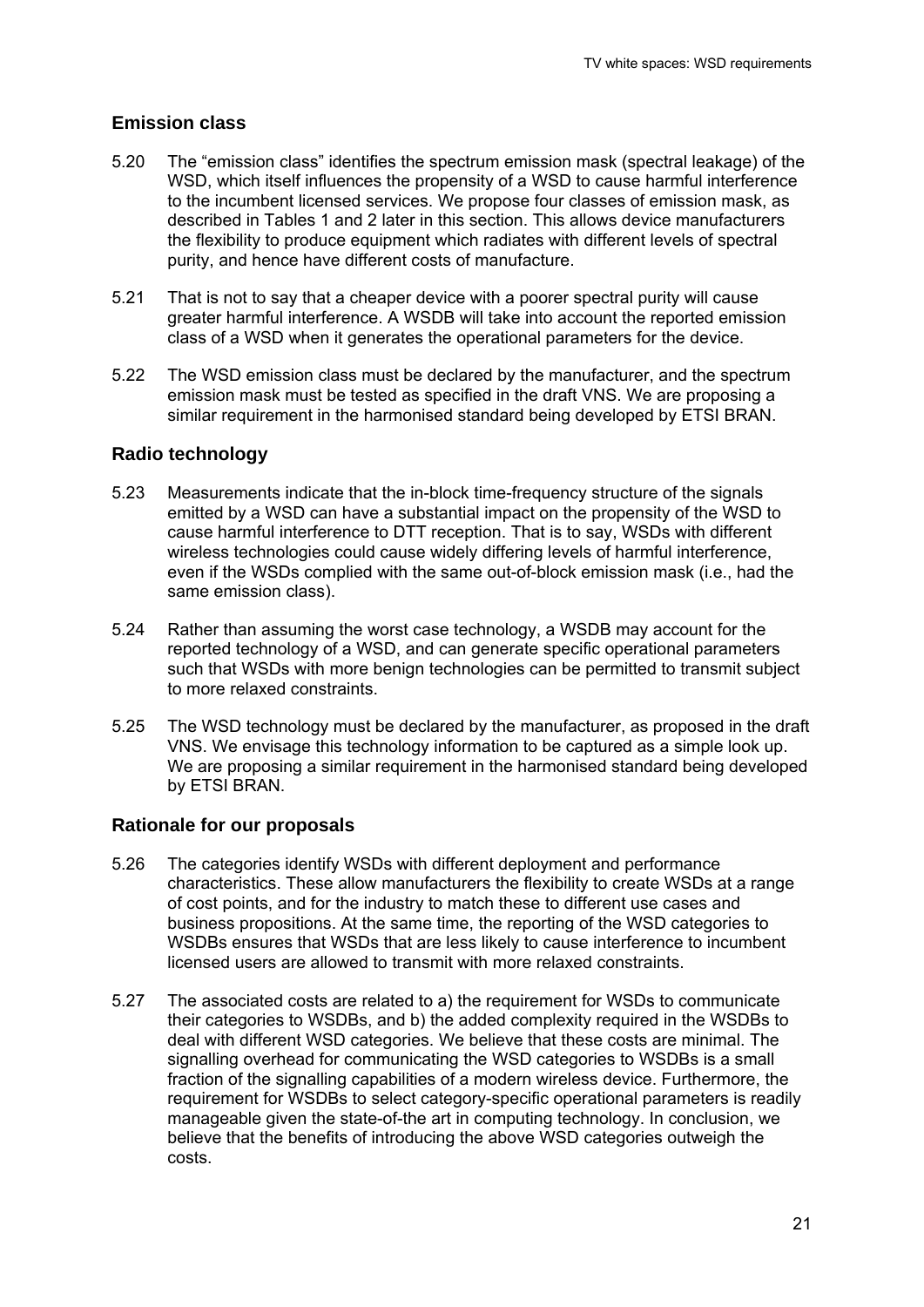*Question 1: Do you agree with our approach to defining the various categories of WSDs?* 

## **Sequence of operations**

- 5.28 In this sub-section we set out the sequence of procedures for the exchange of information between WSDBs, master WSDs, and slave WSDs. These procedures reflect the following high level operational requirements:
	- A qualifying WSDB must receive information from a WSD about the characteristics of that WSD in order to generate operational parameters for that WSD.
	- A qualifying WSDB must maintain a record of the actual usage of the TV white spaces. This means that each device must report back to the WSDB the actual frequencies and powers that it uses. We believe this is important for the purpose of spectrum management for two reasons:
		- i) To enable offending WSDs to be readily identified if interference occurs.
		- ii) To allow the WSDBs to know the extent to which available white spaces are being used.
- 5.29 We acknowledge that a range of WSD wireless technologies are likely to emerge, therefore we have defined the requirements to be technology-neutral. In addition, we have specified the sequence of operations at a high level, with only enough detail to ensure that the necessary information is exchanged between WSDs and WSDBs.
- 5.30 We do not believe that our requirements impose any constraints on industry-led innovation in this field, or the emergence of international technology standards which specify the details of the communications protocols among WSDs, and between WSDs and WSDBs.
- 5.31 We recognise that the requirement to report back to the WSDB the actual usage parameters is an additional communications burden, which is not present in other licence exempt use. However, we believe that the circumstances of licence exemption in the UHF TV band – widespread primary use, allocation of radio resources by databases – make it important to keep track of actual use, in particular since the reporting of actual use is relatively easy to implement once the database and the communications infrastructure are in place.
- 5.32 The proposed sequence of events in the interactions between master WSDs, slave WSDs and WSDBs is described below in the context of the following four separate phases:
	- a) Generation and communication of specific operational parameters for individual master WSDs.
	- b) Generation and communication of generic operational parameters for all slave WSDs in the coverage area of a particular master WSD.
	- c) Association of a slave WSD with a master WSD.
	- d) Generation and communication of specific operational parameters for individual slave WSDs.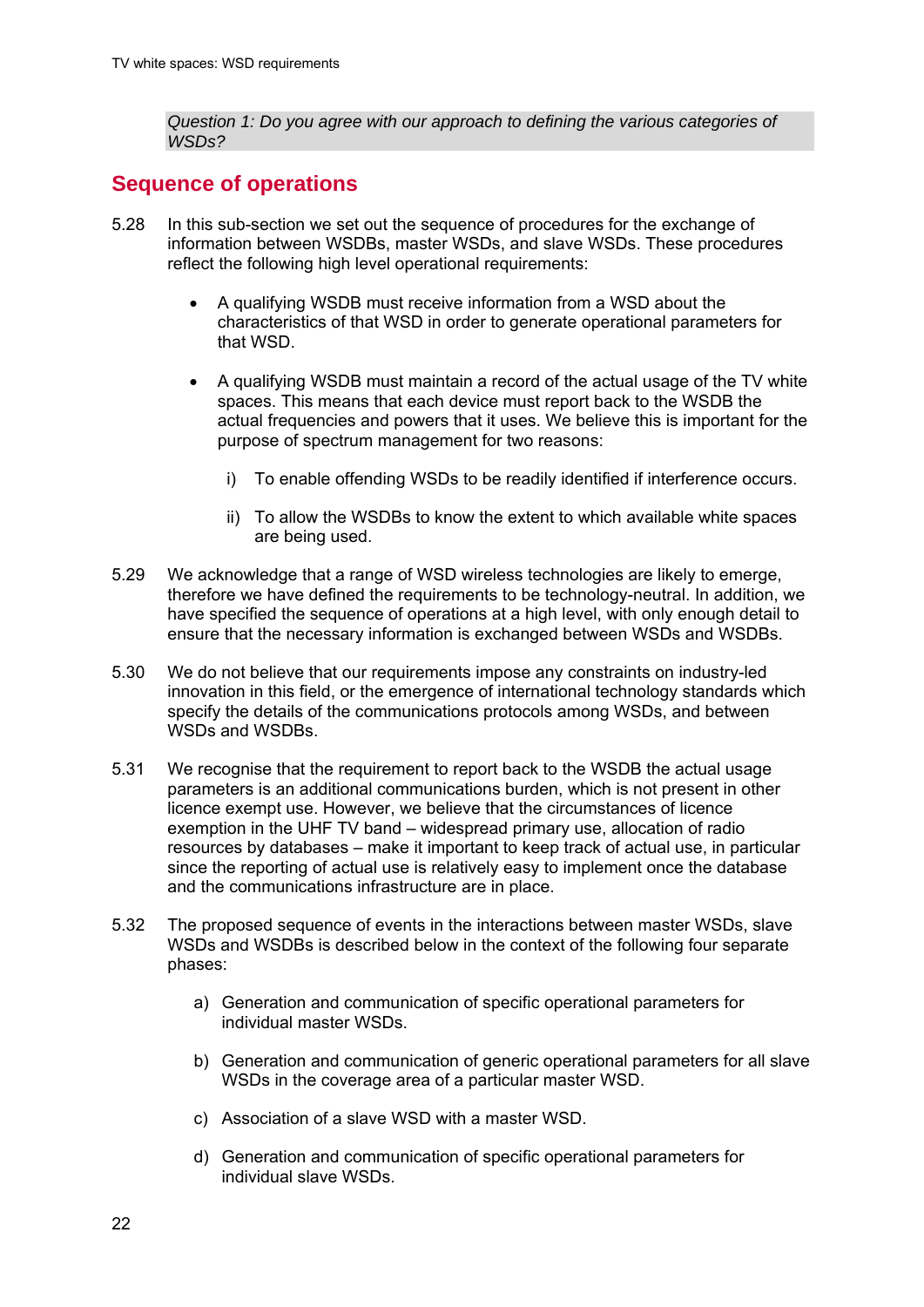5.33 These phases are illustrated in Figure 7 below, along with the corresponding sequence of parameter exchanges illustrated in Figure 8.





Figure 7. Illustration of operational phases.

Figure 8. Sequence of data exchange.

5.34 We recognise that the requirements set out here relating to the interactions between master and slave WSDs may be implemented in a variety of ways in industry-defined wireless technologies. However, it is important to note that, while the details of implementation may diverge from the sequence of events outlined here, this must not in any way alter a) the information exchange between the master WSDs and WSDBs or b) the operational parameters of the master and slave WSDs, all as set out in this document.

#### **Phase (a) Specific operational parameters for a master WSD**

- 5.35 This phase relates to the generation and communication of specific operational parameters for master WSDs. Any master WSD wishing to transmit in the UHF TV band must undertake the steps described below:
	- 5.35.1 A master WSD wishing to transmit in the UHF TV band must first obtain a list of qualifying WSDBs from Ofcom's website.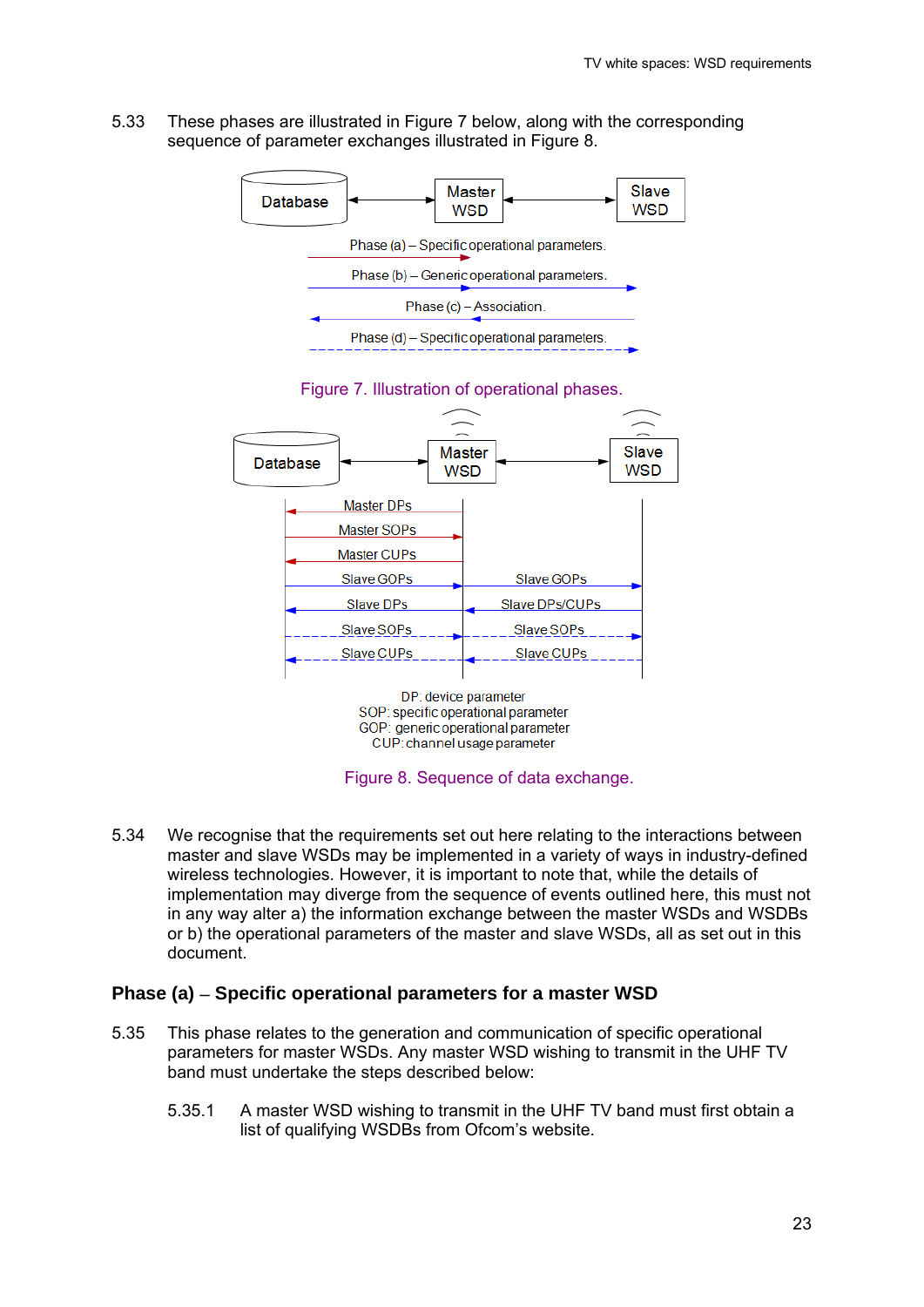- 5.35.2 The master WSD must contact one of the WSDBs in the list and request specific operational parameters for its own transmissions. As part of this process, the master WSD must communicate its device parameters (including its horizontal location) to the WSDB.
- 5.35.3 The WSDB will then generate the specific operational parameters that the master WSD must comply with for its transmissions in the UHF TV band. For this, the WSDB will use the "TVWS availability data"<sup>34</sup> obtained from Ofcom, and the device parameters provided by the master WSD.
- 5.35.4 The WSDB will communicate the specific operational parameters to the master WSD.
- 5.35.5 The master WSD must respond to the WSDB with its channel usage parameters, i.e., the channel(s) and radiated power(s) that it intends to use. The channels used will be a subset of those included in the specific operational parameters that the master WSD received from the WSDB.
- 5.35.6 The master WSD can only then start transmissions in the UHF TV band according to its reported channel usage parameters.

#### **Phase (b) Generic operational parameters for slave WSDs**

- 5.36 This phase relates to the generation and communication of generic operational parameters for slave WSDs in the coverage area of a particular master WSD. Any master WSD seeking to support the association of slave WSDs over the UHF TV band must undertake the steps described in paragraph 5.38 below. We use the term "association" to refer to the process whereby a slave WSD initially identifies itself to its serving master WSD.
- 5.37 We recognise that there may be circumstances where the WSD wireless technology supports the association of slave WSDs via media other than the UHF TV band, e.g., via wireless access in other frequency bands, or wire-line access. As will become evident, in such cases "specific" (Phase d) rather than "generic" (Phase b) operational parameters apply.
- 5.38 The sequence of events in this phase is as described below:
	- 5.38.1 The master WSD must contact a qualifying WSDB, and request generic operational parameters for the transmissions of those slave WSDs within its coverage area.
	- 5.38.2 The WSDB will generate the generic operational parameters that slave WSDs must comply with for their transmissions in the UHF TV band for the purpose of association with a master WSD. For this, the WSDB will use the "TVWS availability data" obtained from Ofcom and the channel usage parameters received from the master WSD (see 5.35.5) to calculate the coverage area in which slave WSDs are likely to operate. It will then calculate the generic operational parameters that apply within the coverage area based on a number of *default* (conservative) device parameters. Note that at this stage no slave device parameters will be available at the master

1

 $34$  This data indicates the maximum power that a WSD is permitted to radiate within each DTT channel, when the device is located in a particular geographic pixel.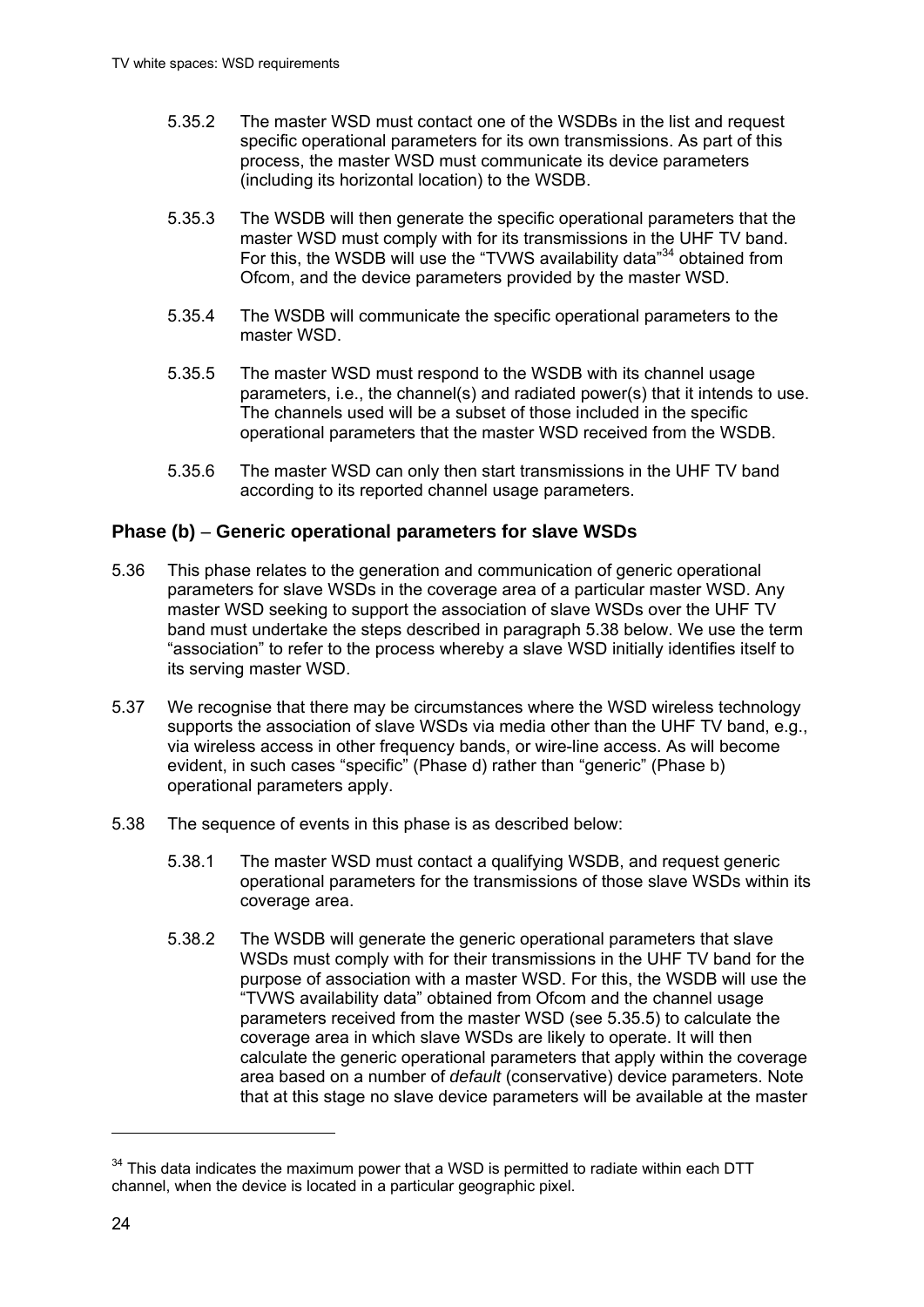WSD or at the WSDB. This is because the slave WSDs will not have yet associated with the master WSD, and will not have had the opportunity to communicate their device parameters to the master WSD

- 5.38.3 The WSDB will communicate the generic operational parameters to the master WSD.
- 5.38.4 The master WSD must then *broadcast*<sup>35</sup> the generic operational parameters to slave WSDs within its coverage area. The broadcast parameters will correspond to the full set (or a subset) of the channels identified and communicated by the WSDB $36$  (see 5.38.3).
- 5.38.5 Slave WSDs must comply with the broadcast parameters when they transmit in the UHF TV band for purposes of association with the master WSD.
- 5.39 Slave WSDs which have already associated with a master WSD may continue to comply with the broadcast parameters for all subsequent transmissions, or alternatively, may request specific operational parameters in order to benefit from increased TVWS availability (see Phase (d)). The choice here is a matter for the device manufacturers.

#### **Phase (c) Association of a slave WSD with a serving master WSD**

- 5.40 This phase relates to the association of slave WSDs with master WSDs. Any slave WSD wishing to transmit in the UHF TV band, irrespective of whether association is performed over the UHF TV band or not, must undertake the steps described below:
	- 5.40.1 A slave WSD must associate with a master WSD by submitting its device parameters to the serving master WSD. Where association is performed over the UHF TV band, a slave WSD must also submit its channel usage parameters<sup>37</sup> to the serving master WSD. The channels used will correspond to the full set (or a subset) of those included in the generic operational parameters broadcast by the master WSD (see 5.38.4).
	- 5.40.2 Where association is performed over the UHF TV band, the slave WSD can submit its device parameters and channel usage parameters by transmitting in the UHF TV band according to its reported channel usage parameters.
	- 5.40.3 The master WSD must forward the device parameters and (where association is performed over the UHF TV band) the channel usage parameters of its associated slave WSDs to the WSDB.

1

 $35$  The broadcast may be explicit or implicit. By explicit, we mean that the relevant information is explicitly signalled to the slave WSDs via a broadcast channel. By implicit, we mean that the relevant information is inferred by the slave WSDs by monitoring the master WSD transmissions.

 $36$  The master may not be able to, or may not be willing to, receive transmissions from slave WSDs in the whole raster of channels provided by the WSDB.

<sup>&</sup>lt;sup>37</sup> Note that the submission of "channel usage parameters" only applies if association is performed over the UHF TV band, where the slave WSD is aware of "generic operational parameters" broadcast by the serving master WSD.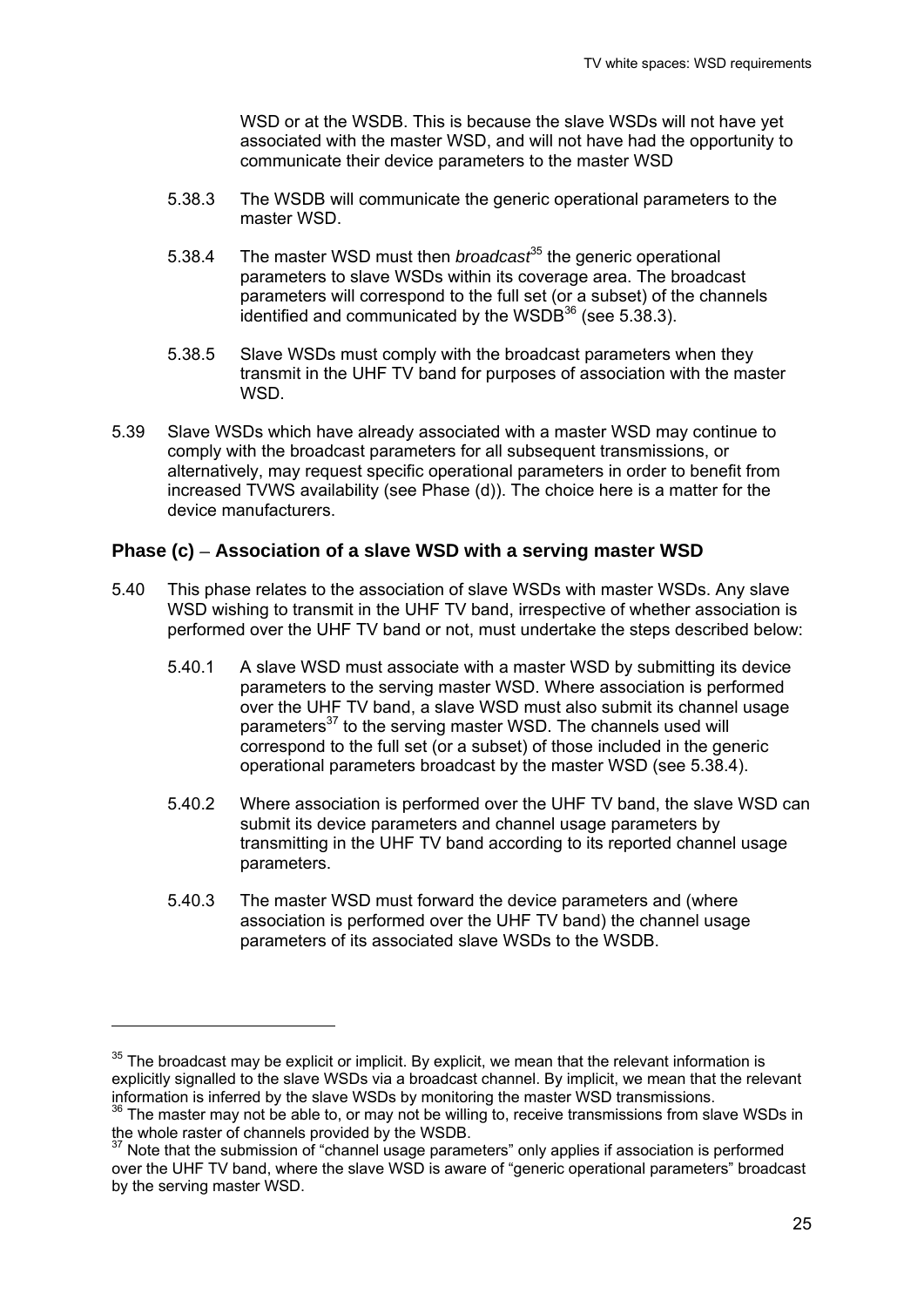#### **Phase (d) Specific operational parameters for a slave WSD**

- 5.41 This phase relates to the generation and communication of specific operational parameters for individual slave WSDs.
- 5.42 A slave WSD which associates with a master WSD over the UHF TV band need not undertake the steps described in 5.44 below unless it wishes to obtain specific operational parameters. This is because a slave WSD will have the option to continue using the generic operational parameters for its transmissions following association. Note that a slave WSD which complies with specific operational parameters is likely to benefit from increased TVWS availability, as compared to the case where it complies with generic operational parameters.
- 5.43 However, a slave WSD which associates with a master WSD over a medium other than the UHF TV band must undertake the steps described in 5.44 below. This is because generic operational parameters do not apply in such circumstances, and special operational parameters are necessary.
- 5.44 The sequence of events in this phase is as described below:
	- 5.44.1 A slave WSD may contact its serving master WSD and request specific operational parameters for its transmissions. In such a case, the master WSD must forward this request to the WSDB. Alternatively, a master WSD may itself request specific operational parameters from the WSDB for the transmissions of the slave WSD. Whether the request for specific operational parameters is directly from the slave WSD or the master WSD, is a matter for the device manufacturer.
	- 5.44.2 The WSDB will<sup>38</sup> generate specific operational parameters that the associated slave WSD must comply with for its transmissions in the UHF TV band. For this, the WSDB must use the "TVWS availability data" obtained from Ofcom, and the slave device parameters provided previously by the master WSD (see 5.40.3).
	- 5.44.3 The WSDB will communicate the specific operational parameters for a slave WSD to the master WSD.
	- 5.44.4 The master WSD must then communicate the specific operational parameters to the associated slave WSD. The communicated parameters will correspond to the full set (or a subset<sup>39</sup>) of the channels identified and communicated by the WSDB.
	- 5.44.5 The slave WSD must respond to the master WSDB with its channel usage parameters, i.e., the channel(s) and radiated power(s) that it intends to use. The channels used will be the full set (or a subset<sup>40</sup>) of those included in the specific operational parameters that the slave WSD has received from the master WSD.

 $\overline{a}$ 

 $38$  Note that the WSDB is not obliged to generate "specific operational parameters". This is a commercial matter for the WSDB provider.

<sup>&</sup>lt;sup>39</sup> It may be that the master WSD does not support some of the channels that the WSDB has identified as suitable for the slave WSD, or that its own resource management function limits the channels it can receive transmissions on.

<sup>40</sup> It may be that the slave WSD cannot use all the channels indicated by the master WSD.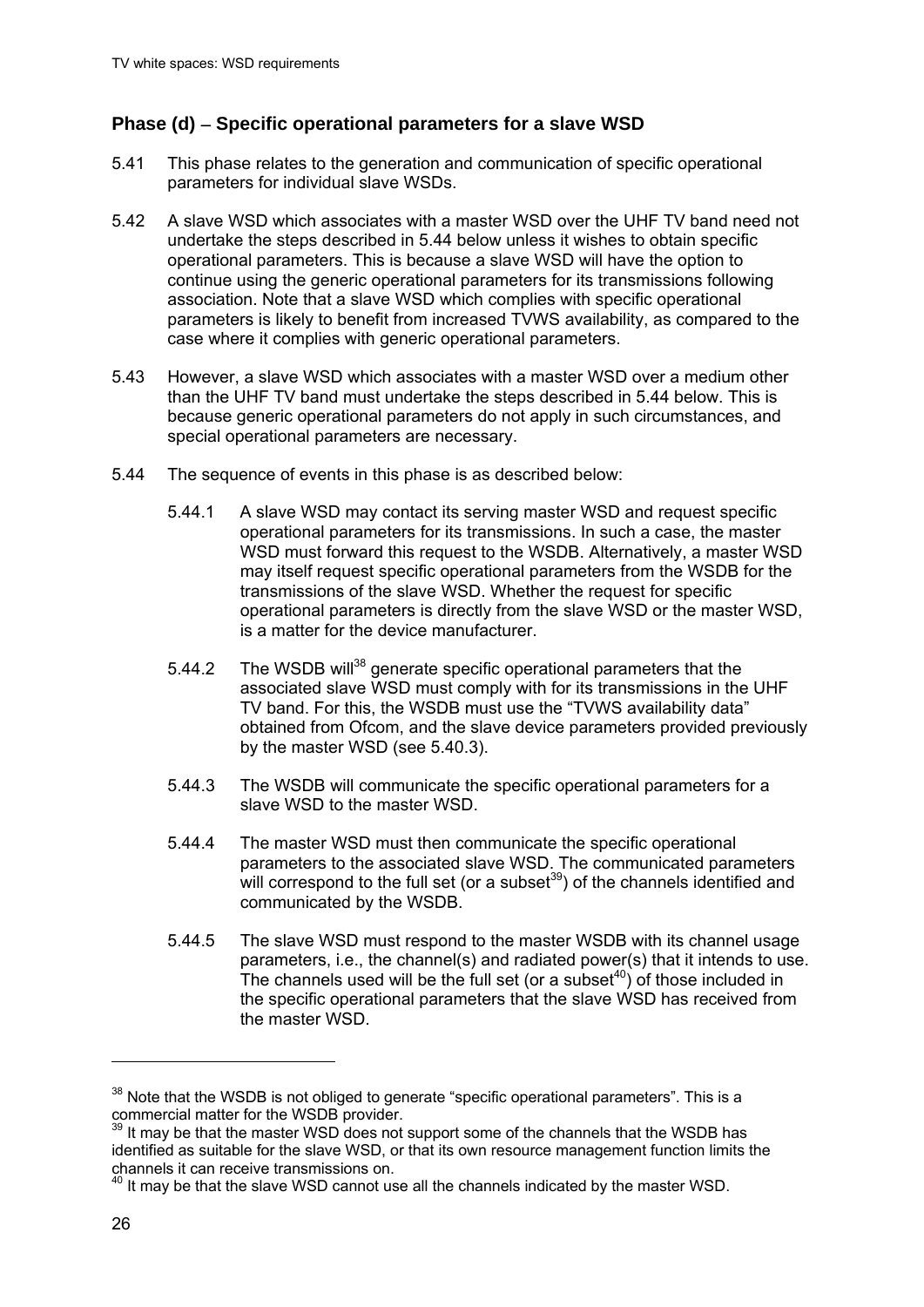- 5.44.6 The slave WSD can submit its channel usage parameters by transmitting in the UHF TV band according to its reported channel usage parameters.
- 5.44.7 The master WSD must forward the channel usage information to the **WSDB.**

#### **Rationale for our proposals**

- 5.45 Our proposals have been developed with the objective of managing the risk of harmful interference to existing licensed users, as expressed in the high level requirements in 5.28. We believe our proposals achieve that objective by ensuring that:
	- the information obtained by WSDs on the available DTT channels and maximum permitted powers is provided by an approved source, i.e., a qualifying WSDB.
	- a WSDB holds a minimum set of information in order to generate the operational parameters. This minimum information consists of:
		- i) the device parameters of a particular WSD, which allow the WSDB to generate specific operational parameters, or
		- ii) the device parameters (including location) and the channel usage characteristics of a master WSD, which allow the WSDB to generate generic operational parameters for all slave WSDs in the coverage area of that master WSD.
	- WSDs only transmit in the 470 790 MHz band once they have received appropriate operational parameters from a qualifying WSDB.
	- WSDs report back to WSDBs their actual/intended usage of the TVWSs, so that in the event of harmful interference to existing services, the cause of interference can be identified.
- 5.46 We consider that the proposed elements in phases (a) to (d) will enable us to achieve our stated objectives. We do not consider that  $-$  in the context of the overall functionality of modern wireless devices  $-$  our proposals impose a significant communications burden or a substantive increase in the complexity of WSDs.

*Question 2: Do you agree with our proposed sequence of operations for WSDs?* 

### **Additional operational requirements: master WSD**

5.47 In this section we present a number of operational requirements for master WSDs. These are in addition to the requirements in the four phases outlined earlier.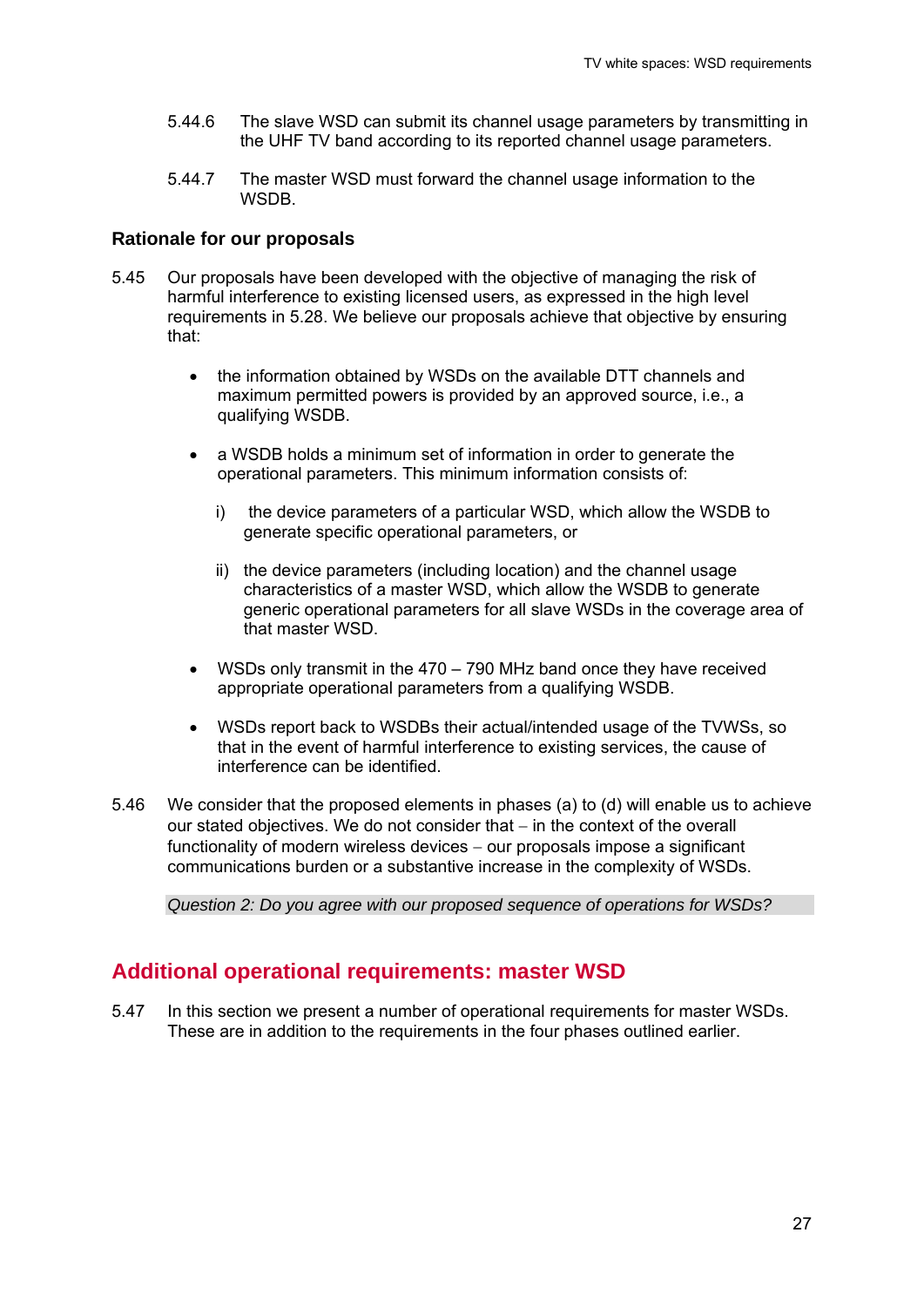### **Discovery of qualifying databases**

- 5.48 When operating in the territories of the UK41, a master WSD must *discover* qualifying WSDBs by consulting a device-readable list of qualifying WSDBs provided at a website<sup>42</sup> maintained by Ofcom. That list will be based on the list of qualifying databases that will be set out in a schedule to the SI.
- 5.49 However, the list will be updated regularly to reflect which of the qualifying WSDBs are currently in operation. This is because Ofcom may from time to time require qualifying WSDBs to suspend the provision of white space services for a period of time. This may occur for a variety of reasons (for example, to carry out routine maintenance or in order to investigate the source of reported interference). As a result, WSDs will be required to check the device-readable list of qualifying WSDBs on a regular basis to make sure that the WSDB from which it is seeking to obtain services remains a qualifying WSDB and is currently in operation.
- 5.50 While a WSDB that has been suspended under the terms of the arrangements with Ofcom should cease to communicate with WSDs until that suspension has been lifted, we consider that the requirement for WSDs to check the Ofcom devicereadable list regularly provides an important additional safeguard to ensure that WSDs do not communicate with any qualifying WSDBs that continue to operate contrary to instructions from Ofcom.
- 5.51 The requirement therefore is that a master WSD must cease communications within the UHF TV band if more than N minutes have elapsed since it previously successfully discovered a qualifying WSDB as defined on Ofcom's device-readable list. In this way, WSBDs that no longer qualify, or qualifying WSDBs whose operations have been suspended, can be removed from the device-readable list, and no WSD will contact a removed WSDB after N minutes have elapsed.
- 5.52 In our 2011 Statement we had suggested that a value of N corresponding to 24 hours would be appropriate. We still believe this to be the case. However, we believe that there is benefit in allowing different national regulatory authorities to adjust the value of N according to their national circumstances, thereby removing the need for a harmonised value. For this reason we propose that the value of N itself be also listed on the Ofcom website and downloaded by master WSDs along with the list of qualifying WSDBs.

#### **Device parameters must not be accessible to the user**

5.53 Device parameters must be determined automatically by the master WSD. In other words, master WSDs must be designed such that the device parameters cannot be

 $\overline{a}$ 

<sup>&</sup>lt;sup>41</sup> This does not prejudge whether the regulations would include the UK Crown dependencies which would be subject to discussions with the relevant authorities.

 $42$  Our current thinking is to make the list of qualifying WSDBs available at a website (accessible via the HTTPS protocol). We are proposing to specify the file format in xml with UTF-8 encoding. This proposal is currently under review by Ofcom and third parties, and is subject to change. Whilst Ofcom would endeavour to ensure the website has sufficiently high availability, there would be circumstances where this is not possible. For this reason, we propose that if a device failed to obtain the list of qualifying databases from the Ofcom website, it should continue to use its previous list and reconsult the website every hour thereafter until such time when the list can be accessed.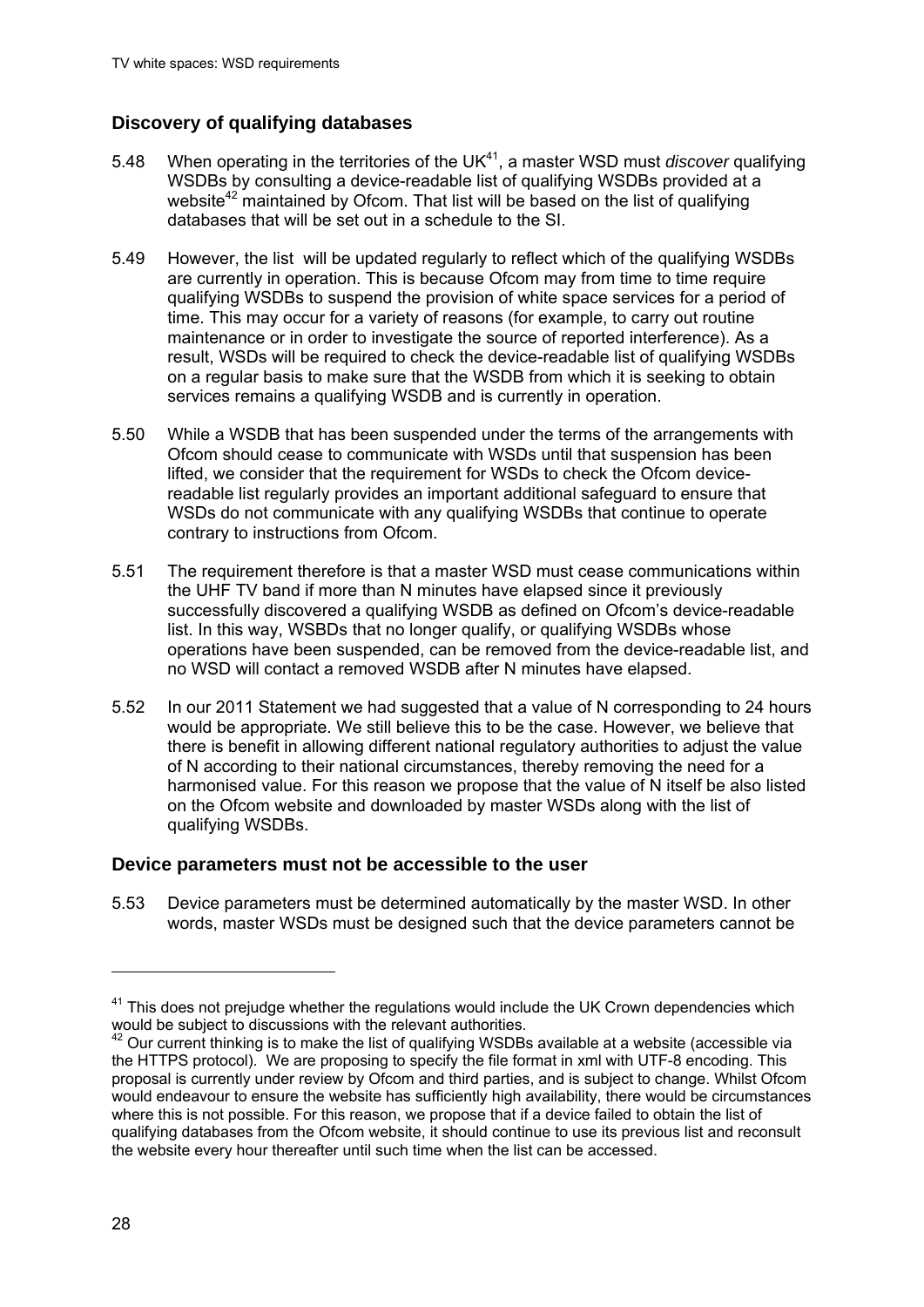input into the device by the user of the device. The rationale for this requirement is to reduce the risk of tampering and false reporting by the users of WSDs.

#### **Cease transmissions when instructed by the database**

- 5.54 A master WSD (and its served slave WSDs) must cease transmission within 60 seconds of receiving instructions to do so by the WSDB. This implements a so-called WSDB "kill switch" to rapidly disable individual WSDs. The "kill switch" will be applied by the WSDB in appropriate circumstances, such as for example, in the event of interference to the DTT and PMSE services.
- 5.55 We believe that a value of 60 seconds is small enough to facilitate real time diagnosis (switching off devices and observing the impact) in the event that harmful interference to the existing licensed services is reported, and yet is considerably larger than the signalling times of modern wireless devices and so does not impose a substantial burden on the WSDs.
- 5.56 The time validity parameter described later is an alternative tool for disabling individual WSDs following a pre-defined time interval.

#### **Time and geographic validity**

- 5.57 A master WSD will be permitted to transmit in the UHF TV band only in accordance with the received specific operational parameters for a time period which does not exceed the time validity of those parameters and in a geographic area which does not exceed the geographic validity of those parameters. The geographic validity of specific operational parameters for a master WSD will be the geographic area wherein the horizontal position of the WSD differs by no more than 50 metres from its position determined at the time when the WSD last reported its location to a WSDB.
- 5.58 This means that a master WSD can move up to 50 metres in any (horizontal) direction without needing an update to its specific operational parameters. Conversely, if a master WSD moves more than 50 metres in any (horizontal) direction, then it must request an update to its specific operational parameters and the generic operational parameters of the slaves in its coverage area.
- 5.59 The value of 50 metres for the geographical validity of the operational parameters is a consequence of the fact that DTT networks are typically planned based on a grid of 100 metre by 100 metre pixels. This in turn means that the TVWS availability (and hence all operational parameters) will themselves be derived based on a similar grid.
- 5.60 The time validity is itself included in the specific operational parameters and is necessary to ensure that master WSDs re-consult WSDBs with sufficient frequency to keep up to date with the dynamic nature of spectrum use by the PMSE service.

#### **Multi-channel operation**

- 5.61 A master WSD which wishes to transmit simultaneously over multiple DTT channels must
	- a) comply with the maximum permitted in-block EIRP spectral densities in each of the DTT channels to be used; and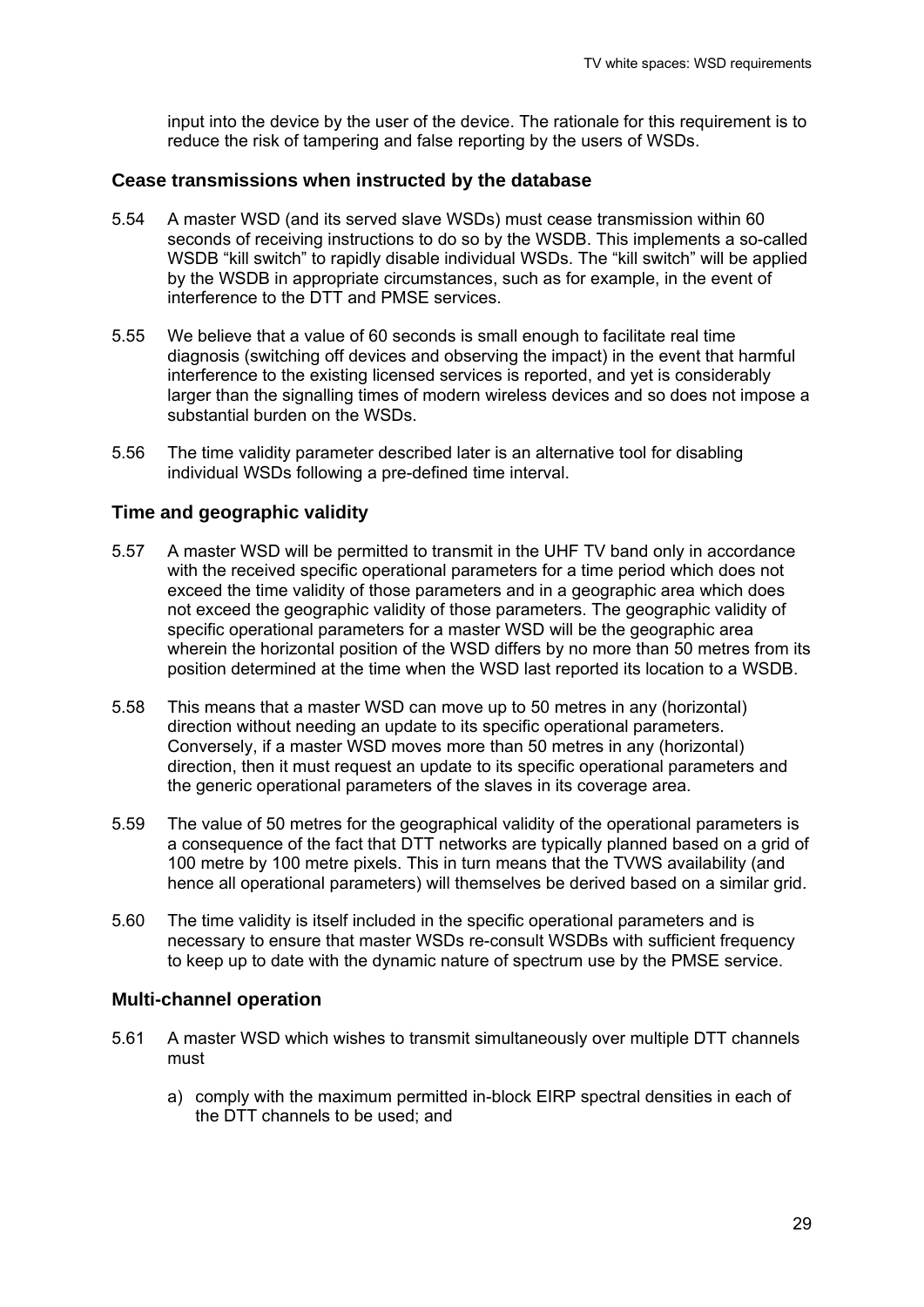- b) radiate with a total in-block EIRP (measured over the total number of DTT channels to be used) which does not exceed the smallest of the maximum permitted in-block EIRPs specified over each of the DTT channels to be used.
- 5.62 In the current framework, TV white space availability is calculated based on the assumption of a WSD radiating in a single DTT channel and subject to constraints relating to harmful interference to the DTT and PMSE services. Clearly, if a WSD were to be allowed to radiate proportionally greater powers with increasing bandwidths, there would be a significant risk of interference. This has implications both in terms of harmful interference to the DTT and PMSE services, as well as interference among WSDs (issues of politeness). For this reason, additional rules are necessary for dealing with cases of multi-channel WSD radiation.
- 5.63 It can be readily shown (see Appendix 6) that, in the absence of information at the WSD relating to the incumbent services and the relevant protection ratios, the imposition of the rules proposed in 5.61 is the only viable approach.

#### **Out-of-block emissions**

5.64 The out-of-block EIRP spectral density,  $P_{\text{OOB}}$ , of a master WSD must satisfy that:

$$
P_{OOB(dBm/(100\text{ kHz}))} \leq max \bigg( P_{IB(dBm/(8\text{ MHz}))} - AFLR(dB), -84 \bigg)
$$

where  $P_{IB}$  is the WSD's in-block EIRP spectral density, and AFLR is the WSD's adjacent frequency leakage ratio outlined in the table below for different device emission classes.

| Where $P_{\text{OOB}}$ falls within         | AFLR<br>(dB) |         |         |         |
|---------------------------------------------|--------------|---------|---------|---------|
| the n <sup>th</sup> adjacent<br>DTT channel | Class 1      | Class 2 | Class 3 | Class 4 |
| $n = \pm 1$                                 | 74           |         | 64      | 54      |
| $n = \pm 2$                                 | 79           |         | 74      | 64      |
| $ n  \geq 3$                                | 84           |         | 84      | 74      |

Table 1. Master WSD adjacent frequency leakage ratios for different device emissions class.

- 5.65 The above values were proposed following discussions with a number of stakeholders, including device manufacturers. Note that class 1 devices produce the cleanest signals in terms of spectral leakage, i.e., have the greatest AFLR. The outof-block emissions are defined with a spectral resolution of 100 kHz in light of the narrowband nature of the PMSE signals (typical bandwidth of 200 kHz).
- 5.66 We propose to specify the out-of-block limits in relative terms, so that the resulting protection ratios do not change as a function of the WSD in-block EIRP itself. This considerably reduces the complexity of co-existence rules. The absolute value of  $-84$ dBm/(100 kHz) is specified to account for the difficulty in maintaining a high leakage ratio at very low in-block EIRPs.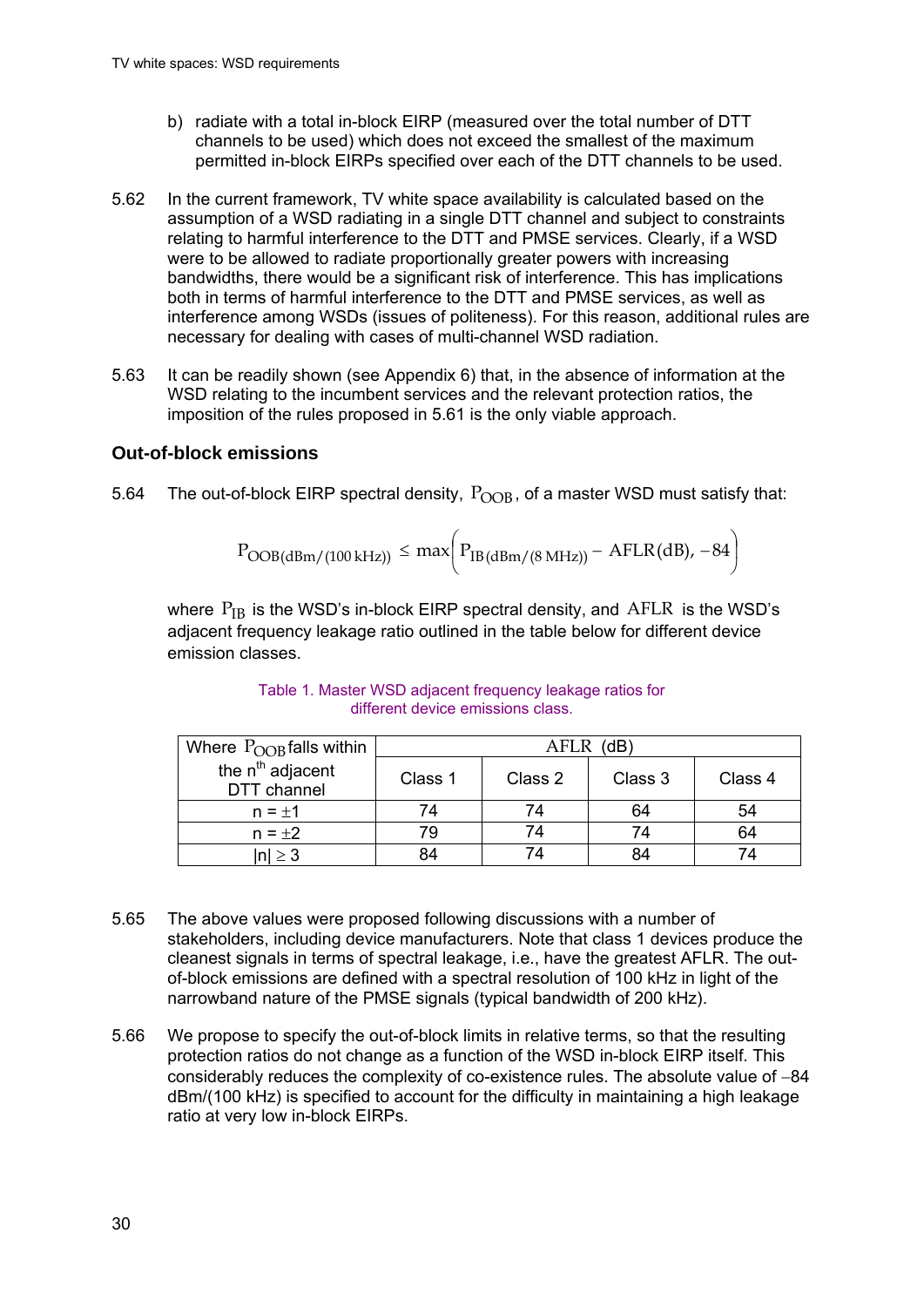5.67 The class 1 leakage ratio of 74 dB in the first adjacent channel is consistent with the value<sup>43</sup> specified by the FCC for a WSD transmitting at maximum in-block EIRP.

#### **Security**

-

- 5.68 Communications between a master WSD and the website which contains Ofcom's list of qualifying WSDBs should be performed using secure protocols that avoid malicious corruption and unauthorised modification of data, and ensure that WSDs communicate with the correct website. For that reason, we propose that that the website be accessed using the HTTPS<sup>44</sup> protocol.
- 5.69 Communications between a master WSD and a WSDB must be performed using secure protocols that avoid malicious corruption or unauthorised modification of the data. We expect these security protocols to be addressed by technology standardisation organisations.
- 5.70 Communications between a master WSD and a slave WSD for purposes of relaying WSDB-related instructions and parameters must be performed using secure protocols that avoid malicious corruption or unauthorised modification of the data. We expect these security protocols to be specified within wireless technology standards.

*Question 3: Do you agree with our proposed additional operational requirements for master WSDs?* 

## **Additional operational features: slave WSD**

5.71 In this section we present a number of proposed operational features for slave WSDs. These are in addition to the requirements in the four phases outlined earlier.

#### **Device parameters must not be accessible by the user**

5.72 Device parameters must be determined automatically by a slave WSD. In other words, slave WSDs must be designed such that the device parameters cannot be input into the slave WSD by the user of the device. The rationale for this requirement is to reduce the risk of tampering and false reporting by the users of WSDs.

#### **Cease transmissions when instructed by the master**

- 5.73 A slave WSD must cease transmission within one second when instructed to do so by its serving master WSD. This implements a so-called WSDB "kill switch" to disable individual WSDs in the event of interference to licensees.
- 5.74 We believe that a value of one second is small enough to facilitate real time diagnosis (switching off devices and observing the impact) in the event that harmful interference to the existing services is reported, and yet is still larger than the signalling times of modern wireless devices and so does not impose a substantial burden on the WSD air interface.

 $43$  The FCC out-of-block specifications are given in absolute terms.<br> $44$  HTTPS stands for the hypertext transfer protocol secure. HTTPS is a widely used communications protocol for secure communication over a computer network, with especially wide deployment on the internet.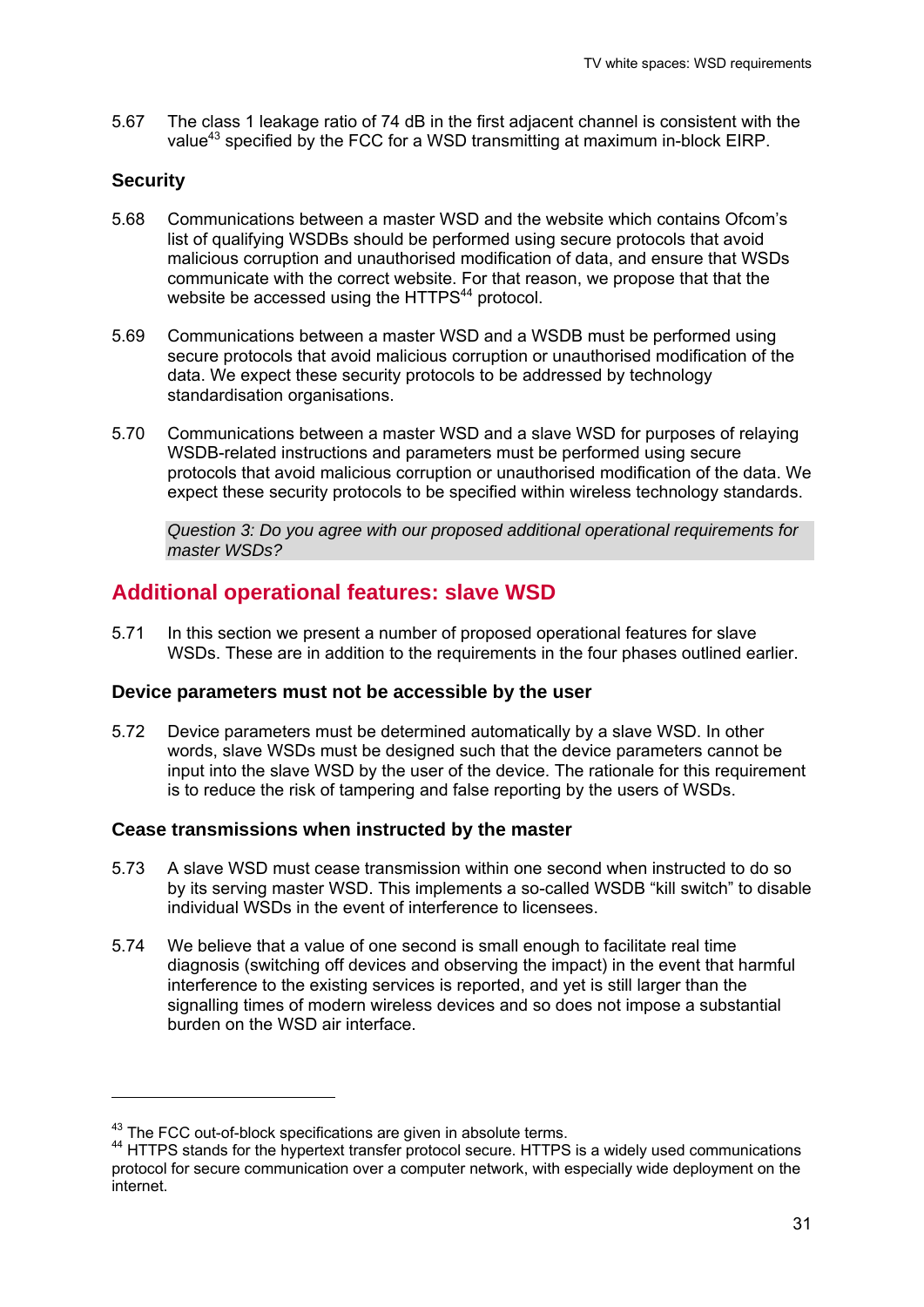5.75 The time validity parameter described later is an alternative tool for disabling individual WSDs following a pre-defined time interval.

#### **Cease transmissions if communications with the master WSD is lost**

5.76 A slave WSD must cease transmissions if it loses communications for more than five seconds with the master WSD from which it has received its slave operational parameters. This requirement addresses the risk that the slave WSD moves outside the coverage area of its associated master WSD, and continues to transmit at frequencies and powers that are no longer permitted. This also indirectly implements a geographic validity constraint for the generic operational parameters of nongeolocated slave WSDs. We believe that a five second interval is sufficiently long that the loss in communication is unlikely to be a temporary outage caused by the dynamic nature of the wireless channel.

#### **Direct slave to slave WSD communications**

5.77 A slave WSD may communicate with another slave WSD provided that it maintains communication over the UHF TV band with its serving master WSD and remains under the control of the said master WSD. This is to ensure that slave WSDs do not operate autonomously and that they continue to transmit subject to the operational parameters received from their respective master WSDs.

#### **Time and geographic validity**

- 5.78 A slave WSD will be permitted to transmit in the UHF TV band only in accordance with the received "generic" or "specific" operational parameters for a time period which does not exceed the time validity of those parameters, and in a geographic area which does not exceed the geographic validity of those parameters. The geographic validity of generic operational parameters will be the coverage area of the serving master WSD. The geographic validity of specific operational parameters for geo-located slave WSDs will be the geographic area wherein the horizontal position of the WSD differs by no more than 50 metres from its position determined at the time when the slave WSD last reported its location to a master. This means that a slave WSD can move up to 50 metres in any (horizontal) direction without needing an update to its specific operational parameters. Conversely, if a slave WSD moves more than 50 metres in any (horizontal) direction, then it must request an update to its specific operational parameters.
- 5.79 The value of 50 metres for the geographical validity of operational parameters is a consequence of the fact that DTT networks are typically planned based on a grid of 100 metre by 100 metre pixels.
- 5.80 The time validity is itself included in the "generic" and "specific" operational parameters and is necessary to ensure that slave WSDs receive operational parameters with a sufficient frequency to keep up to date with the dynamic nature of spectrum use by the PMSE service.

#### **Multi-channel operation**

- 5.81 A slave WSD which wishes to transmit simultaneously over multiple DTT channels must:
	- a) comply with the maximum permitted in-block EIRP spectral densities in each of the DTT channels to be used; and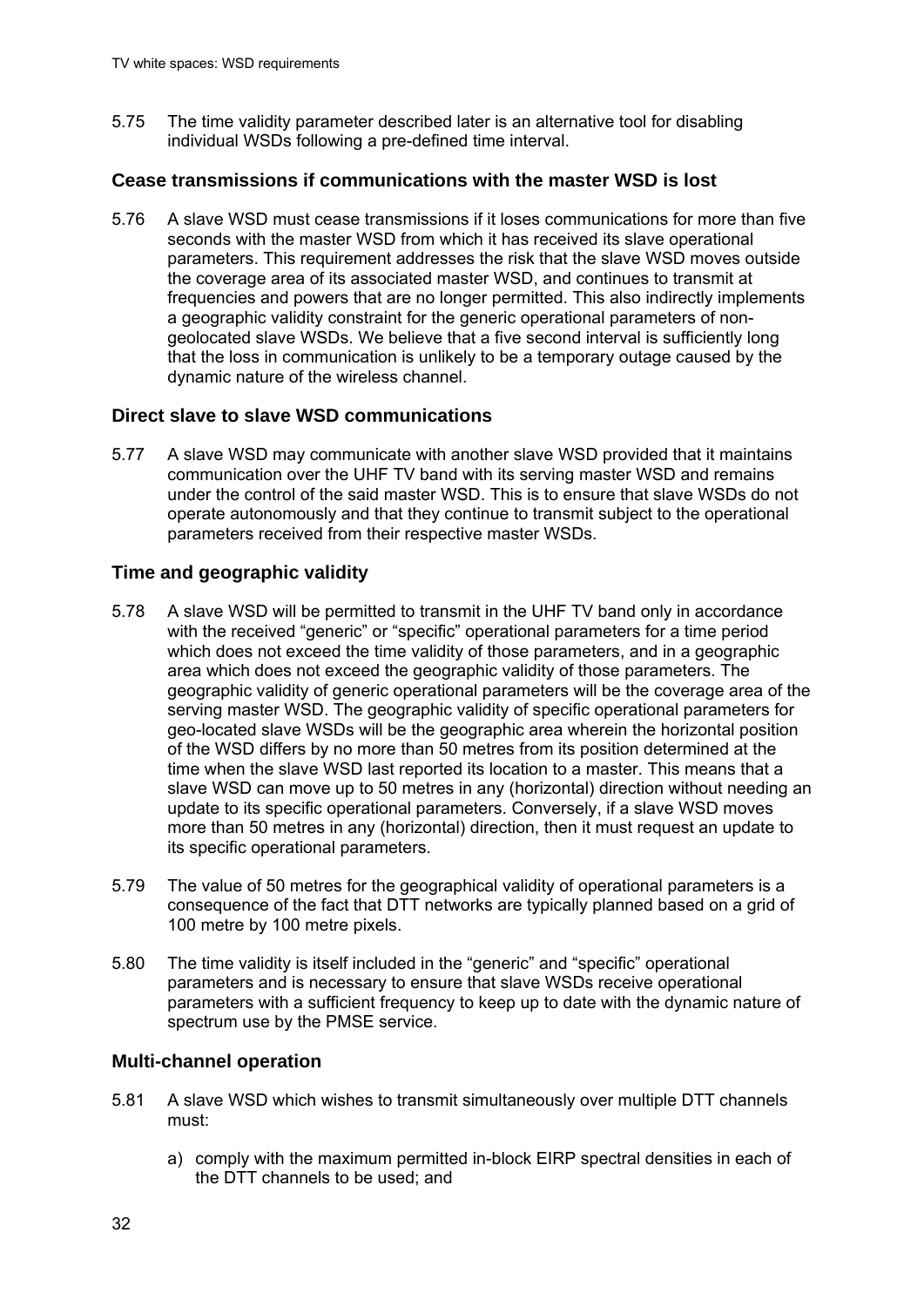- b) radiate with a total in-block EIRP (measured over the total number of DTT channels to be used) which does not exceed the smallest of the maximum permitted in-block EIRPs specified over each of the DTT channels to be used.
- 5.82 The above requirements are identical to those for master WSDs, and are proposed based on the same rationale.

#### **Out-of-block emissions**

5.83 The out-of-block EIRP spectral density,  $P_{\text{OOB}}$ , of a slave WSD must satisfy that:

$$
P_{OOB(dBm/(100\,kHz))} \leq max \bigg( P_{IB(dBm/(8\,MHz))} - AFLR(dB), -84 \bigg)
$$

where  $P_{IB}$  is the WSD's in-block EIRP spectral density, and AFLR is the WSD's adiacent frequency leakage ratio outlined in the table below for different device emission classes.

| Where $P_{\text{OOB}}$ falls within         | (dB)<br>AFLR |         |         |         |
|---------------------------------------------|--------------|---------|---------|---------|
| the n <sup>th</sup> adjacent<br>DTT channel | Class 1      | Class 2 | Class 3 | Class 4 |
| $n = \pm 1$                                 | 74           |         | 64      | 54      |
| $n = \pm 2$                                 | 79           |         | 74      | 64      |
| $ n  \geq 3$                                | 84           |         |         | 74      |

Table 2. Slave WSD adjacent frequency leakage ratios for different device emissions class.

5.84 The above requirements are identical to those for master WSDs, and are proposed based on the same rationale.

#### **Antenna gain**

5.85 The antenna gain of slave WSDs is an important parameter. This is because when calculating generic operational parameters, a WSDB needs to estimate the possible locations of slave WSDs based on the expected coverage area of their serving master WSD. To do so, the WSDB will need to assume a specific value for the slave WSD receiver antenna gain. We are considering whether to specify a limit on the maximum receiver antenna gain of slave WSDs.

*Question 4: Do you agree with our proposed additional operational requirements for slave WSDs?* 

## **Summary**

5.86 We have presented in this section our proposed framework for the operation of WSDs. We believe that this framework provides a minimum set of requirements for achieving our objectives of allowing WSDs to operate under a licence exempt regime on the basis that the risk of harmful interference to existing licensed users can be managed.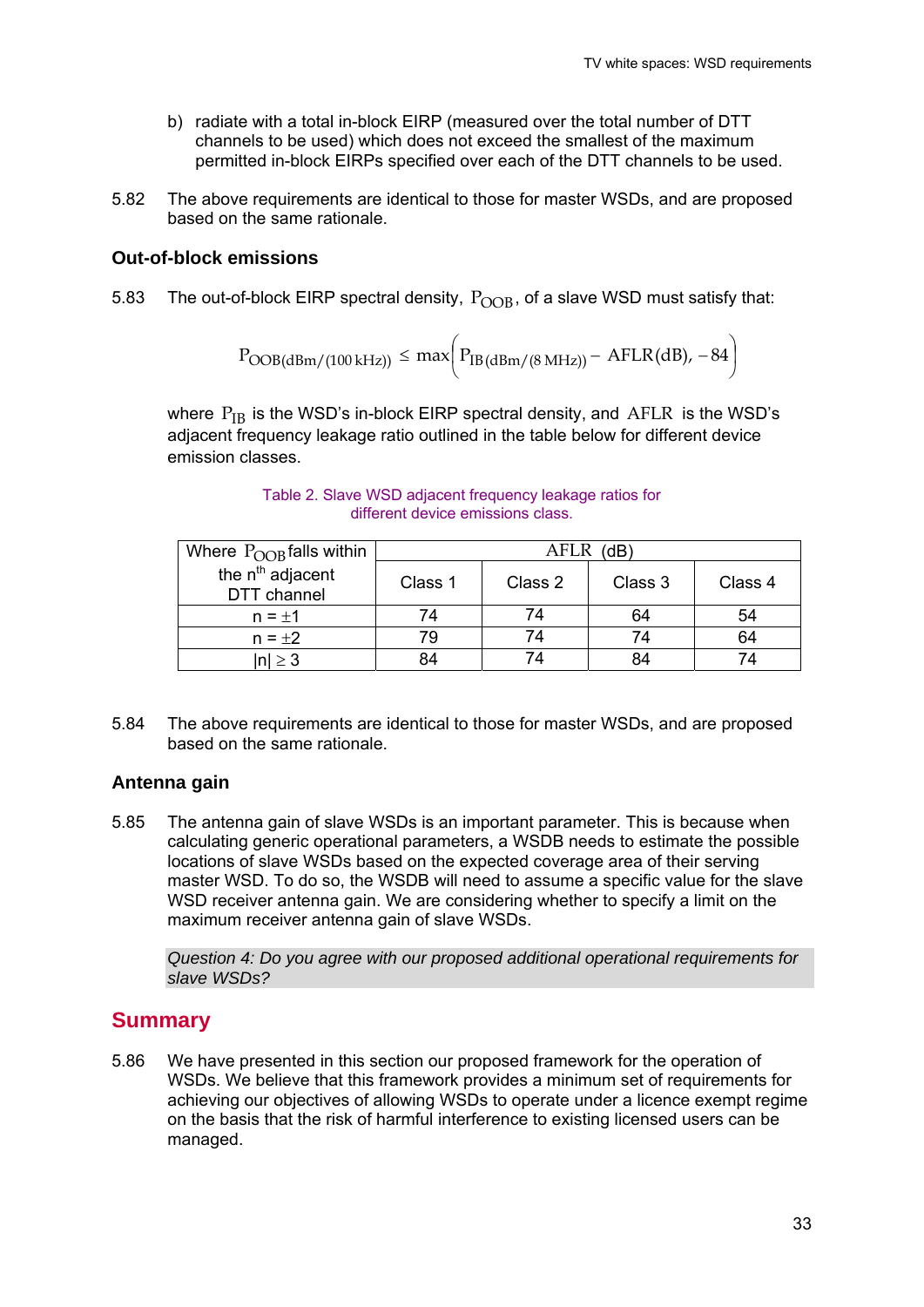- 5.87 The proposed requirements ensure that WSDs operate according to constraints specified by qualifying WSDBs, and that the WSDs report back their actual/intended transmission frequencies and powers to the WSDBs for purposes of spectrum management and diagnosis in the event of harmful interference.
- 5.88 We note that the detailed interactions between master and slave WSDs may be implemented by the industry in ways that may differ from those set out in this document. However, it should be noted that any divergence must not alter a) the nature and sequence of information exchange between the master WSDs and WSDBs, or b) the operational parameters of the master and slave WSDs, all as set out in this document.
- 5.89 The steps in Phase (a), regarding specific operational parameters for master WSDs, must be undertaken by all master WSDs wishing to transmit in the UHF TV band.
- 5.90 The steps in Phase (b), regarding generic operational parameters for slave WSDs, must be undertaken only when a slave WSD does not have a means of association with a master WSD other than via the UHF TV band<sup>45</sup>. Here, we require that a master WSD broadcasts generic operational parameters, and that slave WSDs receive these parameters, and commence association with the master WSD by transmitting over the UHF TV band in compliance with these parameters.
- 5.91 Following association, a slave WSD (or its serving master WSD) may request specific operational parameters for its transmissions (Phase d). As compared to generic operational parameters these will represent more relaxed constraints and provide better TVWS availability, since they account for the device parameters received from the slave WSD during association.
- 5.92 Alternatively, a slave WSD may continue transmitting in compliance with the generic operational parameters. This may be the case for applications where slave WSDs require limited data rates or transmission powers, in which case specific operational parameters will not bring additional benefits to the end user.
- 5.93 The purpose of Phase (c), association of a slave WSD with a serving master WSD, is to ensure that the supporting WSDB holds information about every slave WSD transmitting in the UHF TV band. We recognise that slave WSDs (or their serving master WSDs), may also wish to request specific operational parameters as outlined in Phase (d). In this case, the association step and the request for specific operational parameters could be implemented together. The high-level requirement is that the device parameters and the actual/intended channel usage parameters are made available to the WSDB.

1

 $45$  In cases where association occurs via media other than the UHF TV band, "generic" rather than "specific" operational parameters apply.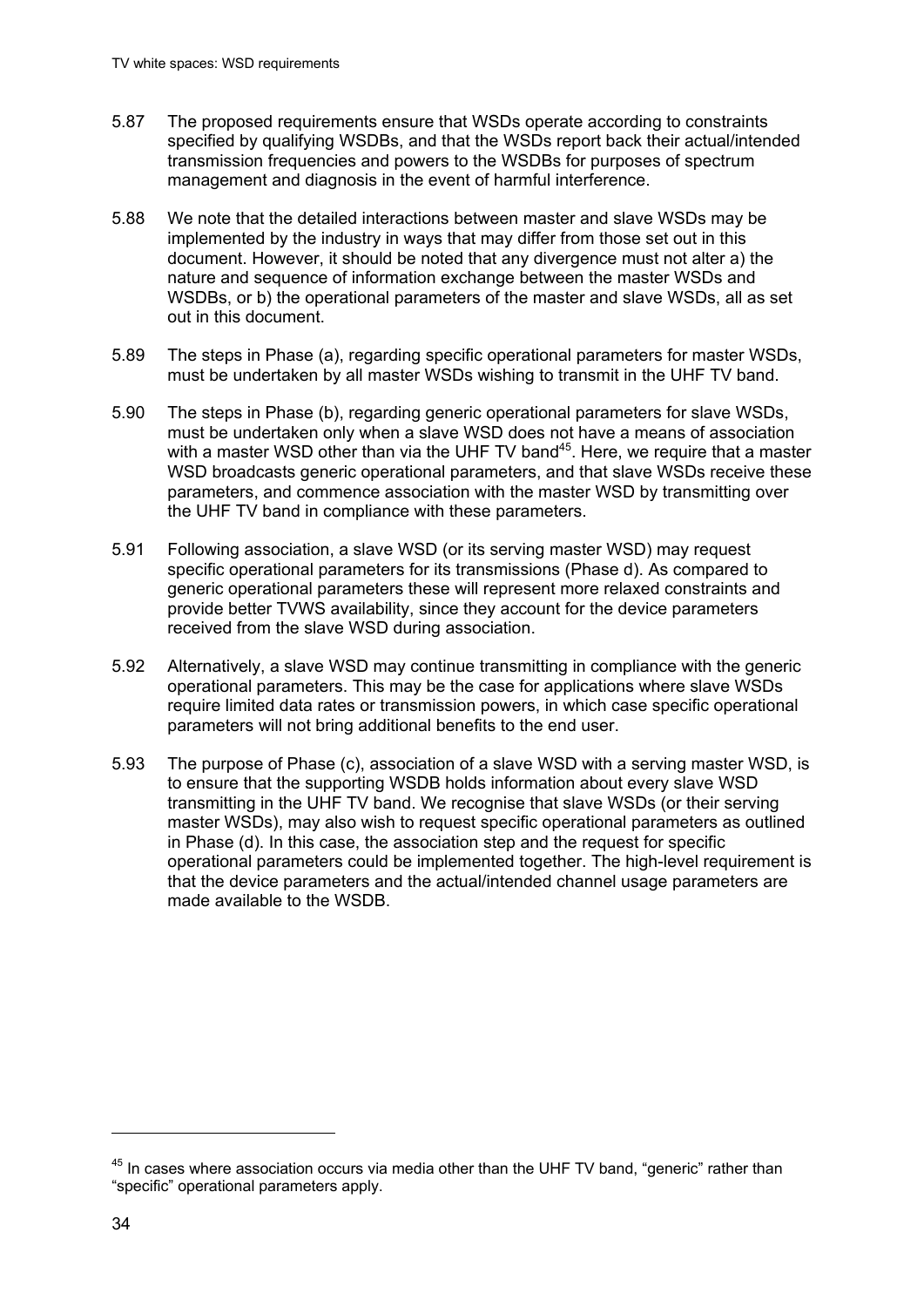### **Section 6**

## **Parameters**

- 6.1 In Section 5, we presented a framework for the operation of master and slave WSDs which involves "device parameters", "operational parameters", and "channel usage parameters". In this section we describe these parameters in more detail.
- 6.2 All device parameters must be determined automatically by a WSD as required in sections 5.53 and 5.72. In other words, device parameters shall not be determined or input into a WSD by the user of the device. This is to reduce the risk of tampering and false reporting by the users of WSDs.
- 6.3 It should be noted that at this point in time we have concluded that a sensing functionality in WSDs is not required for the protection of primary users in the UK from harmful interference. However, we do recognise that sensing would enable devices to operate more efficiently by learning about the interference environment in their local geographic area and to select the best channels from those authorised by the WSDB. Nevertheless, we think that such sensing functionality would best be defined by the industry as technical specifications within wireless technology standards. We note that if sensing were to be introduced at a future date for purposes of protecting the primary users, then such sensing functionality would need to be reflected in the relevant European harmonised standard.

## **Device parameters**

#### Master WSD parameters

- 6.4 The device parameters attributed to a master WSD are described in this section. These parameters will be communicated by a master WSD to a WSDB. This is for the purposes of generating specific operational parameters for master WSDs and spectrum management.
- 6.5 Where a parameter is labelled as "mandatory", this means that, if the said parameter is not communicated to a WSDB, then that WSDB will not generate specific operational parameters for the master WSD and, therefore, the WSD will be unable to transmit in the UHF TV band.
- 6.6 Where a parameter is labelled as "optional", this means that, if the said parameter is not communicated to a WSDB, then that WSDB will assume a cautious default value for that parameter in generating specific operational parameters for the master WSD.
- 6.7 The device parameters that the master WSD must communicate to the WSDB are as follows:
	- 6.7.1 Unique device identifier (mandatory) This will be used by a WSDB to identify an *individual* master WSDs. The unique device identifier is specified in the VNS and will need to be internationally harmonised. This is being addressed in the European harmonised standard under development by ETSI BRAN.
	- 6.7.2 Emission class (mandatory) This identifies the emission mask of the master WSD, and allows a WSDB to generate specific operational parameters based on emission class-specific protection ratios. Table 1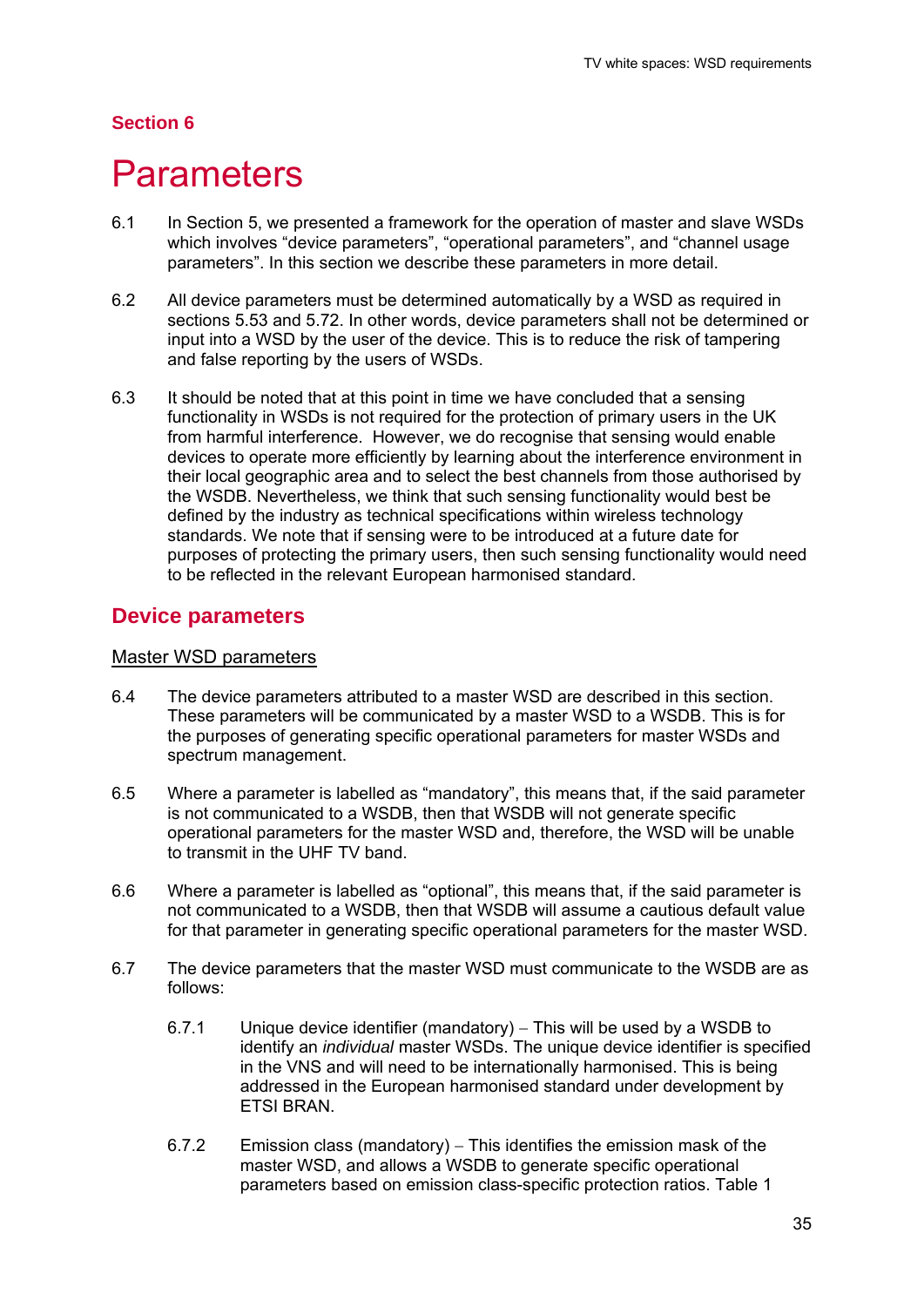describes our proposed emission classes. Emission classes are specified in the VNS and will also be specified in the European harmonised standard under development by ETSI BRAN. As additional classes emerge over time, these can be incorporated into the standards.

- 6.7.3 Technology identifier (mandatory) This enables a WSDB to generate specific operational parameters based on technology-specific protection ratios, and will also be helpful in informing the WSDB about the broad timefrequency structure of the WSD signal, e.g., the extent to which the signal is bursty in time, and/or occupies its in-block bandwidth. This information will be useful in combination with the feedback of channel usage parameters from WSDs to WSDBs in better understanding the use of the radio resource. The technology identifier is specified in the VNS and will need to be internationally harmonised. This is being addressed in the European harmonised standard under development by ETSI BRAN. As additional technologies emerge over time, their identifiers can be incorporated into the standards.
- 6.7.4 Device type (mandatory) This identifies a master WSD as type A or type B, and will enable a WSDB to make different assumptions in generating specific operational parameters based on the device type. The device types are specified in the VNS and will also be specified in the European harmonised standard being developed by ETSI BRAN. As additional types emerge over time, these can be incorporated into the harmonised standard.
- 6.7.5 Device model identifier (mandatory) This describes the manufacturer's identity and the device's model number or some other identifier of the product family. This is specified in the VNS and is being addressed in the European harmonised standard under development by ETSI BRAN.
- 6.7.6 Device master/slave category (mandatory)  $-$  This identifies the device as either a master or slave WSD.
- 6.7.7 Antenna latitude/longitude coordinates and accuracy (mandatory) These will enable a WSDB to generate specific operational parameters based on the geographic location of the master WSD. The coordinates will have to be specified in the WGS84 format. The accuracy of the antenna latitude/longitude coordinates will have to be specified as  $\pm \Delta x$  and  $\pm \Delta y$ metres respectively, corresponding to a 95% level of confidence.
- 6.7.8 Antenna height (altitude) above sea level and accuracy (optional)<sup>46</sup> This will enable a WSDB to generate specific operational parameters based on the height of the master WSD. The accuracy of the antenna altitude will have to be specified as  $\pm \Delta z$  metres respectively, corresponding to a 95% level of confidence.
- 6.8 The need for the device type, emission class and technology identifiers were described in Section 5. The unique device identifier is needed to allow a WSDB to address individual devices, while the device model identifier is useful for purposes of spectrum management and identifying the source in the event of harmful interference. A WSDB would also need to know whether a WSD is a master or a

1

<sup>46</sup> Antenna altitude is optional because vertical geo-location is considered to be more challenging than horizontal geo-location, and fewer positioning systems support the former.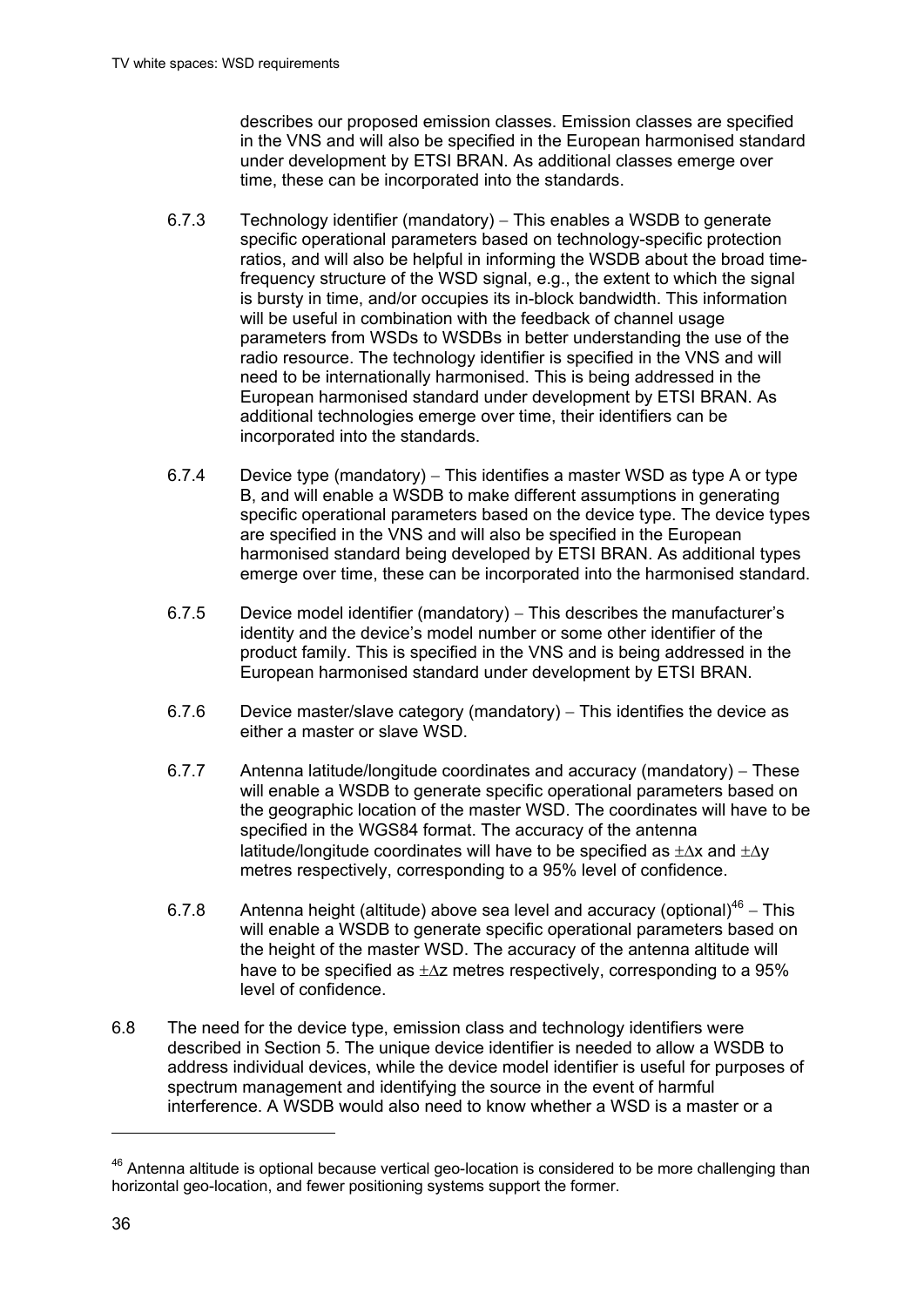slave, hence the need for the master/slave category. Therefore, we believe that the above parameters are justified in the context of spectrum management, and that they only introduce a minimal overhead for their signalling to a WSDB.

#### Slave WSD parameters

- 6.9 The device parameters attributed to a slave WSD are described in this section. These parameters will be communicated from a slave WSD to a serving master WSD, and will subsequently be communicated to a WSDB. This is for the purposes of generation of specific operational parameters for the slave WSD and spectrum management.
- 6.10 Where a parameter is labelled as "mandatory", this means that if the said parameter is not communicated to a WSDB, then the database will not generate specific operational parameters for the slave WSD.
- 6.11 Where a parameter is labelled as "optional" this means that if the said parameter is not communicated to a WSDB, then the database will assume a cautious default value for that parameter in generating specific operational parameters for the slave WSD.
- 6.12 The device parameters that the slave WSD must communicate to a master WSD are as follows:
	- 6.12.1 Unique device identifier (mandatory) This will be used by a WSDB to identify *individual* slave WSDs. The unique device identifier is specified in the VNS and will need to be internationally harmonised. This is being addressed in the European harmonised standard under development by ETSI BRAN.
	- 6.12.2 Emission class (mandatory) This identifies the emission mask of the slave WSD, and allows a WSDB to generate specific operational parameters based on emission class-specific protection ratios. Table 2 describes our proposed emission classes. Emission classes are specified in the VNS and will also be specified in the European harmonised standard under development by ETSI BRAN. As additional classes emerge over time, these can be incorporated into the standards.
	- 6.12.3 Technology identifier (mandatory)  $-$  This enables a WSDB to generate specific operational parameters based on technology-specific protection ratios, and will also be helpful in informing the WSDB about the broad timefrequency structure of the WSD signal, e.g., the extent to which the signal is bursty in time and/or occupies its in-block bandwidth. This information will be useful in combination with the feedback of channel usage information from WSDs, to WSDBs in better understanding the use of the radio resource. The technology identifier is specified in the VNS and will need to be internationally harmonised. This is being addressed in the European harmonised standard under development by ETSI BRAN. As additional technologies emerge over time, their identifiers can be incorporated into the standards.
	- 6.12.4 Device type (mandatory) This identifies a slave WSD as type A or type B, and will enable a WSDB to make different assumptions in generating specific operational parameters based on the device type. The device types are specified in the VNS and will also be specified in the European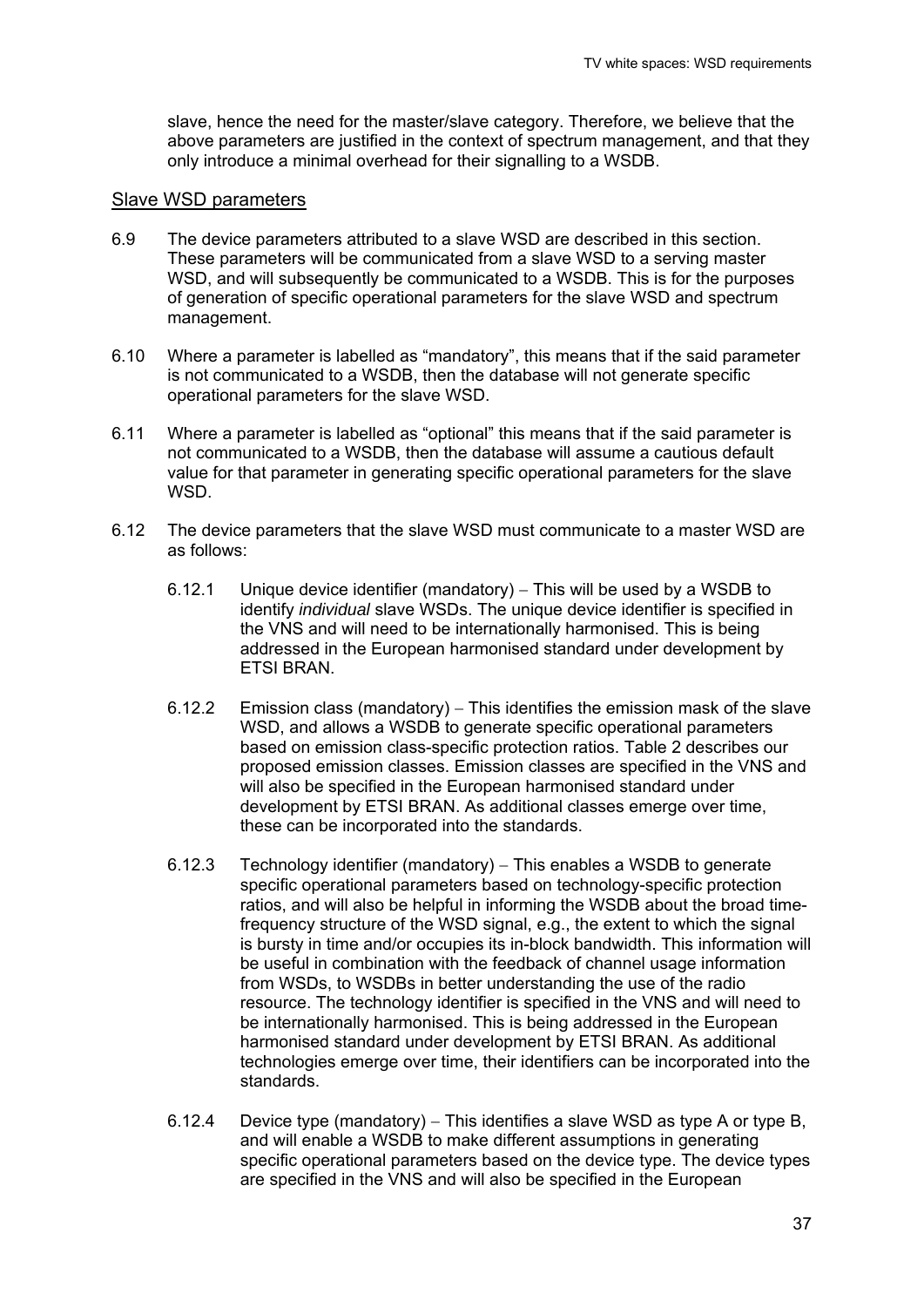harmonised standard being developed by ETSI BRAN. As additional types emerge over time, these can be incorporated into the harmonised standard.

- 6.12.5 Device model identifier (mandatory) This describes the manufacturer's identity and the device's model number or some other identifier of the product family. This is specified in the VNS and is being addressed in the European harmonised standard under development by ETSI BRAN.
- 6.12.6 Device master/slave category (mandatory)  $-$  This identifies the device as either a master or slave WSD.
- 6.12.7 Antenna latitude/longitude coordinates and accuracy (optional) These will enable a WSDB to generate specific operational parameters based on the geographic location of the slave WSD. These coordinates will have to be specified in the WGS84 format. The accuracy of the antenna latitude/ longitude coordinates will have to be specified as  $+\Delta x$  and  $+\Delta y$  metres respectively, corresponding to a 95% level of confidence.
- 6.12.8 Antenna height (altitude) above sea level and accuracy (optional) This will enable a WSDB to generate specific operational parameters based on the height of the slave WSD. The accuracy of the antenna altitude will have to be specified as  $\pm \Delta z$  metres respectively, corresponding to a 95% level of confidence.
- 6.13 Regarding the need for the above parameters, the same arguments apply here as for the case of master WSDs. We consider that the parameters are justified in the context of spectrum management, and that they only introduce a minimal overhead for their signalling to a WSDB.
- 6.14 It should be noted that antenna location is optional because slave WSDs are not required to have geo-location capability, and can transmit using generic operational parameters derived based on the coverage area of their serving master WSD.

## **Operational parameters**

Master WSD specific operational parameters

- 6.15 The specific operational parameters for a master WSD are described in this section. These parameters will be generated by a WSDB for each master WSD based on the device parameters of the master WSD. These parameters will then be communicated by the WSDB to the master WSD.
- 6.16 The specific operational parameters are as follows:
	- 6.16.1 Lists of lower and upper frequency boundaries<sup>47</sup> within which a master WSD will be authorised to operate. A lower frequency boundary will be specified as (470 + 8k) MHz, with the corresponding upper frequency boundary specified as  $(470 + 8k + 8)$  MHz, where  $0 \le k \le 39$ .
	- 6.16.2 A maximum permitted master WSD in-block EIRP,  $P_0$ , specified in dBm over a bandwidth of 0.1 MHz, and a maximum permitted master WSD in-

1

 $47$  The upper and lower frequencies of a boundary pair correspond to the edges of a DTT channel. A WSD may transmit over multiple DTT channels or fractions of DTT channels.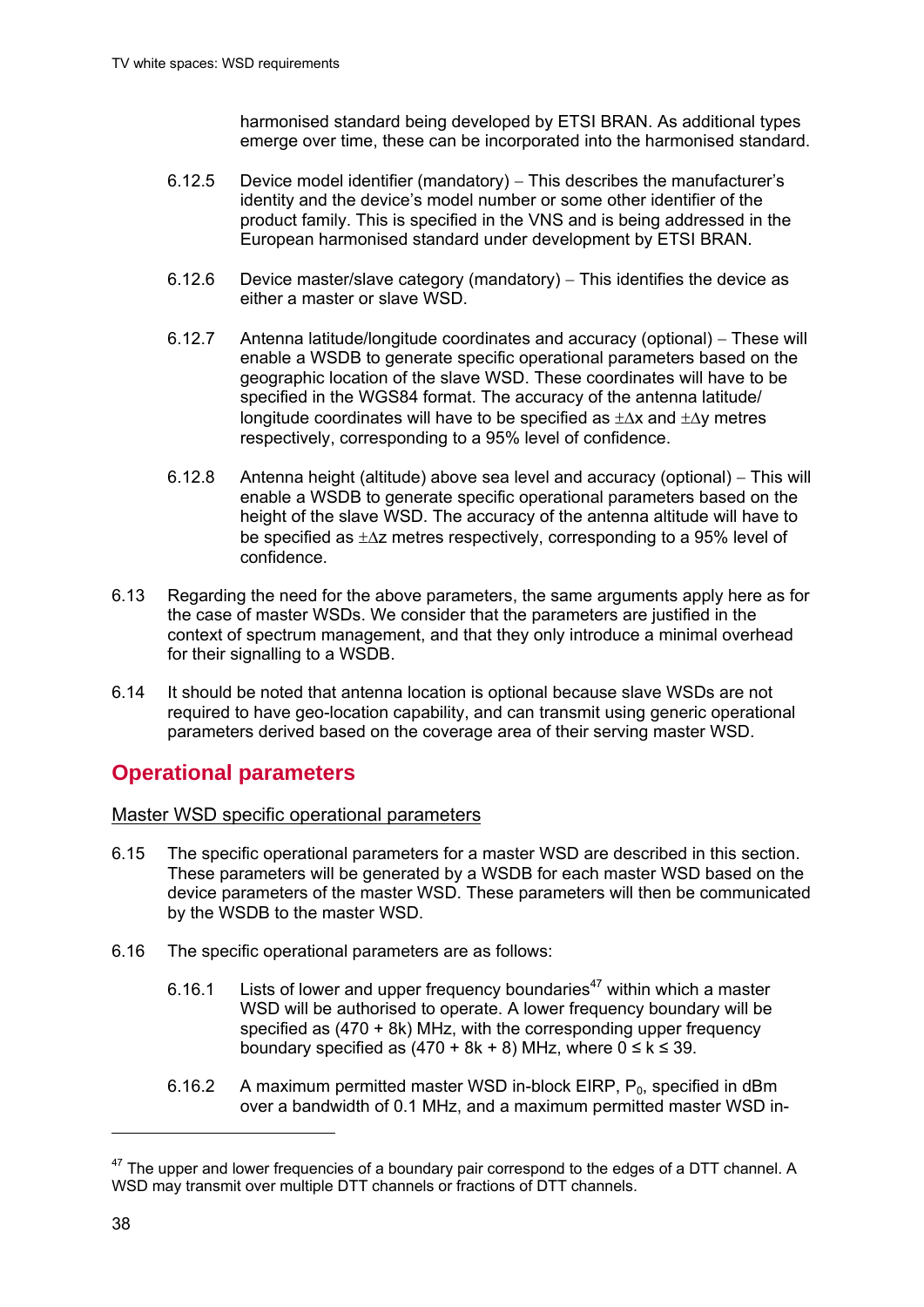block EIRP,  $P_1$ , specified in dBm over a bandwidth of 8 MHz, between each lower frequency boundary and its corresponding upper frequency boundary.

- 6.16.3 Limits on the maximum *total* number of DTT channels that may be used at any given time, and the maximum number of *contiguous* DTT channels that may be used at any given time.
- 6.16.4 A single time validity defined as the instant in time beyond which the specific operational parameters communicated by the WSDB cease to be valid. This parameter will be specified as an absolute time in a 24 hour clock format (hour:min) with reference to GMT.
- 6.17 The maximum permitted in-block EIRPs are specified with resolutions of 100 kHz and 8 MHz. This is for the following two reasons:
	- The co-channel victims are the PMSE and DTT services, and the respective protection ratios<sup>48</sup> are typically measured with the interferer defined over bandwidths of 200 kH $z^{49}$  and 8 MHz, respectively.
	- By specifying the relationship between the values  $P_0$  and  $P_1$  (as communicated from the WSDB to the WSDs) the regulator can decide the TVWS availability for narrowband WSDs. For example, if the value of  $P_0$  is chosen to be 1/80<sup>th</sup> (in the linear domain) of the value of  $P_1$ , then a WSD must radiate with proportionally lower powers as its in-block bandwidth reduces.
- 6.18 The limits on the maximum in-block bandwidths are an important tool for mitigating spectrum hoarding and managing interference among WSDs in cases where congestion might arise.
- 6.19 The time validity ensures that master WSDs re-consult WSDBs with sufficient frequency to keep up with the dynamic nature of spectrum use by the PMSE service. The value of the time validity will be set by the WSDBs on the basis of the frequency of update of the PMSE information by Ofcom. This frequency of update is likely to be once every few hours in the UK.

#### Slave WSD operational parameters

-

- 6.20 The operational parameters for a slave WSD are described in this section. Generic operational parameters will be generated by a WSDB for all slave WSDs in the coverage area of a serving master WSD. Specific operational parameters will be generated by a WSDB for each slave WSD based on the device parameters of the slave WSD. These operational parameters will then be communicated by the WSDB to a master WSD, which will subsequently forward these to the relevant slave WSDs.
- 6.21 The specific operational parameters and the generic operational parameters are as follows:

<sup>&</sup>lt;sup>48</sup> Protection ratio is the ratio of wanted signal power over unwanted signal power at the point of failure of the receiver.

 $49$  The typical in-block bandwidth of PMSE equipment is 200 kHz, however, lower bandwidths are occasionally encountered. We believe that a 100 kHz resolution is an adequate trade-off.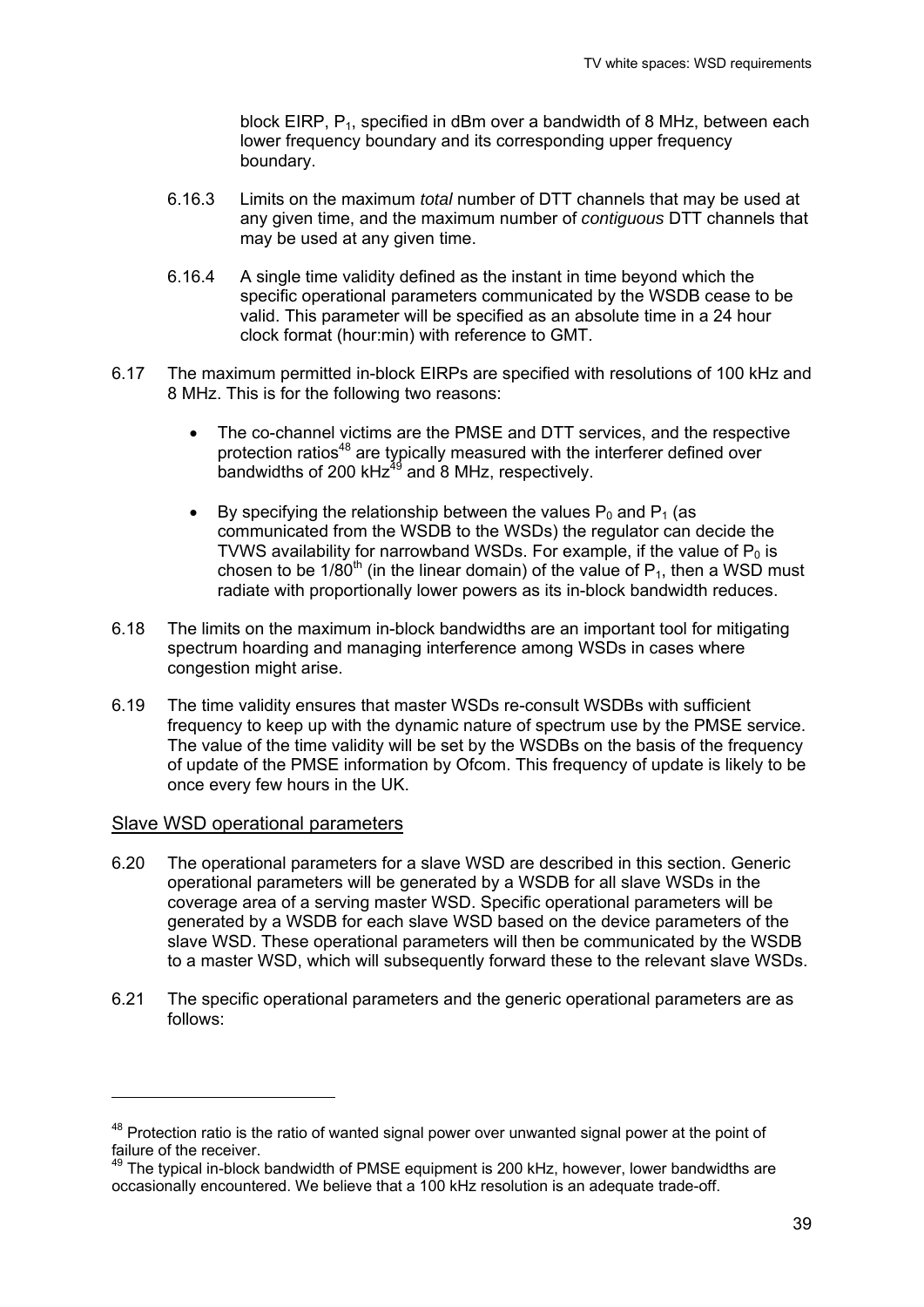- 6.21.1 Lists of lower and upper frequency boundaries<sup>47</sup> within which a slave WSD will be authorised to operate. A lower frequency will be specified as (470 + 8k) MHz, with the corresponding upper frequency specified as (470 + 8k + 8) MHz, where  $0 \leq k \leq 39$ .
- 6.21.2 A maximum permitted slave WSD in-block EIRP,  $P_0$ , specified in dBm over a bandwidth of 0.1 MHz, and a maximum permitted slave WSD in-block EIRP, P<sub>1</sub>, specified in dBm over a bandwidth of 8 MHz, between each lower frequency boundary and its corresponding upper frequency boundary.
- 6.21.3 Limits on the maximum *total* number of DTT channels that may be used at any given time, and the maximum number of *contiguous* DTT channels that may be used at any given time.
- 6.21.4 A single time validity defined as the instant in time beyond which the specific operational parameters communicated by the serving master WSD cease to be valid. This parameter will be specified as an absolute time in a 24 hour clock format (hour:min) with reference to GMT, or as relative time with respect to the time the operational parameters are received by the slave WSD.
- 6.22 The same rationale apply here as for the case of master WSD operational parameters.

## **Channel usage parameters**

Master WSD channel usage parameters

- 6.23 The channel usage parameters for a master WSD are described in this section. These parameters shall be communicated by a master WSD to a WSDB. This is for the purposes of generating generic operational parameters for slave WSDs and spectrum management.
- 6.24 The channel usage parameters are as follows:
	- 6.24.1 The intended lower and upper frequency boundaries<sup>47</sup> of the in-block emissions of the master WSD. A lower frequency will be specified as (470 + 8k) MHz, with the corresponding upper frequency specified as (470 + 8k + 8) MHz, where  $0 ≤ k ≤ 39$ ,
	- 6.24.2 The maximum in-block EIRP spectral densities specified in dBm over bandwidths of 0.1 MHz and 8 MHz, that the master WSD intends to radiate between each reported lower frequency boundary and its corresponding upper frequency boundary.
- 6.25 We believe that the above is adequate to capture with sufficient granularity the actual/intended in-block bandwidth(s) of the signal.

#### Slave WSD channel usage parameters

6.26 The channel usage parameters for a slave WSD are described in this section. These parameters shall be communicated by a slave WSD to a master WSD, and will subsequently be forwarded to a WSDB. We are considering the alternative whereby the channel usage parameters of a slave WSD are inferred by a master WSD and subsequently forwarded to a WSDB (i.e., these parameters are not explicitly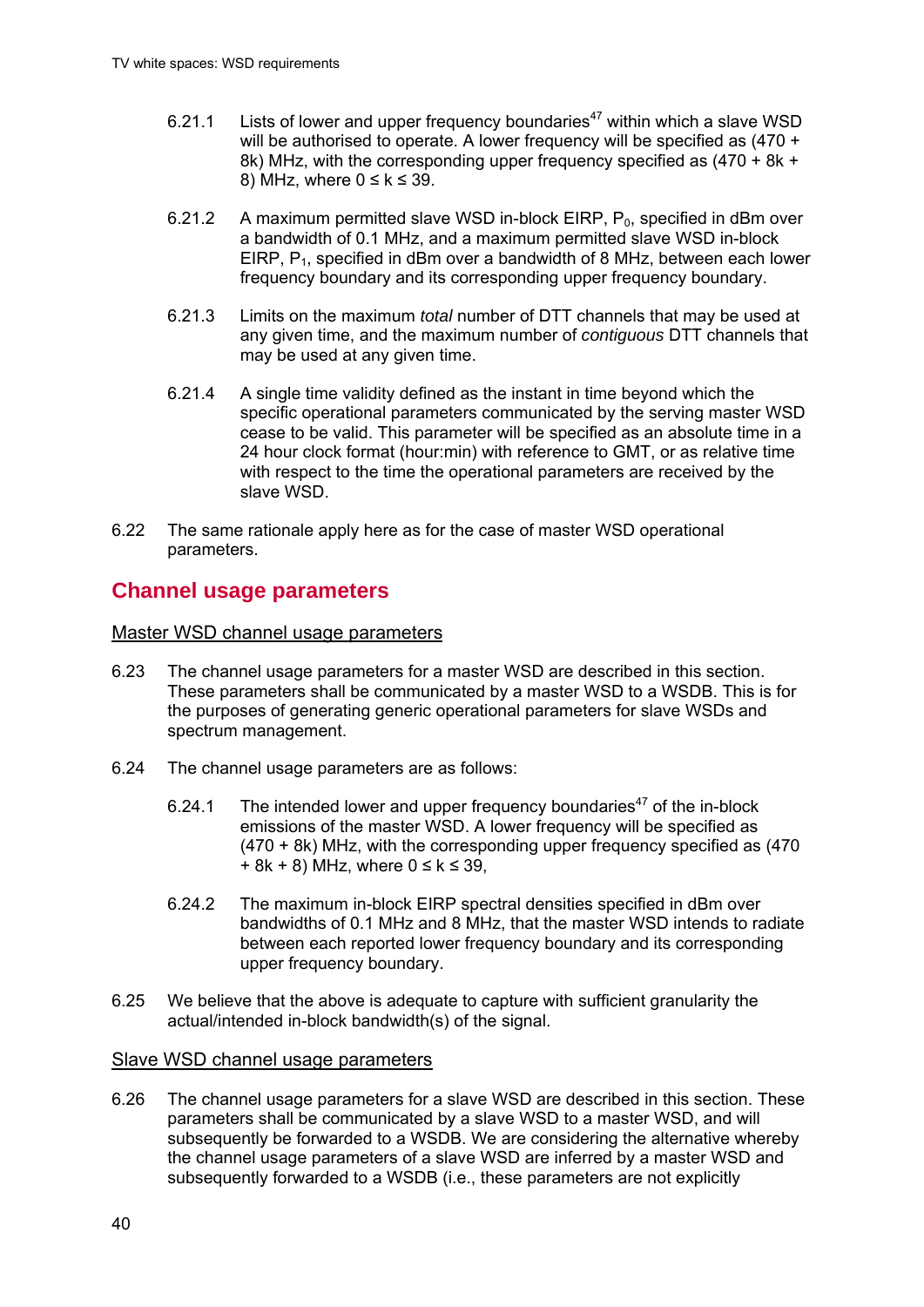communicated from a slave to a master). This is for purposes of spectrum management.

- 6.27 The channel usage parameters are as follows:
	- 6.27.1 The intended lower and upper frequency boundaries<sup>47</sup> of the in-block emissions of the slave WSD. A lower frequency will be specified as (470 + 8k) MHz, with the corresponding upper frequency specified as (470  $+ 8k + 8$ ) MHz, where  $0 \le k \le 39$ .
	- 6.27.2 The maximum in-block EIRP, specified in dBm over bandwidths of 0.1 MHz and 8 MHz, that the slave WSD intends to radiate between each reported lower frequency boundary and its corresponding upper frequency boundary.
- 6.28 We believe that the above is adequate to capture with sufficient granularity the actual/intended in-block emissions of the signal.

*Question 5: Do you agree with the proposed device parameters, operational parameters and channel usage parameters?*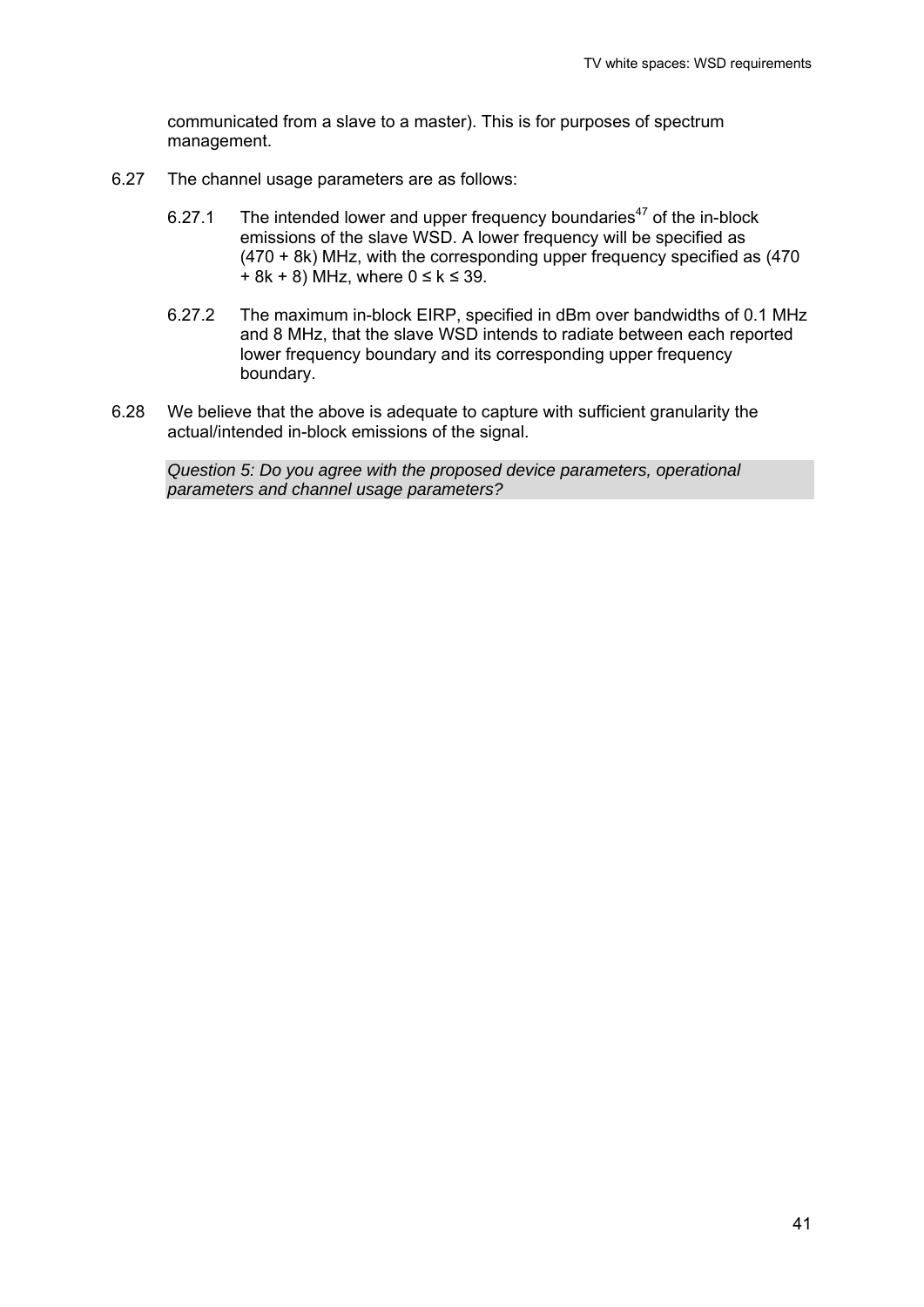## **Section 7**

# Draft regulatory and technical deliverables

- 7.1 In Sections 5 and 6 we presented the regulatory requirements and technical specifications for WSDs and their interactions with WSDBs that together represent the overall framework for the operation of WSDs.
- 7.2 In this section, therefore we describe how the overall framework is translated into the suite of documents published in draft form alongside this consultation document. These documents explain how we consider that the various regulatory requirements and technical specifications will be implemented in practice. These documents consist of the following:
	- a) An example statutory instrument  $(SI)$  This describes how we might set out the terms and conditions with which WSDs must comply in order to benefit from an exemption from the requirement for a licence under the WT Act.
	- b) A draft interface requirement  $(IR)$  document 2088 This document is a technical description of the provisions in the SI and is used for the purpose of the notification to the European Commission of the technical regulations we are proposing to adopt. The IR also identifies requirements which are contained in the VNS and which Ofcom considers to be key features of the device to achieve compliance with the essential requirements of the R&TTE Directive, specifically to avoid harmful interference.
	- c) A draft voluntary national specification  $(VNS)$  This provides quidance to manufacturers pending publication of the European harmonised standard which is currently being developed in ETSI BRAN. The VNS will be superseded by the ETSI harmonised standard when the latter becomes available. This document sets out the technical specifications that we consider WSDs should comply with in order to operate without causing harmful interference.
- 7.3 The rest of this section introduces the above three draft documents as published alongside this consultation document.

## **Example statutory instrument**

- 7.4 The SI provides an example of what the regulations might look like for the exemption of WSDs. The proposed regulations are to be made under Section 8(3) of the WT Act. Section 8(1) of that Act makes it unlawful to establish or use a wireless telegraphy station, or to install or use wireless telegraphy apparatus except under and in accordance with a licence granted by Ofcom. However, under Section 8(3), Ofcom may by regulations exempt from Section 8(1) the establishment, installation or use of certain equipment.
- 7.5 Regulation 3 in the example SI provides that wireless telegraphy equipment used for the purposes of accessing TV white spaces will be exempt from the provisions of Section 8(1) of the WT Act, provided that the requirements in Regulations 4, 5 and 6 are met.
- 7.6 Regulation 4 lays out the terms of the exemption that apply to all WSDs. It provides that WSDs must be used in the frequency range 470 MHz to 790 MHz and must not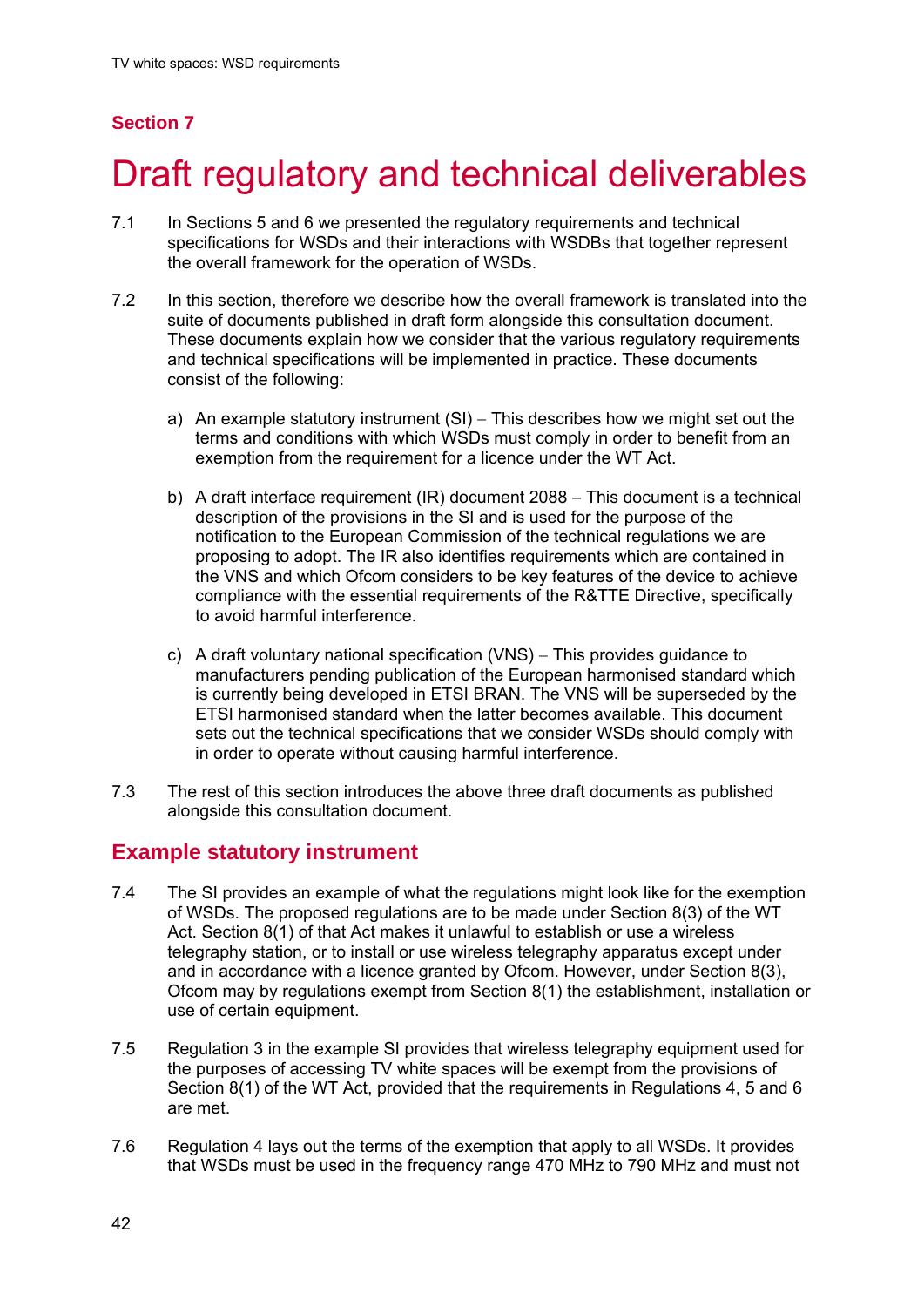be used airborne.. It refers to the VNS and requires that WSDs achieve a similar level of protection from undue interference to other users of the electromagnetic spectrum that is provided for in the VNS. Regulation 4 sets out the distinction between master and slave WSDs. It also identifies what operational parameters a WSDB will provide to a master WSD specifying the operational conditions under which a master WSD, or any slave WSD that that master WSD may serve, may transmit. Finally, it sets out a general requirement that WSDs must not cause or contribute to undue interference.

- 7.7 Regulation 5 sets out the various terms of the exemption that apply to master WSDs. In particular, a master WSD must:
	- not request operational parameters from anyone other than a qualifying WSDB (such qualifying WSDBs being listed in a schedule to the SI);
	- transmit only in accordance with the operational parameters received from a qualifying WSDB and only within the geographical area in which the parameters are valid.
- 7.8 Regulation 5 specifies the device parameters (i.e. the information about its device characteristics and geographic location) that a master WSD must provide to a qualifying WSDB for the purposes of its own transmissions. It also specifies the information that a master WSD must provide to a qualifying WSDB about its intended transmissions following receipt of operational parameters from that WSDB and it sets out a requirement for master WSDs to cease transmissions in the UHF TV band within 60 seconds of receiving an instruction to do so.
- 7.9 In addition, Regulation 5 sets out various requirements for master WSDs when serving slave WSDs. A master WSD must:
	- only communicate operational parameters to slave WSDs where those operational parameters have been communicated to the master WSD by a qualifying WSDB; and
	- a master WSD must communicate various specified information that it receives from a slave WSD to a qualifying WSDB.
- 7.10 Regulation 6 sets out the terms of exemption for a slave WSD. In particular, a slave WSD must transmit only in accordance with the operational parameters it has received from a master WSD and, if the slave WSD is a geo-located slave, only within the geographical area in which the parameters are valid.
- 7.11 Regulation 6 also specifies that slave WSDBs must transmit in accordance with either generic operational parameters or specific operational parameters. It sets out the various information that the slave WSD must provide to its serving master WSD on receipt of a set of generic operational parameters and on receipt of a set of specific operational parameters. Finally, it sets out a requirement for slave WSDs to cease transmissions in the UHF TV band:
	- within one second of receiving instructions from a master WSD to do so; or
	- if the slave WSD loses communications with its serving master WSD for more than five seconds.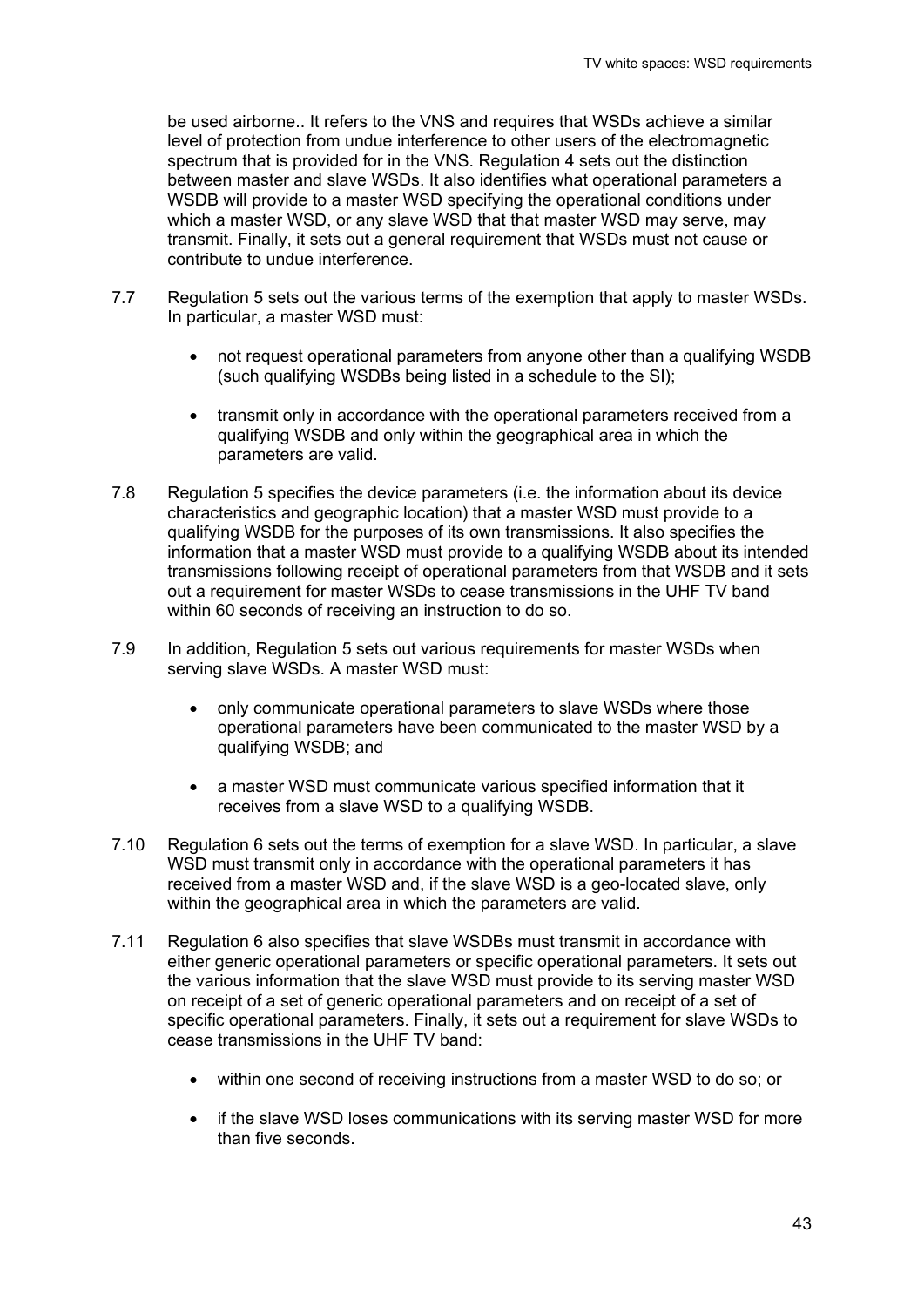7.12 These provisions are necessary to address the risk that WSDs will cause undue interference and to provide Ofcom with appropriate tools to carry out our enforcement duties effectively.

## **Draft interface requirement document 2088**

- 7.13 The IR is the template agreed by Member States and the European Commission for the purpose of member states' notification of technical regulations to the European Commission.
- 7.14 The proposed IR contains a technical description of the provisions in the SI. These are essentially the minimum requirements with which devices must comply. Together with the "essential requirements" detailed in Article 3.2 of the R&TTE Directive, these requirements constitute the minimum requirements for WSDs in the UHF TV band in the UK.
- 7.15 In addition, the provisions in the informative part of the proposed IR, identify a number of requirements which are contained in the VNS and which Ofcom considers to be key features of the device to achieve compliance with the essential requirements of the R&TTE Directive, specifically to avoid harmful interference.

## **Draft voluntary national specification**

- 7.16 The R&TTE Directive removes the need for national type approval regimes. Under the R&TTE Directive regime, manufacturers self declare conformance to the requirements of the Directive via a number of possible routes. Once a declaration of conformance has been made, and notification procedures with the relevant spectrum management authorities have been completed, the apparatus may be placed on the market in all states in the European Economic Area.
- 7.17 In order to declare conformance with the R&TTE Directive, the manufacturers must satisfy the "essential requirements" that the Directive lays out. The European Telecommunication Standards Institute (ETSI) has the mandate to develop harmonised standards. Compliance with these harmonised standards is not mandatory, but it is a route to show presumption of conformity with the "essential requirements" of the Directive.
- 7.18 ETSI is currently developing a draft harmonised standard for white space devices operating in the UHF TV band. Whilst awaiting publication of the standard, Ofcom has produced, in discussion with industry experts, a VNS. This VNS will be superseded when the ETSI standard is available. We are actively contributing to the work being undertaken within ETSI to ensure that the ETSI standard contains all the requirements that we consider necessary to demonstrate presumption of conformity with the essential requirements of the R&TTE Directive.
- 7.19 The VNS contains the technical specifications that have been described in Sections 5 and 6 of this consultation, in addition to a number of further radio frequency (RF) requirements. The VNS also contains the test procedures for compliance with the above technical specifications. Specifically, the VNS addresses the following items:
	- Nominal and occupied channel bandwidths. These requirements and tests ensure that the device does not transmit outside of the frequency limits communicated by the WSDB.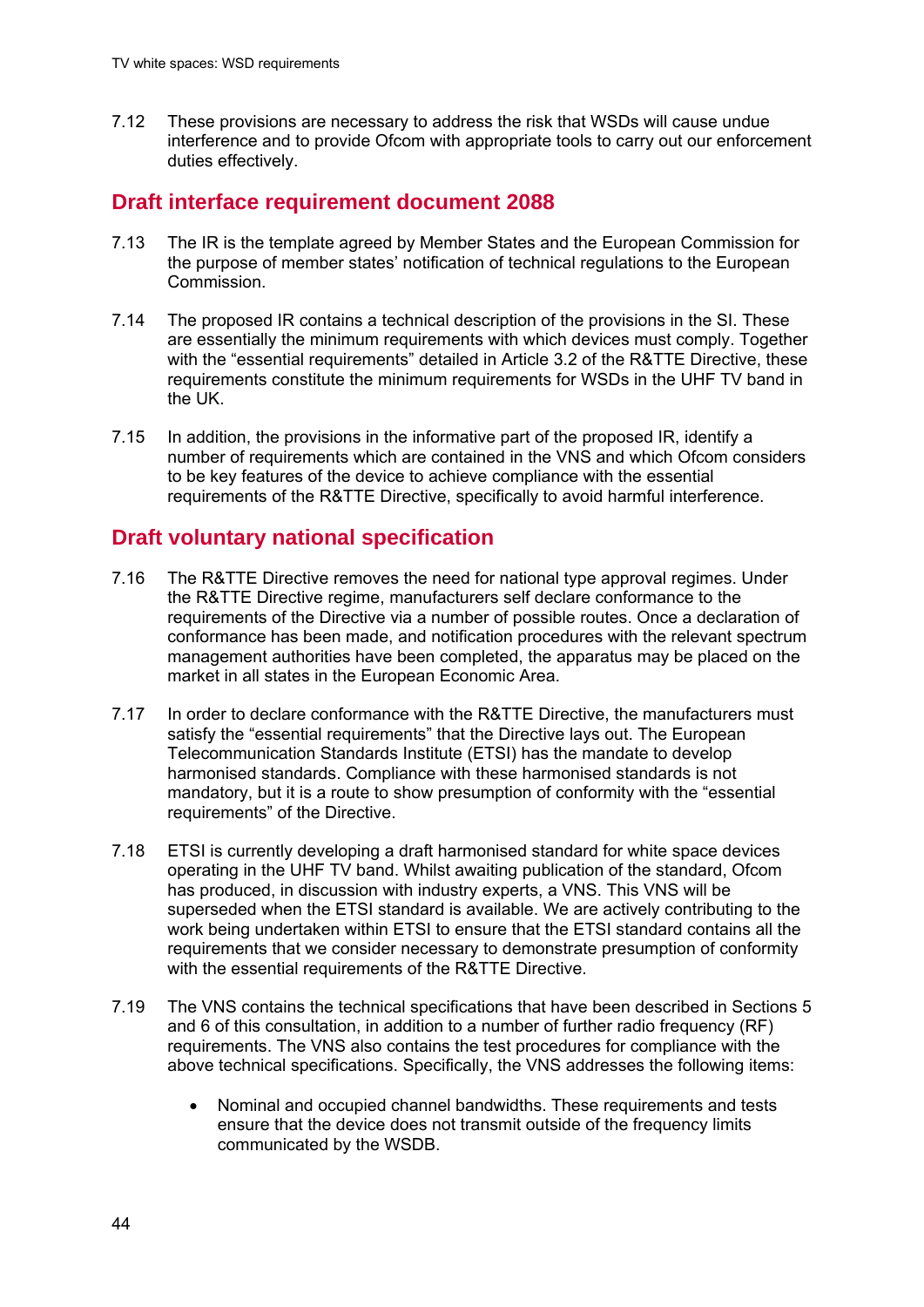- In-block EIRP/EIRP spectral density. These requirements and tests ensure that the device does not radiate at a power that is greater than the limits communicated by the WSDB, and include the multi-channel operation requirements of Section 5.
- Transmitter unwanted emissions. This suite of requirements and tests ensure that the out of block emissions of the device comply with the stated limits.
- Receiver spurious emissions. These requirements and tests ensure that device emissions when in receive mode comply with the stated limits.
- WSDB discovery. These requirements and tests ensure that a master WSD regularly obtains a list of qualifying WSDBs from a website provided by Ofcom, and then proceeds to contact a WSDB on that list to receive operational parameters before starting radio transmissions in the UHF TV band.
- Communication of device parameters, operational parameters and channel usage parameters. This suite of requirements and tests ensure that devices submit to the WSDB, and receive from the WSDB, the parameters as specified in Section 6 and according to the sequence of operations in Section 5 of this consultation.
- Time validity of parameters. This requirement and test ensure that the device does not continue to transmit once the time validity of the operational parameters it has received from the WSDB has expired.
- Device shutdown. This requirement and test ensure that a device shuts down when instructed to do so by the WSDB.
- Slave to slave WSD communication. This requirement ensures that slave WSDs remain under the control of a serving master WSD when engaging in direct slave to slave communication.
- Geo-location and geo-location validity. These requirements and tests ensure that, where relevant, the device reports its geo-location and geo-location uncertainty, and that it does not continue to transmit once the geo-location validity of the operational parameters it has received from the WSDB has expired.
- User access restrictions. This requirement ensures that the parameters that the device communicates to the WSDB are not accessible by the user.
- Integral antenna. This requirement specifies that Type B devices must have an integral antenna.

## **Summary**

7.19.1 In this section we have described the way in which the regulatory requirements and technical specifications of Sections 5 and 6 have been translated into the example SI, draft IR and draft VNS published alongside this consultation. Together, these documents form our proposal for an overall regulatory and technical framework allowing the use of WSDs in the UK.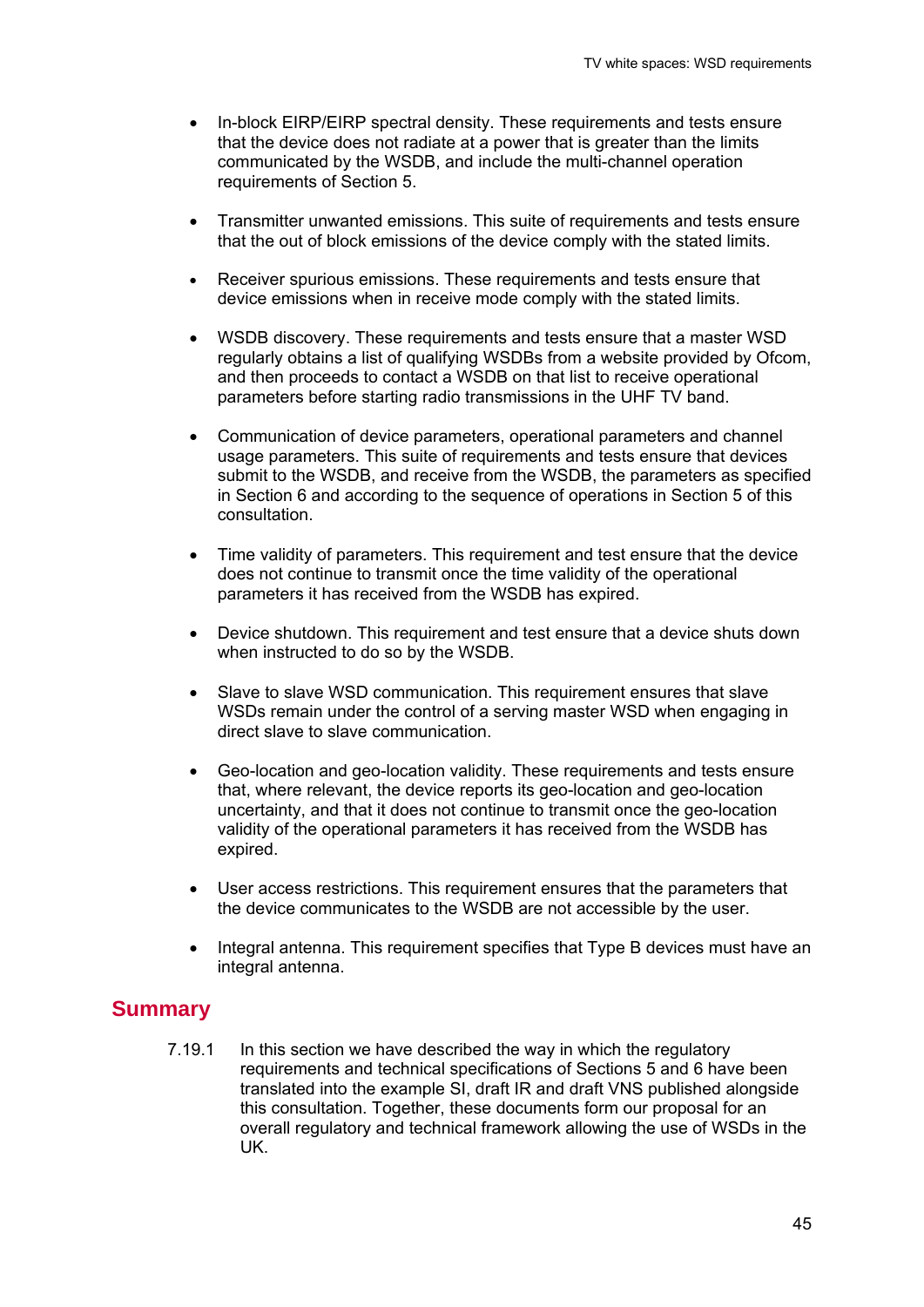7.19.2 A number of the requirements that we propose to be included in the SI and IR reflect the fact that the appropriate operation of WSDs depends partly on the control of the devices through an entity (a WSDB) which is geographically separated from the devices at the point that the latter are put into service. Given the novelty of this approach, the fact that it is not possible to specify certain parameters (e.g., frequency and power) of the WSD air-interface in advance (as these parameters have dynamic values to be defined by the WSDB), and the absence of harmonised standards, we consider it appropriate to take the proposed approach to the specification of the SI, IR and VNS

*Question 6: Do you agree with our approach of implementing the requirements in the example SI and the draft IR and VNS?*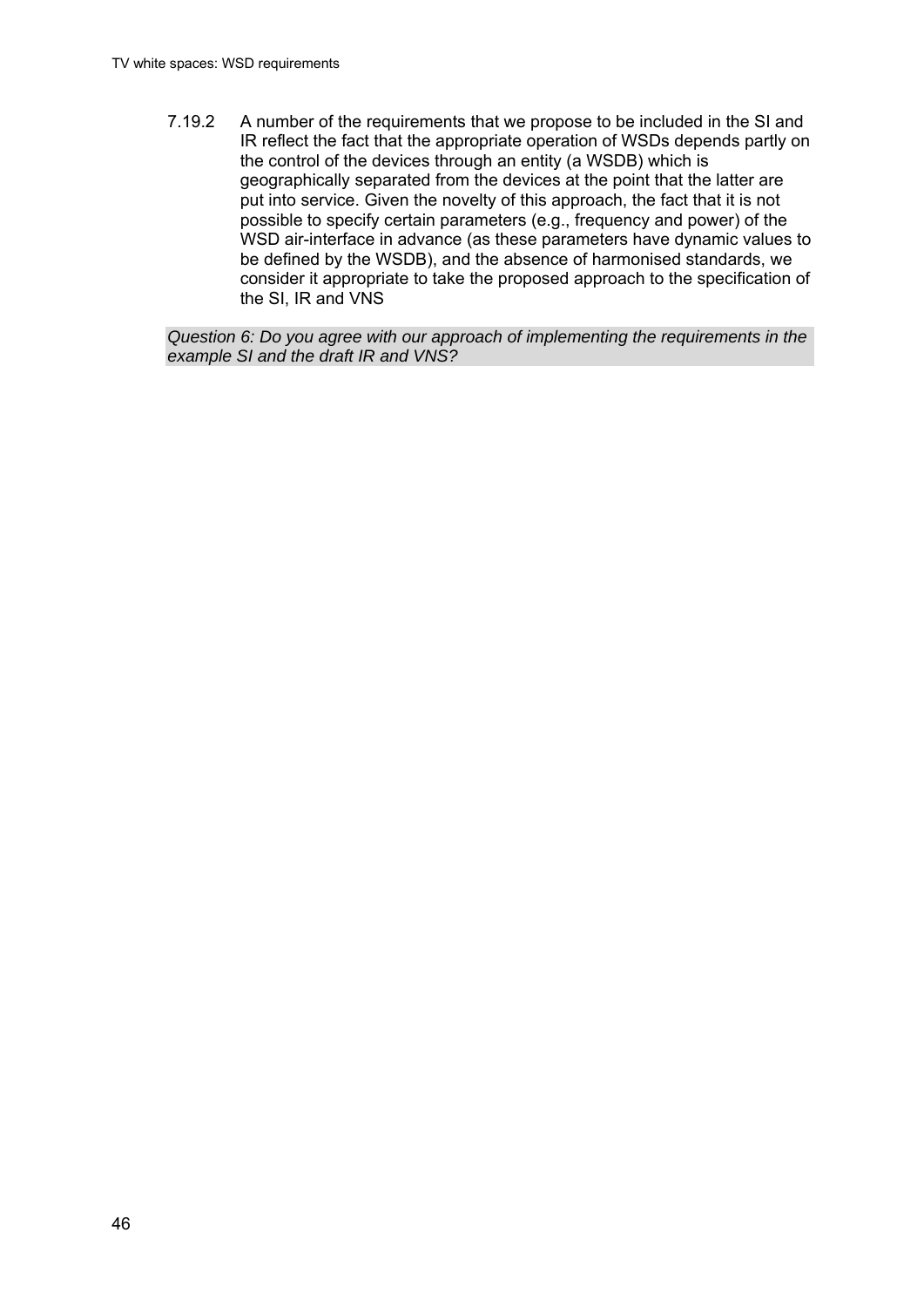#### **Section 8**

1

## Next Steps: our plans for stakeholder engagement

8.1 In this section we describe our plans for engagement with stakeholders in relation to four areas. These are WSD requirements (the subject of this consultation), WSDB requirements, issues of co-existence with incumbent services and a so-called "enhanced mode" specific to fixed WSDs.

#### **Device requirements**

- 8.2 The present consultation document sets out our proposals for a set of regulatory requirements and technical specifications for WSDs. These proposals have been translated into an example statutory instrument (SI), a draft interface requirement (IR) document, and a draft voluntary national specification (VNS). These three documents are published alongside this consultation.
- 8.3 This consultation, published on 22 November 2012, will last seven weeks. The closing date for responses is 10 January 2013.
- 8.4 We welcome stakeholder comments on the proposals presented in this document. We recognise the technical complexity and importance of the issues, and we will conduct a stakeholder workshop on 3 December to allow stakeholders to express their views on the proposals we have put forward. Following closure of the consultation, we will review and consider the points raised in the responses and will, where appropriate, amend the example SI and draft IR, and VNS. As soon as possible once this exercise is complete, we intend to notify the European Commission of these documents. In parallel, we will also publish a statement on the outcome of the present consultation. We hope to be able to do these in the first quarter of 2013.
- 8.5 The notification process is in accordance with European Union rules<sup>50</sup> on national technical regulations, under which we need to notify the European Commission of our draft technical regulations, the grounds for them and, where necessary, the main basic legislative and regulatory provisions of the draft regulation.
- 8.6 As part of this procedure, the European Commission will inform all the other Member States of the drafts we have notified, to allow opportunity for Member States to comment. To allow time for this process we are required to refrain from adopting the draft technical regulations for three months from the date of receipt by the Commission; this is known as the "standstill period". If our draft regulations are deemed to present an impediment to the free movement of products in the EU, then a "detailed opinion" may be issued by the European Commission or another Member State. This has the effect of extending the standstill period by a further three months.
- 8.7 Following the notification to the European Commission and expiry of the three month standstill period, and on the basis that no detailed opinions have been received, we will be in a position to undertake the one month statutory UK consultation on the draft

 $50$  Directive 98/34/EC of the European Parliament and of the Council of 22 June 1998 laying down a procedure for the provision of information in the field of technical standards (as amended).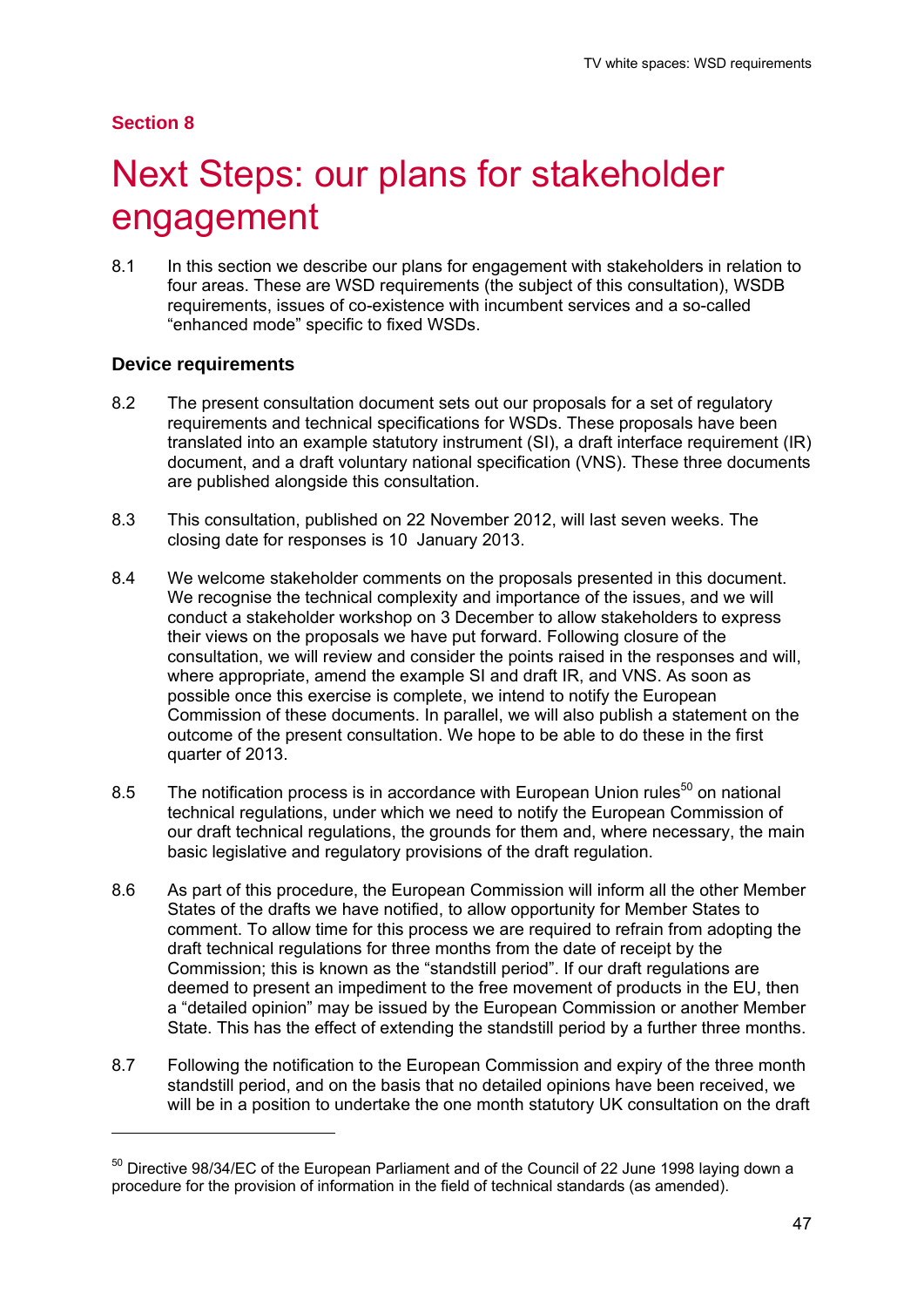SI. We intend to do this once the first WSDBs have successfully undergone Ofcom's qualification process. This will be followed by a statement on the adoption of the SI.

#### **Database requirements and qualification**

- 8.8 As explained in Section 3, at this stage we are still developing the details of the WSDB requirements and translating these requirements into a draft database contract for WSDBs and Ofcom. In addition to the policy considerations, there are a number of operational aspects arising out of the proposed approach that are being addressed within Ofcom.
- 8.9 Once we have sufficiently progressed the work on the WSDB requirements and contract, we will publish the WSDB requirements and a draft contract. We expect this to happen in the first half of 2013. We will then discuss the proposed WSDB requirements and draft contract with stakeholders through a series of workshops.
- 8.10 We are also considering holding an end to end trial to test the interoperability of Ofcom systems, WSDBs and devices. This trial will help us fine tune the details of the contract.
- 8.11 Once we are confident that the draft contract addresses all the required aspects of the relationship, in particular when it comes to dealing with interference, we expect to start the process of entering into contracts with WSDB providers and carrying out the assessment of the WSDBs' compliance with the qualification requirements to be included in that contract.

#### **Co-existence with incumbent services**

- 8.12 As explained in Section 3, we have engaged with stakeholders to discuss the technical parameters for co-existence between WSDs and incumbent users. We intend to publish a consultation document to summarise our proposals regarding the co-existence of WSDs with incumbent services which operate in (and immediately adjacent to) the UHF TV band. We will also include in that consultation the proposed role of Ofcom in quantifying the TVWS availability across the UK subject to the defined co-existence criteria. We expect this publication to take place in the first half of 2013.
- 8.13 The co-existence criteria that will be presented in the above consultation document will not impact the requirements for WSDs (SI/VNS/IR), but may have some impact on the database operational requirements. For this reason, the timing of this consultation will be managed in conjunction with our stakeholder engagement on the database requirements.

#### **Enhanced mode**

- 8.14 Our *baseline* framework for the operation of WSDs, as set out in our statement of 2011, involves the automatic reporting of device parameters from WSDs to WSDBs.
- 8.15 Our discussions with stakeholders have indicated that fixed WSDs may benefit from *enhanced* TVWS availability, if specific parameters pertaining to these devices (e.g., distance to nearest victim, antenna characteristics, etc.) are reported by the user of the device and accounted for by the WSDBs.
- 8.16 This "enhanced mode" of operation for fixed devices raises questions regarding the authorisation of devices and the arrangements between Ofcom, the WSDBs and the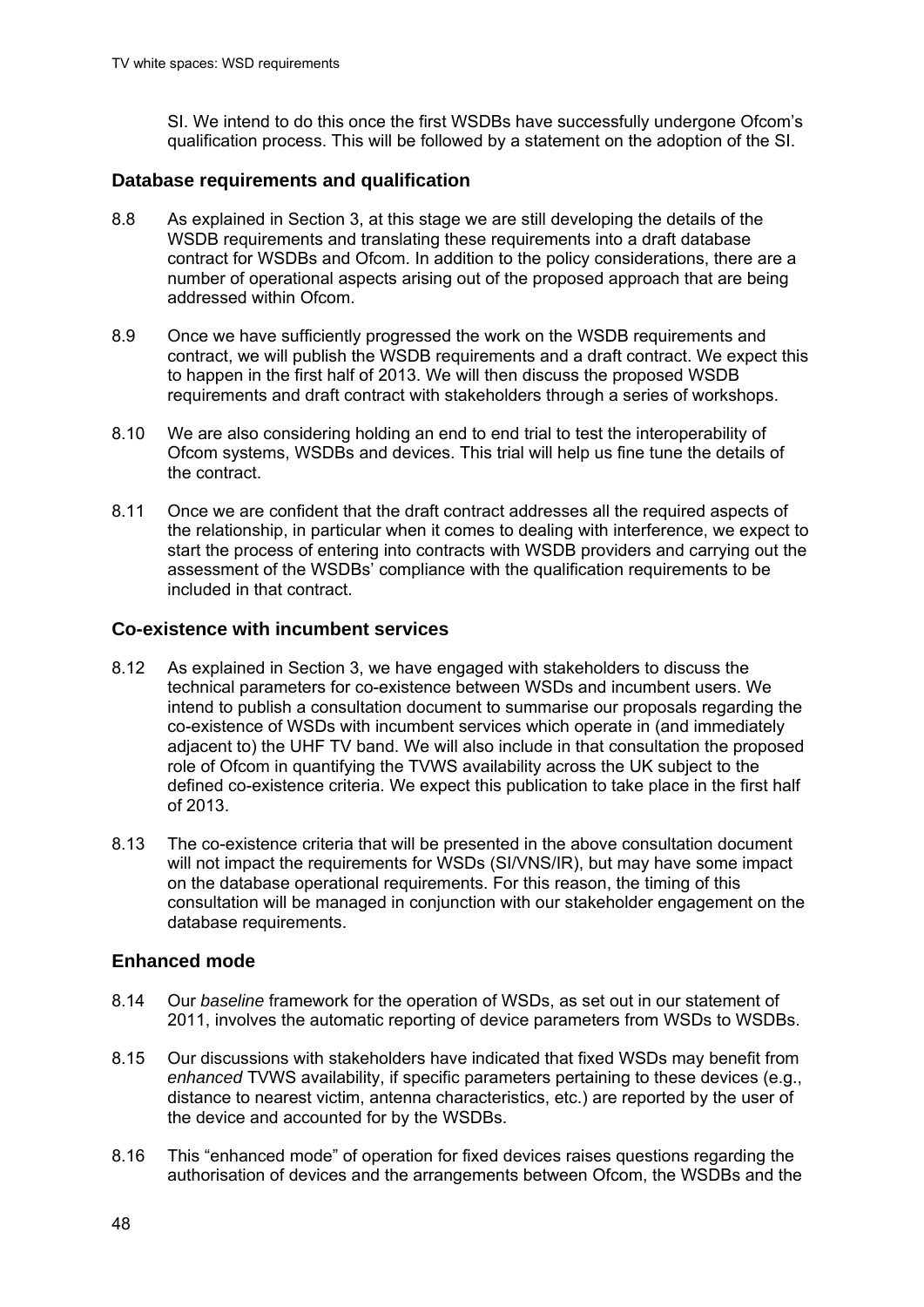organisations putting the devices into operation. Addressing these questions now would inevitably result in delays in the project timelines for the finalisation of the WSD regulatory framework. For this reason, we have decided to proceed, in the first instance, with specifying the WSD and WSDB framework for the baseline mode only.

8.17 We aim to return to the "enhanced mode" once the details of the "baseline mode" have been finalised. We intend to do this by publishing a consultation document once the regulations for the baseline framework are sufficiently advanced.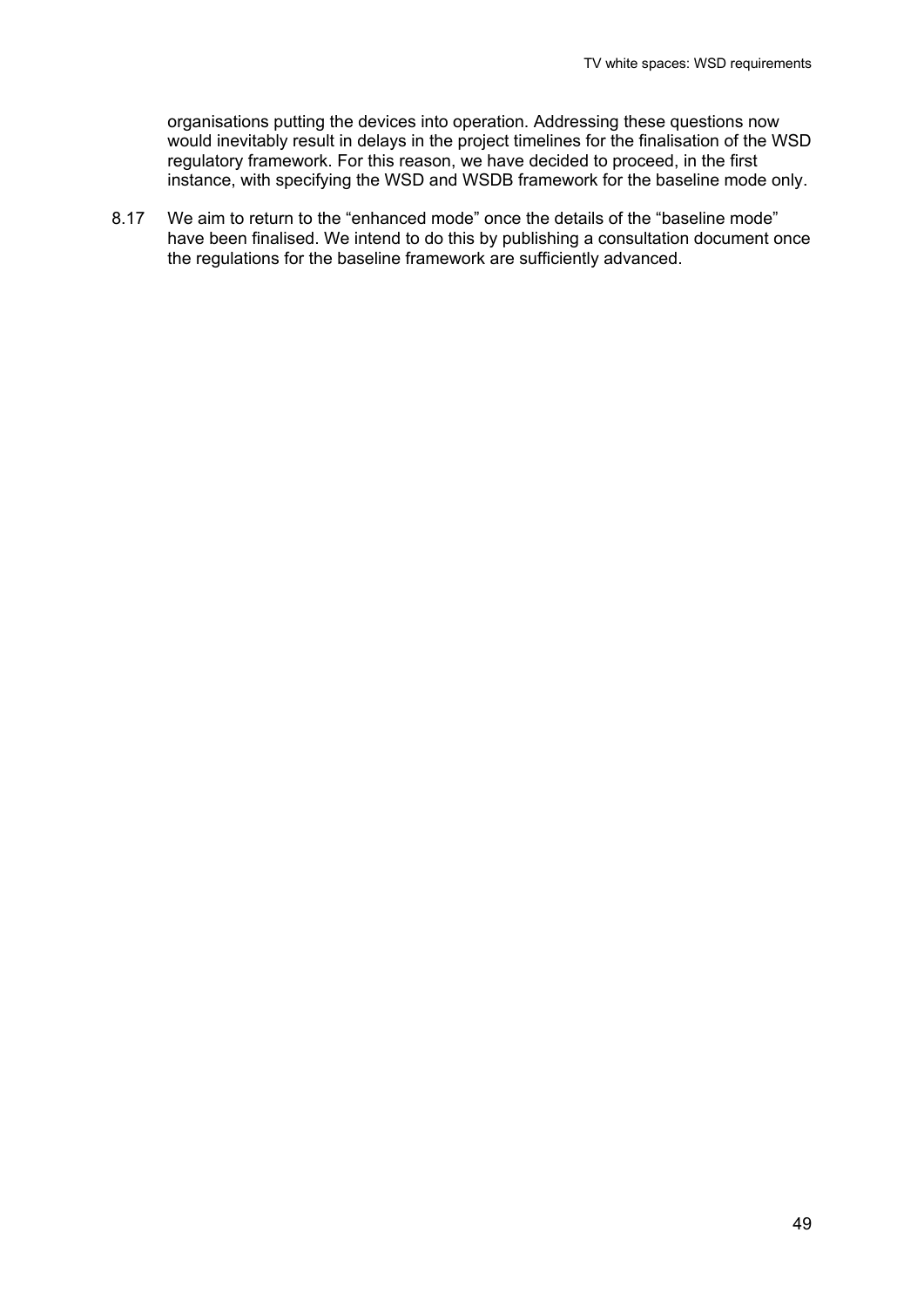## **Annex 1**

# Responding to this consultation

## **How to respond**

- A1.1 Ofcom invites written views and comments on the issues raised in this document, to be made **by 5pm on 10 January 2013**.
- A1.2 Ofcom strongly prefers to receive responses using the online web form at https://stakeholders.ofcom.org.uk/consultations/whitespaces/howtorespond/form, as this helps us to process the responses quickly and efficiently. We would also be grateful if you could assist us by completing a response cover sheet (see Annex 3), to indicate whether or not there are confidentiality issues. This response coversheet is incorporated into the online web form questionnaire.
- A1.3 For larger consultation responses particularly those with supporting charts, tables or other data - please email TV.WhiteSpaces@ofcom.org.uk attaching your response in Microsoft Word format, together with a consultation response coversheet.
- A1.4 Responses may alternatively be posted or faxed to the address below, marked with the title of the consultation.

Siew Yoon Tan Floor 3 Spectrum Policy Group Riverside House 2A Southwark Bridge Road London SE1 9HA

Fax: 020 7981 3770

- A1.5 Note that we do not need a hard copy in addition to an electronic version. Ofcom will acknowledge receipt of responses if they are submitted using the online web form but not otherwise.
- A1.6 It would be helpful if your response could include direct answers to the questions asked in this document, which are listed together at Annex 4. It would also help if you can explain why you hold your views and how Ofcom's proposals would impact on you.

## **Further information**

A1.7 If you want to discuss the issues and questions raised in this consultation, or need advice on the appropriate form of response, please contact Reza Karimi on 020 7981 3567.

## **Confidentiality**

A1.8 We believe it is important for everyone interested in an issue to see the views expressed by consultation respondents. We will therefore usually publish all responses on our website, www.ofcom.org.uk, ideally on receipt. If you think your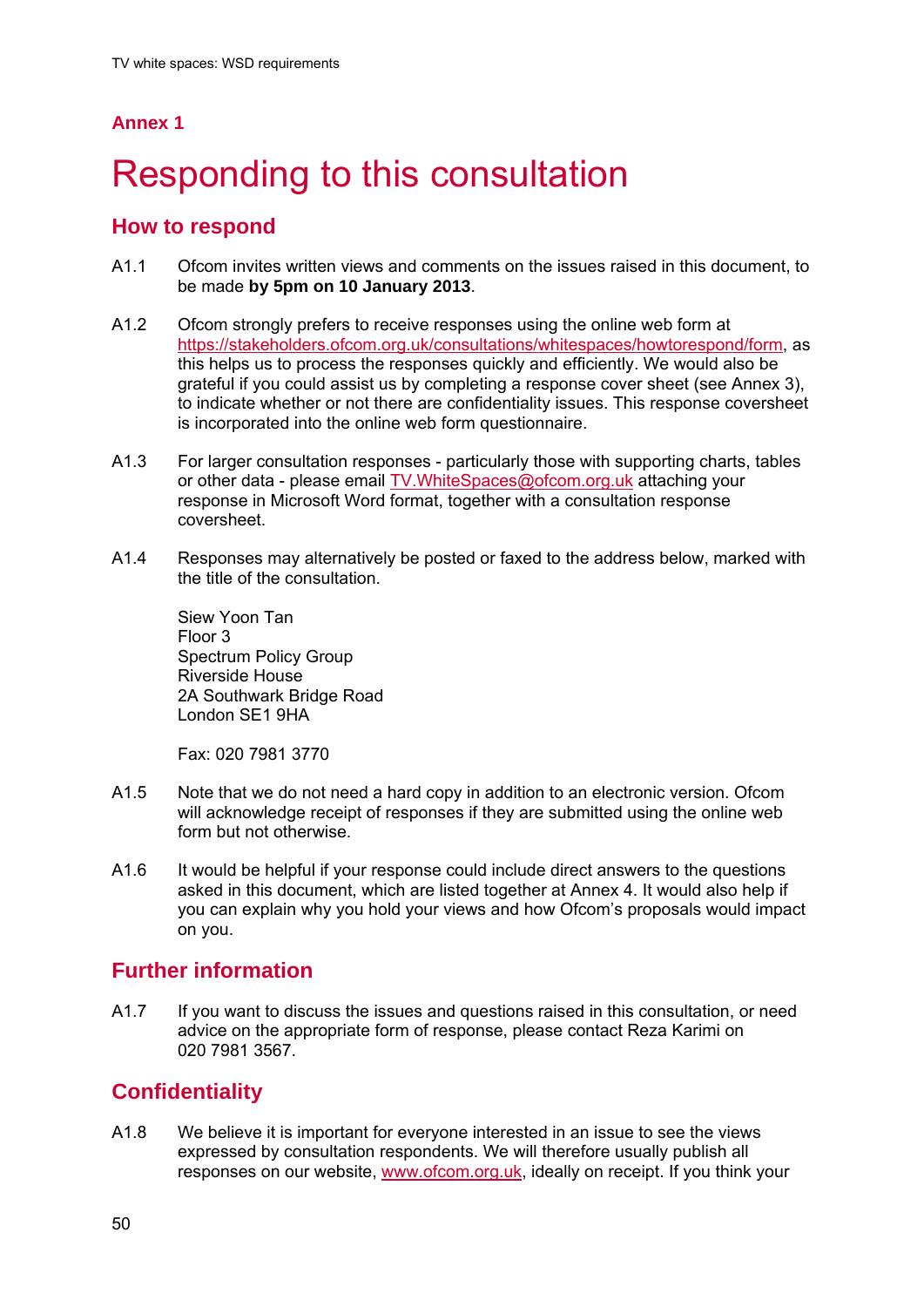response should be kept confidential, can you please specify what part or whether all of your response should be kept confidential, and specify why. Please also place such parts in a separate annex.

- A1.9 If someone asks us to keep part or all of a response confidential, we will treat this request seriously and will try to respect this. But sometimes we will need to publish all responses, including those that are marked as confidential, in order to meet legal obligations.
- A1.10 Please also note that copyright and all other intellectual property in responses will be assumed to be licensed to Ofcom to use. Ofcom's approach on intellectual property rights is explained further on its website at http://www.ofcom.org.uk/about/accoun/disclaimer/

### **Next steps**

- A1.11 Following the end of the consultation period, Ofcom intends to publish a statement in 2013.
- A1.12 Please note that you can register to receive free mail Updates alerting you to the publications of relevant Ofcom documents. For more details please see: http://www.ofcom.org.uk/static/subscribe/select\_list.htm

### **Ofcom's consultation processes**

- A1.13 Ofcom seeks to ensure that responding to a consultation is easy as possible. For more information please see our consultation principles in Annex 2.
- A1.14 If you have any comments or suggestions on how Ofcom conducts its consultations, please call our consultation helpdesk on 020 7981 3003 or e-mail us at consult@ofcom.org.uk . We would particularly welcome thoughts on how Ofcom could more effectively seek the views of those groups or individuals, such as small businesses or particular types of residential consumers, who are less likely to give their opinions through a formal consultation.
- A1.15 If you would like to discuss these issues or Ofcom's consultation processes more generally you can alternatively contact Graham Howell, Secretary to the Corporation, who is Ofcom's consultation champion:

Graham Howell **Ofcom** Riverside House 2a Southwark Bridge Road London SE1 9HA

Tel: 020 7981 3601

Email Graham.Howell@ofcom.org.uk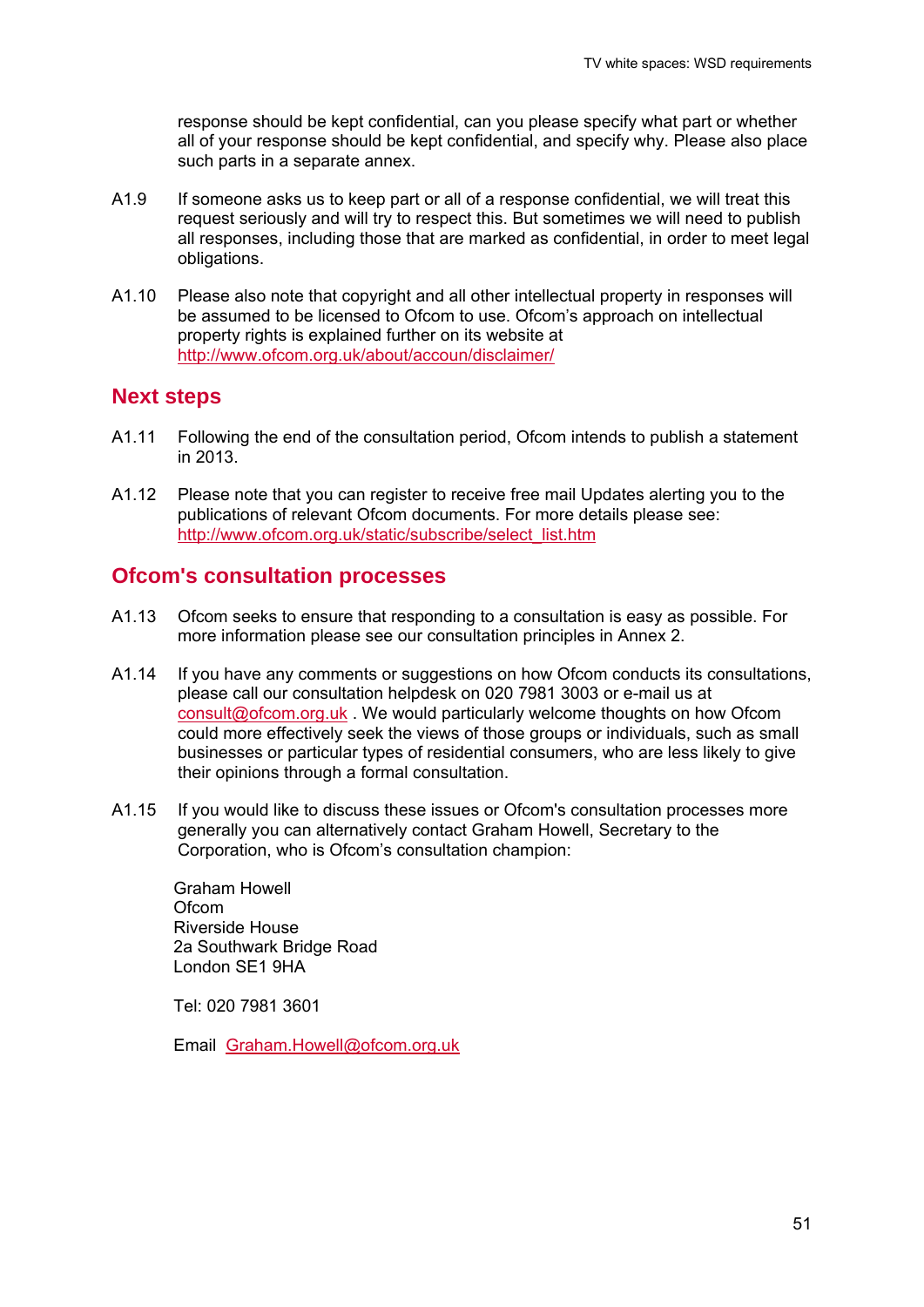## **Annex 2**

## Ofcom's consultation principles

A2.1 Ofcom has published the following seven principles that it will follow for each public written consultation:

## **Before the consultation**

A2.2 Where possible, we will hold informal talks with people and organisations before announcing a big consultation to find out whether we are thinking in the right direction. If we do not have enough time to do this, we will hold an open meeting to explain our proposals shortly after announcing the consultation.

## **During the consultation**

- A2.3 We will be clear about who we are consulting, why, on what questions and for how long.
- A2.4 We will make the consultation document as short and simple as possible with a summary of no more than two pages. We will try to make it as easy as possible to give us a written response. If the consultation is complicated, we may provide a shortened Plain English Guide for smaller organisations or individuals who would otherwise not be able to spare the time to share their views.
- A2.5 We will consult for up to 10 weeks depending on the potential impact of our proposals.
- A2.6 A person within Ofcom will be in charge of making sure we follow our own guidelines and reach out to the largest number of people and organisations interested in the outcome of our decisions. Ofcom's 'Consultation Champion' will also be the main person to contact with views on the way we run our consultations.
- A2.7 If we are not able to follow one of these principles, we will explain why.

## **After the consultation**

A2.8 We think it is important for everyone interested in an issue to see the views of others during a consultation. We would usually publish all the responses we have received on our website. In our statement, we will give reasons for our decisions and will give an account of how the views of those concerned helped shape those decisions.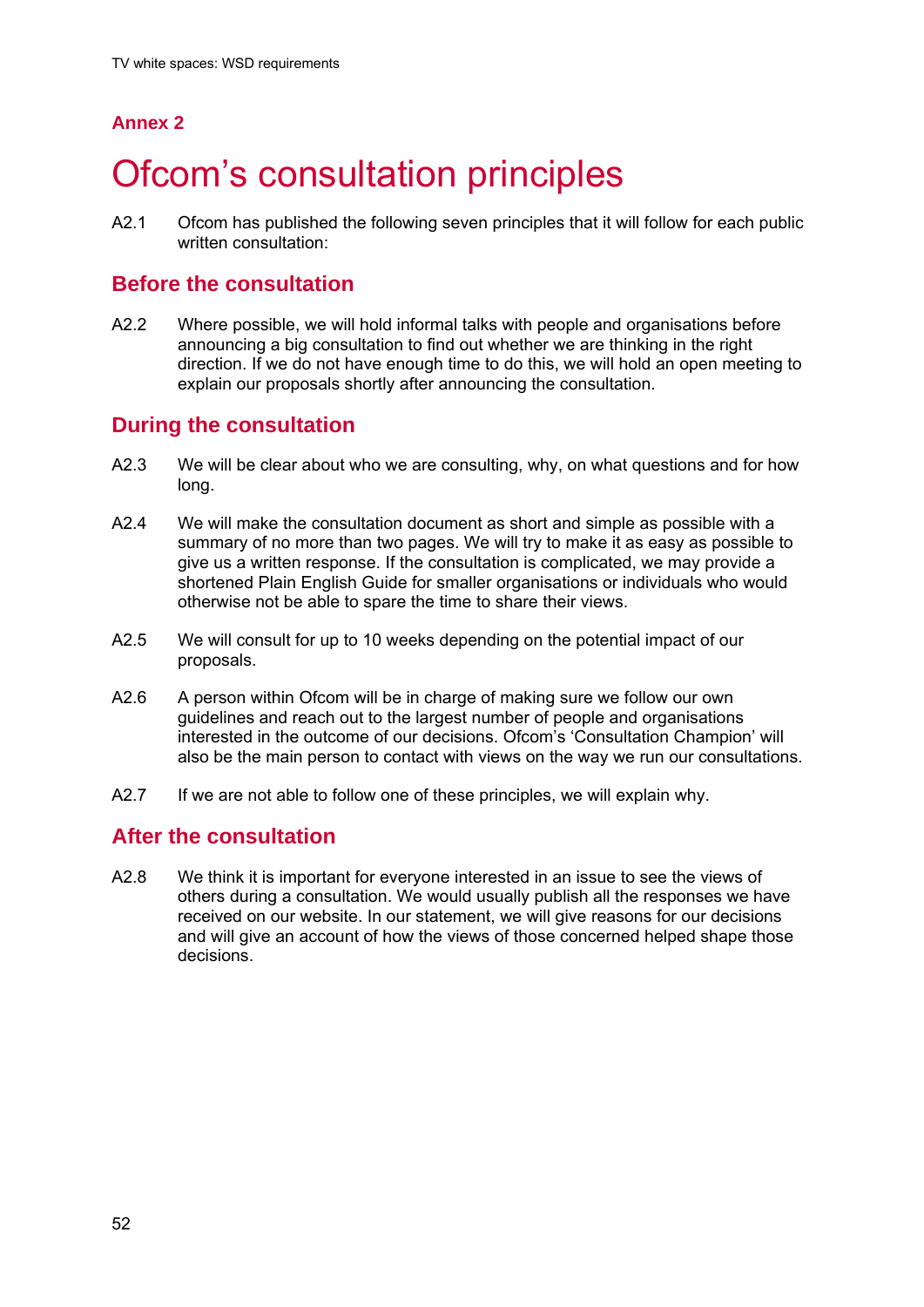### **Annex 3**

## 3 Consultation response cover sheet

- A3.1 In the interests of transparency and good regulatory practice, we will publish all consultation responses in full on our website, www.ofcom.org.uk.
- A3.2 We have produced a coversheet for responses (see below) and would be very grateful if you could send one with your response (this is incorporated into the online web form if you respond in this way). This will speed up our processing of responses, and help to maintain confidentiality where appropriate.
- A3.3 The quality of consultation can be enhanced by publishing responses before the consultation period closes. In particular, this can help those individuals and organisations with limited resources or familiarity with the issues to respond in a more informed way. Therefore Ofcom would encourage respondents to complete their coversheet in a way that allows Ofcom to publish their responses upon receipt, rather than waiting until the consultation period has ended.
- A3.4 We strongly prefer to receive responses via the online web form which incorporates the coversheet. If you are responding via email, post or fax you can download an electronic copy of this coversheet in Word or RTF format from the 'Consultations' section of our website at www.ofcom.org.uk/consult/.
- A3.5 Please put any parts of your response you consider should be kept confidential in a separate annex to your response and include your reasons why this part of your response should not be published. This can include information such as your personal background and experience. If you want your name, address, other contact details, or job title to remain confidential, please provide them in your cover sheet only, so that we don't have to edit your response.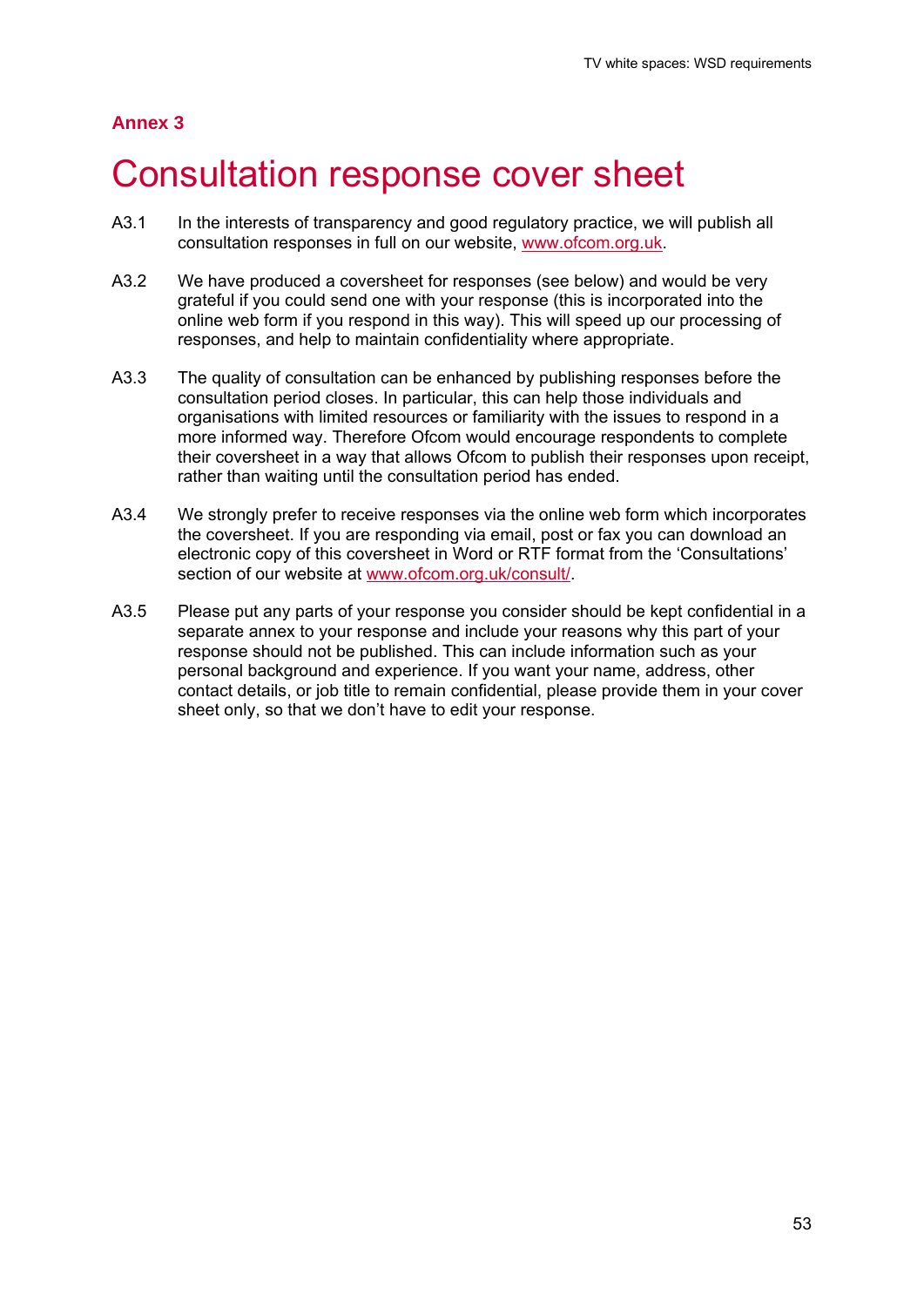## **Cover sheet for response to an Ofcom consultation**

| <b>BASIC DETAILS</b>                                                                                                                                                                                                                                                                                                                                                                                                                                                |  |  |  |  |  |
|---------------------------------------------------------------------------------------------------------------------------------------------------------------------------------------------------------------------------------------------------------------------------------------------------------------------------------------------------------------------------------------------------------------------------------------------------------------------|--|--|--|--|--|
| Consultation title:                                                                                                                                                                                                                                                                                                                                                                                                                                                 |  |  |  |  |  |
| To (Ofcom contact):                                                                                                                                                                                                                                                                                                                                                                                                                                                 |  |  |  |  |  |
| Name of respondent:                                                                                                                                                                                                                                                                                                                                                                                                                                                 |  |  |  |  |  |
| Representing (self or organisation/s):                                                                                                                                                                                                                                                                                                                                                                                                                              |  |  |  |  |  |
| Address (if not received by email):                                                                                                                                                                                                                                                                                                                                                                                                                                 |  |  |  |  |  |
| <b>CONFIDENTIALITY</b>                                                                                                                                                                                                                                                                                                                                                                                                                                              |  |  |  |  |  |
| Please tick below what part of your response you consider is confidential, giving your<br>reasons why                                                                                                                                                                                                                                                                                                                                                               |  |  |  |  |  |
| Nothing<br>Name/contact details/job title                                                                                                                                                                                                                                                                                                                                                                                                                           |  |  |  |  |  |
| Organisation<br>Whole response                                                                                                                                                                                                                                                                                                                                                                                                                                      |  |  |  |  |  |
| Part of the response<br>If there is no separate annex, which parts?                                                                                                                                                                                                                                                                                                                                                                                                 |  |  |  |  |  |
| If you want part of your response, your name or your organisation not to be published, can<br>Ofcom still publish a reference to the contents of your response (including, for any<br>confidential parts, a general summary that does not disclose the specific information or<br>enable you to be identified)?                                                                                                                                                     |  |  |  |  |  |
| <b>DECLARATION</b>                                                                                                                                                                                                                                                                                                                                                                                                                                                  |  |  |  |  |  |
| I confirm that the correspondence supplied with this cover sheet is a formal consultation<br>response that Ofcom can publish. However, in supplying this response, I understand that<br>Ofcom may need to publish all responses, including those which are marked as confidential,<br>in order to meet legal obligations. If I have sent my response by email, Ofcom can disregard<br>any standard e-mail text about not disclosing email contents and attachments. |  |  |  |  |  |
| Ofcom seeks to publish responses on receipt. If your response is<br>non-confidential (in whole or in part), and you would prefer us to<br>publish your response only once the consultation has ended, please tick here.                                                                                                                                                                                                                                             |  |  |  |  |  |
| Signed (if hard copy)<br>Name                                                                                                                                                                                                                                                                                                                                                                                                                                       |  |  |  |  |  |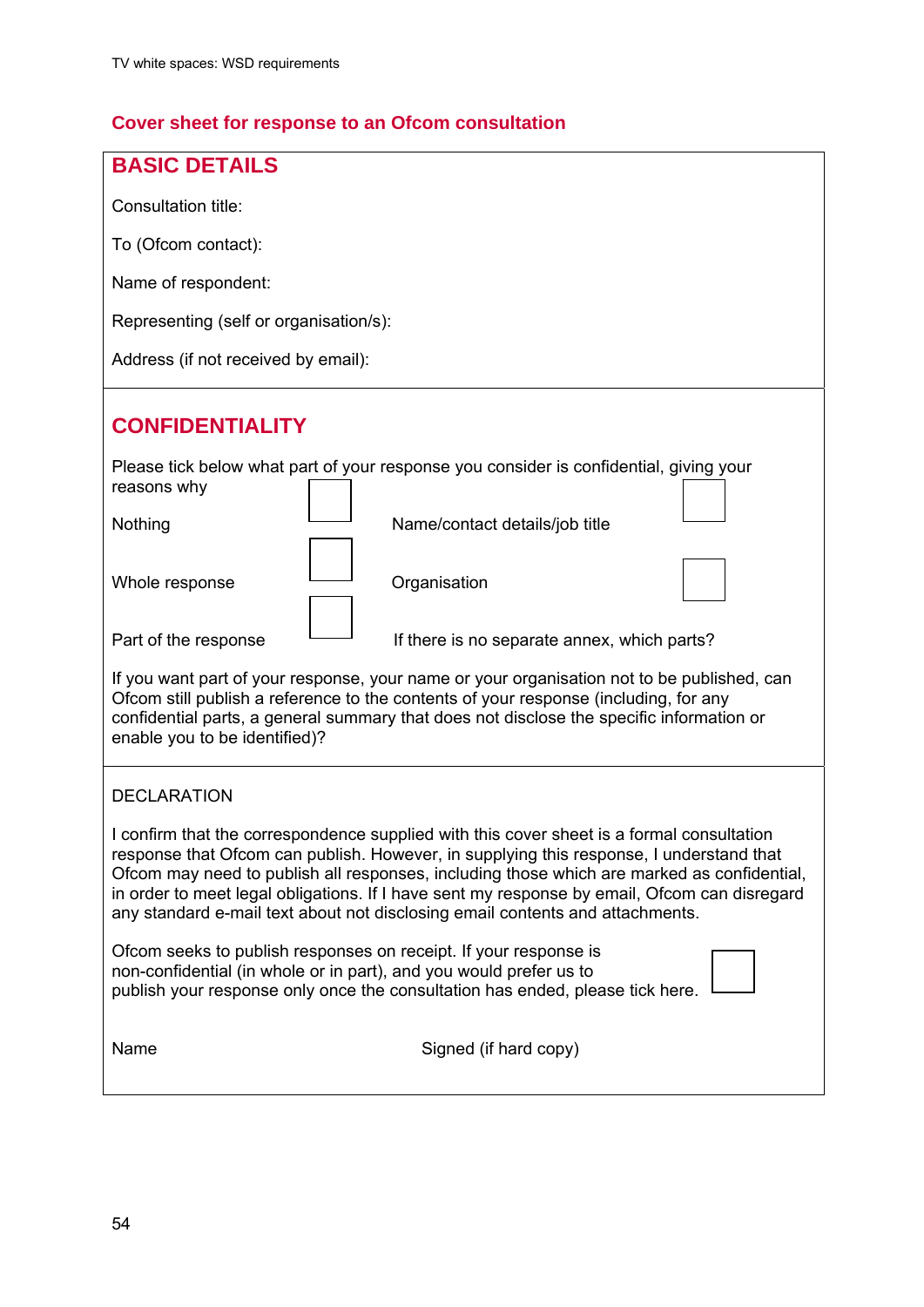#### **Annex 4**

## **Consultation questions**

A4.1 The following is a list of consultations questions raised in this document:

*Question 1: Do you agree with our approach to defining the various categories of WSDs?* 

*Question 2: Do you agree with our proposed sequence of operations for WSDs?* 

*Question 3: Do you agree with our proposed additional operational requirements for master WSDs?* 

*Question 4: Do you agree with our proposed additional operational requirements for slave WSDs?* 

*Question 5: Do you agree with the proposed device parameters, operational parameters and channel usage parameters?* 

*Question 6: Do you agree with our approach of implementing the requirements in the example SI and the draft IR and VNS?*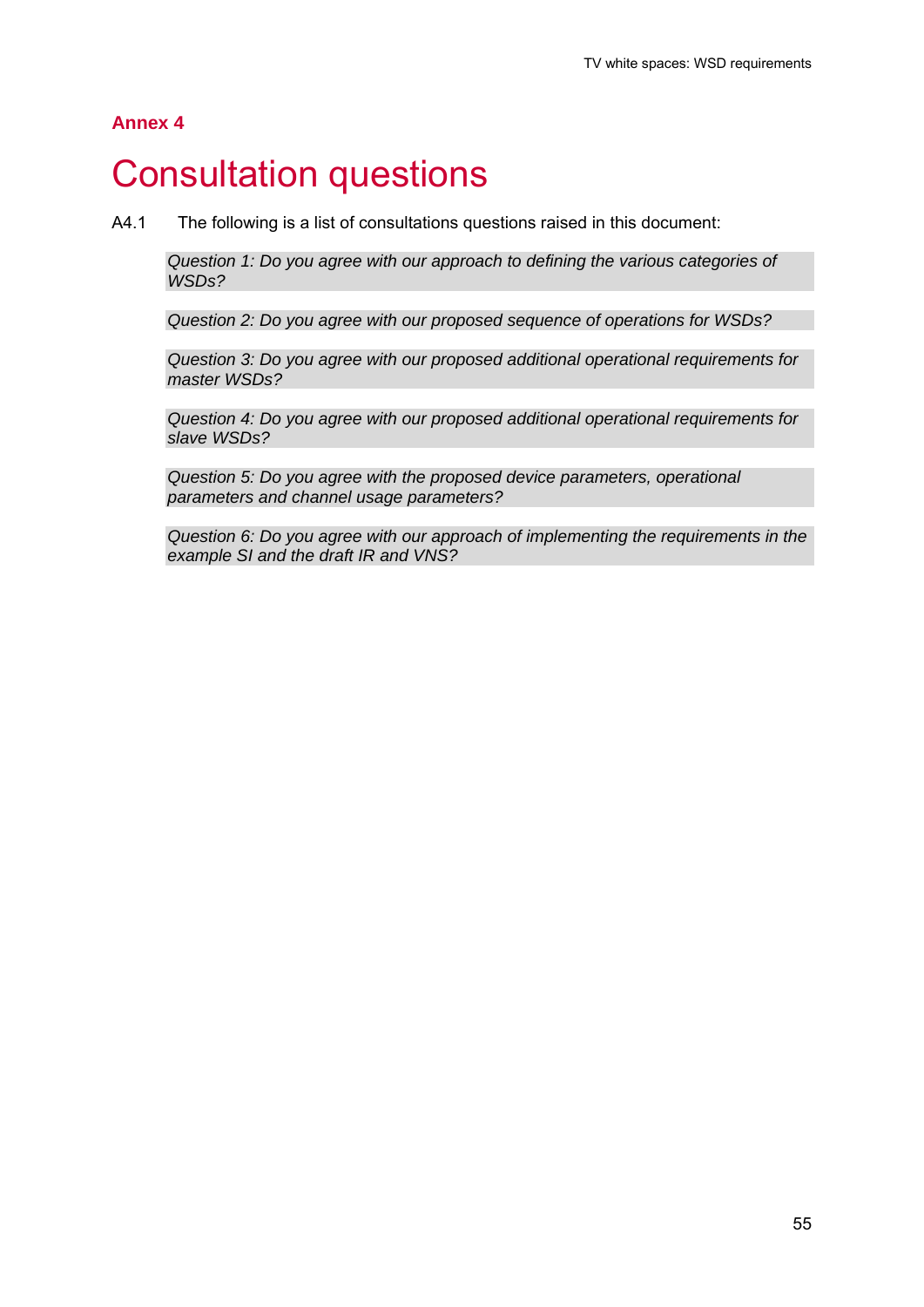## **Annex 5**

## Impact assessment

## **Introduction**

- A5.1 The analysis presented in this section, together with our analysis on technical and functional issues in Section 5 and Section 6, is an impact assessment of the proposals relating to WDSs presented in Section 5 and Section 6. Our intention is to implement these proposals, and previous policy decisions in this area, in a suite of three documents that we have published in draft form alongside this document: an example statutory instrument, a draft interface requirement document and a draft voluntary national specification.
- A5.2 Impact assessments are defined in Section 7 of the Communications Act 2003. They provide a valuable way of assessing different options for regulation and showing why the preferred option was chosen. They form part of best-practice policy-making. This is reflected in Section 7 of the Communications Act, which means that generally we have to carry out impact assessments where our proposals would be likely to have a significant effect on businesses or the general public or when there is a major change in our activities. However, as a matter of policy, we are committed to carrying out and publishing impact assessments in relation to the great majority of our policy decisions. For further information about our approach to impact assessments, see the guidelines "Better policy-making: Ofcom's approach to impact assessment," which are on our website at www.ofcom.org.uk/consult/policy\_making/guidelines.pdf.
- A5.3 You should send any comments on this impact assessment to us by the closing date for this consultation. We will consider all comments before moving to our next step, which would be the notification to the European Commission of this suite of three documents.

## **The citizen and/or consumer interest**

- A5.4 Assuming that access to TV white spaces is allowed, we expect there to be citizen and consumer benefits. White space access might be used, for example, to facilitate wireless distribution around the home, local- or personal-area networks, wireless systems within public spaces and many other applications not yet envisaged.
- A5.5 We considered in detail the citizen and consumer benefits of allowing licence exempt access to the TV white spaces in our November 2010 consultation. We do not consider that there have been any major events or developments that could change our assessment of the benefits and costs to citizens and consumers, so we only summarise here the main points of that assessment.
- A5.6 The use of WSDs might enable new applications or make existing applications less expensive, which could bring significant benefits to consumers. However, estimating the value that these applications might bring in practice is very difficult because, at present, it is unclear what their scope, function and take-up might be. In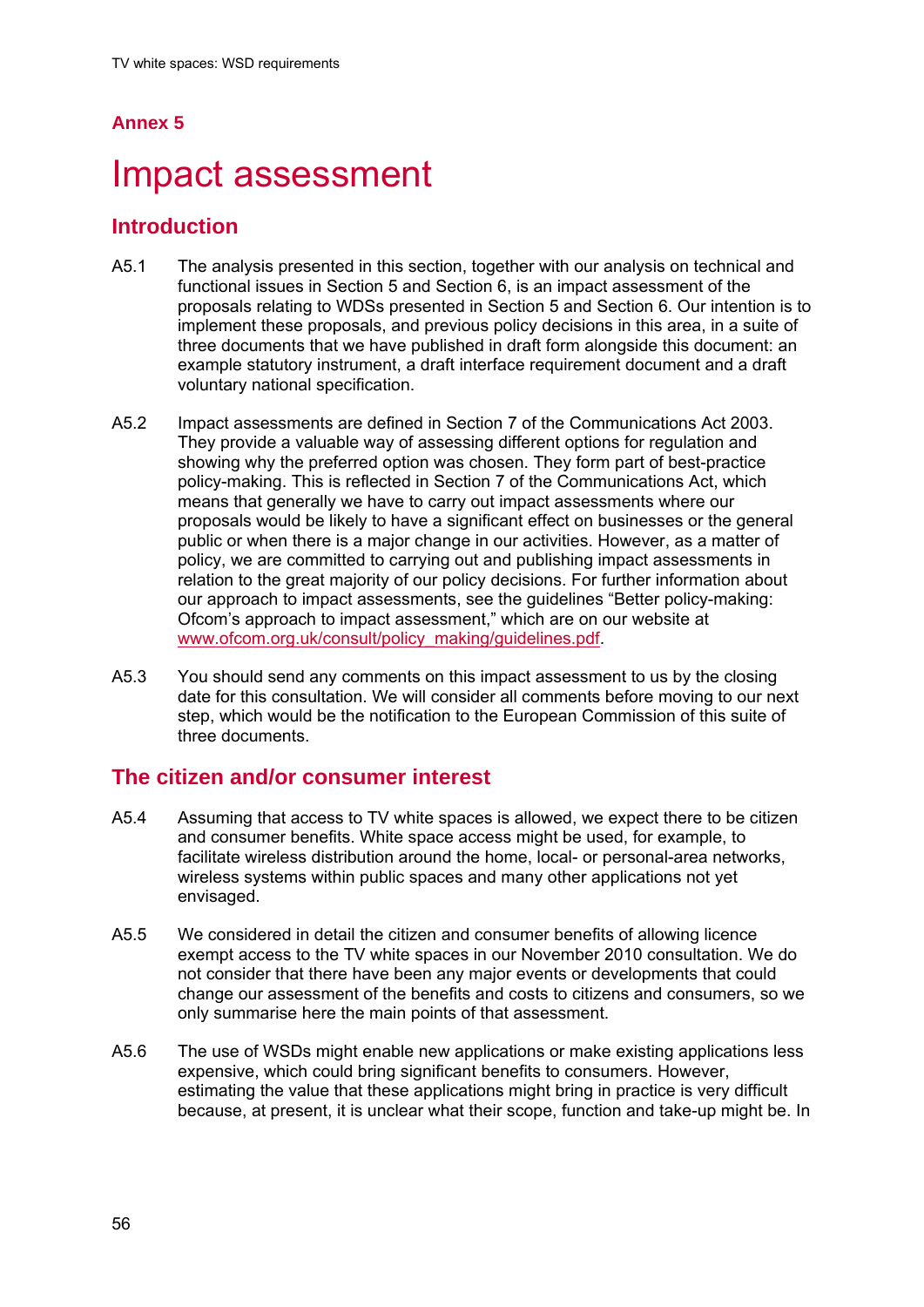the DDR statement<sup>51</sup>, we estimated that the direct benefits of licence exempt use of cleared spectrum in the UHF band, plus the broader social value such as increasing access to digital services by specific stakeholder groups, could be up to in the range of £200-320m net present value over 20 years. White space access as proposed will have less value, because of the restrictions imposed by coexistence with incumbent services.

- A5.7 Use of white spaces may have negative impacts on citizens and consumers. We identified the following two main effects in the November 2010 consultation:
	- increased risk of harmful interference to existing licensed uses; and
	- constraints to the future development of more valuable licensed uses of the spectrum.
- A5.8 We argued in November 2010 that the risks of these impacts materialising is low. The regime based on geo-location and databases goes a long way in mitigating the interference risk. Furthermore, one of the main objectives of our work in the last year has been to put in place the mechanisms and requirements that ensure that incumbent users will not be unduly affected by licence exempt use. Section 5 and section 6 in this document contain proposed requirements and technical specifications for the WSDs that in our view achieve this.
- A5.9 With regards to future developments of valuable uses, we continue to believe that the database approach is appropriate to enable Ofcom to ensure that new, higher value use can be introduced with the assurance that it will be protected from interference from licence exempt users.

## **Policy objective**

1

- A5.10 Section 5 and Section 6 of this document present our proposals for the requirements of licence exempt devices operating in the TV white spaces. These requirements arise from our understanding of how our duties, in particular our spectrum management duties, are relevant to the regulation of the TV white spaces. Specifically, we believe that we should:
	- Facilitate access to TV white spaces. As explained above, there are significant benefits to citizens and consumers in making TV white spaces available on a licence exempt basis.
	- Protect incumbent users. DTT and PMSE generate significant economic benefit, and in addition DTT plays a key public policy role in providing universal low cost public service broadcast. In consequence, we must ensure that any new use coexisting in the same frequency band does not cause harmful interference to these services.
	- Minimise the regulatory burden. A certain amount of regulation is necessary to authorise access to TV white spaces and to protect the incumbents, but we have tried to keep this as light as possible to ensure flexibility.

<sup>&</sup>lt;sup>51</sup> "Digital dividend review: A statement on our approach". http://stakeholders.ofcom.org.uk/consultations/ddr/statement/ .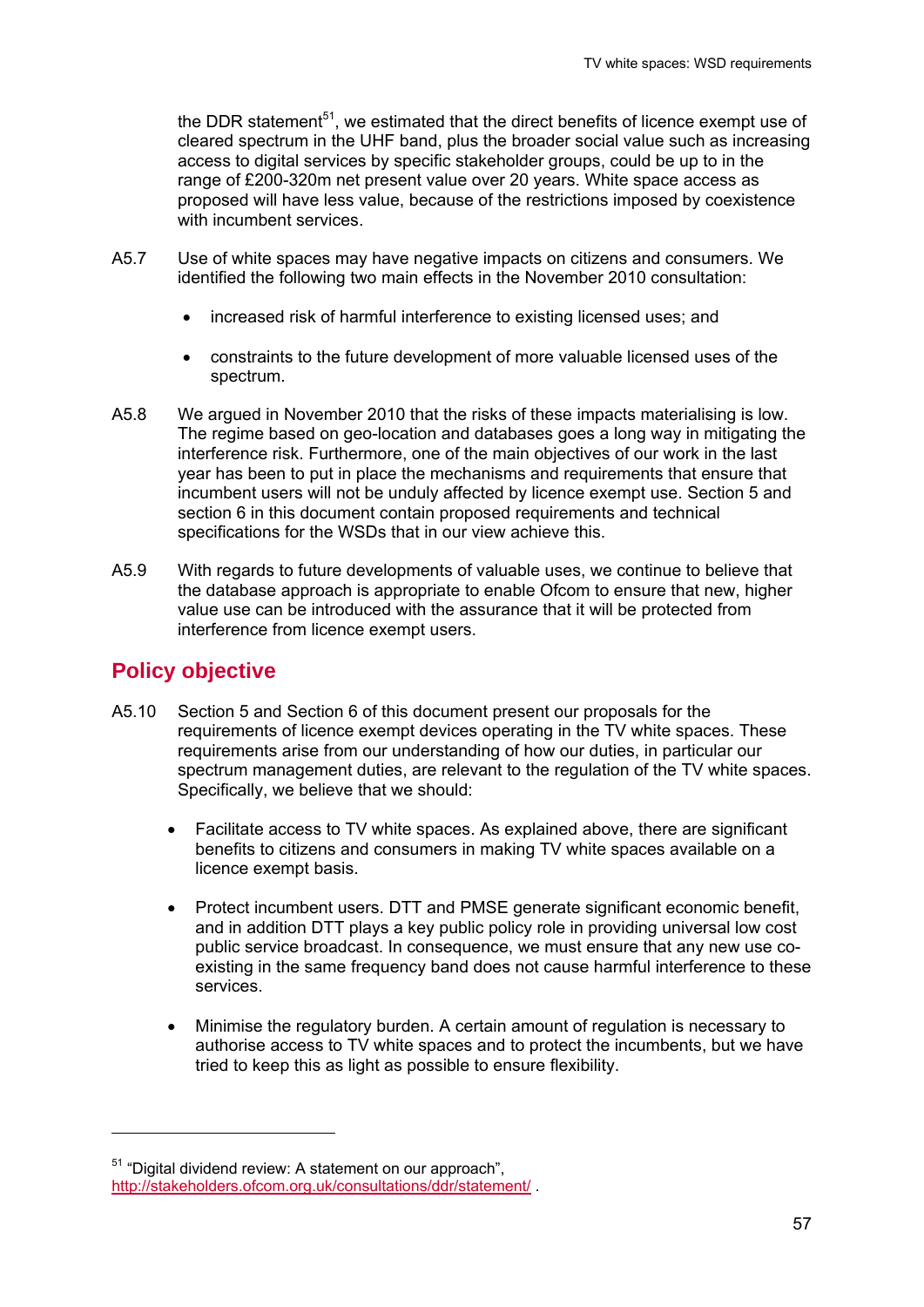- A5.11 We consider that the proposals in Section 5 and Section 6, and the regulatory framework that we have already consulted on, achieve these policy objectives because:
	- They put in place the legal instruments that enable access to TV white spaces without the need for a licence under the WT Act.
	- They enable arrangements whereby the qualifying WSDB will have appropriate information from devices in order to determine the frequencies and powers that devices may use, and require that devices only transmit according to the information received from the qualifying WSDB.
	- They ensure that the WSDB receives the information about the actual radio resource (i.e. frequencies and power levels) that devices employ.
	- They include only the requirements that, in our view, are essential to put in place a regime that protects incumbents from undue interference.
- A5.12 We explain in the relevant paragraphs of Sections 5 and 6 how each proposed requirement supports these high level requirements, and what alternatives may have been available.

## **Costs and benefits**

- A5.13 We consider that the benefits of the proposed device requirements are clear: they provide the necessary safeguards to protect incumbent uses from undue interference, whilst enabling the introduction of new, innovative uses.
- A5.14 The main cost of our proposals is that they might impose complexity and require exchange of information (communications overheads) between the entities (the database, the master WSD and the slave WSD). In certain cases, these might be seen as restricting the flexibility afforded by innovative technology solutions.
- A5.15 We consider that the complexity and overheads of our requirements are minor and well within what current wireless technologies can manage. We have made every effort to limit any restrictions on flexibility and have defined the requirements to be technology neutral. We consider that if we were to remove any of the proposed requirements, then the protection of incumbents from interference might be compromised. Therefore, we believe that our proposals present the right compromise between enabling the benefits whilst mitigating the costs.

## **Conclusion on the proposed requirements**

A5.16 As we have explained in the relevant sections of this document, we consider that the options chosen provide the best compromise in observing our duties – manifested in the high level requirements above  $-$  and mitigating complexity, overheads and rigidity for the new users.

## **Equality Impact Assessment**

A5.17 Following an initial analysis undertaken in relation to this project we are not aware that the issues being considered here are intended to (or would, in practice,) have a significant differential impact on different racial groups, on disabled citizens or consumers or other minority groups compared with citizens and consumers in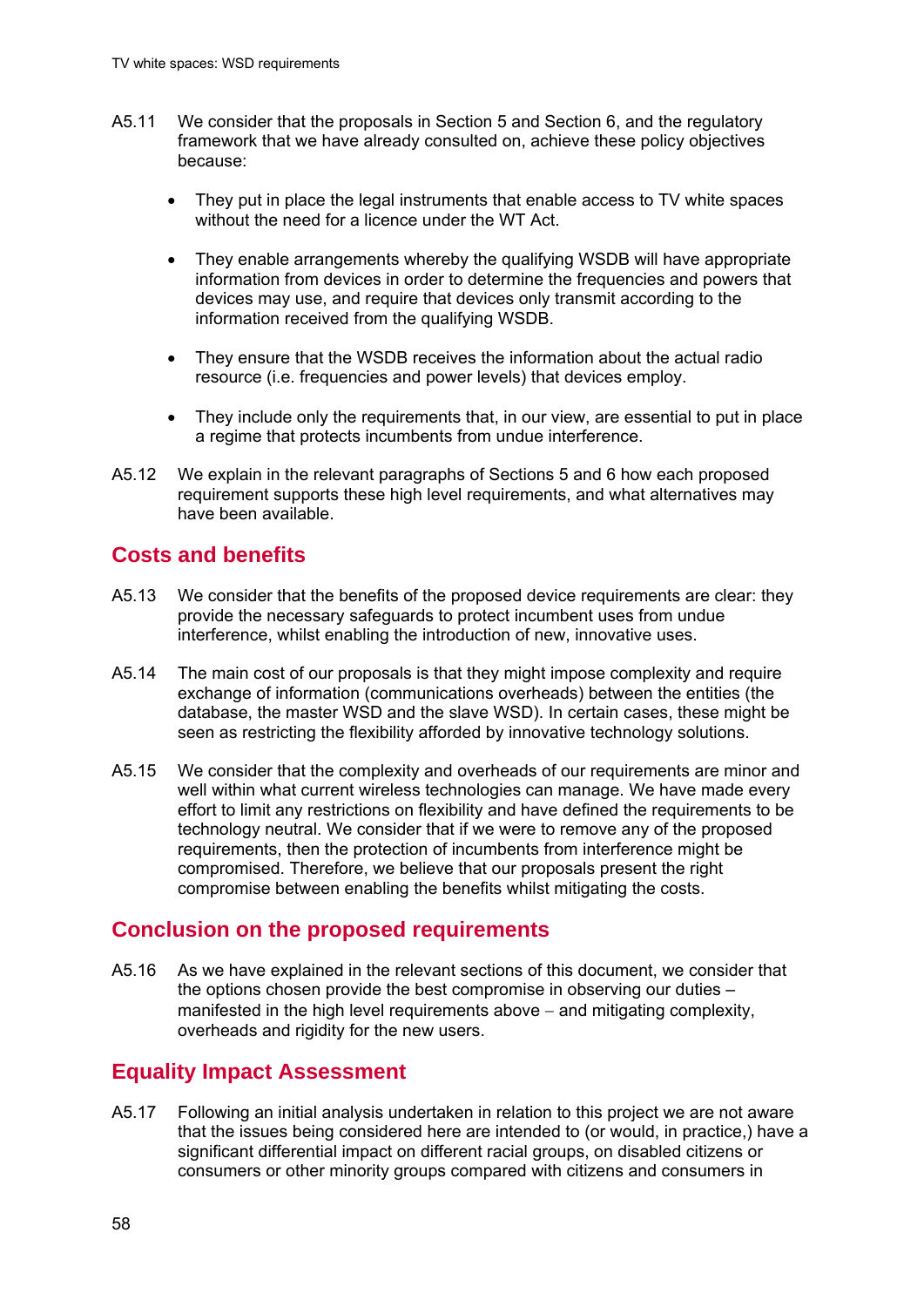general. Similarly, the proposed policies do not make distinctions between consumers or citizens in different parts of the UK or between consumers and citizens on low incomes. We do not believe that the proposed policies will have a particular effect on one group of consumers over another.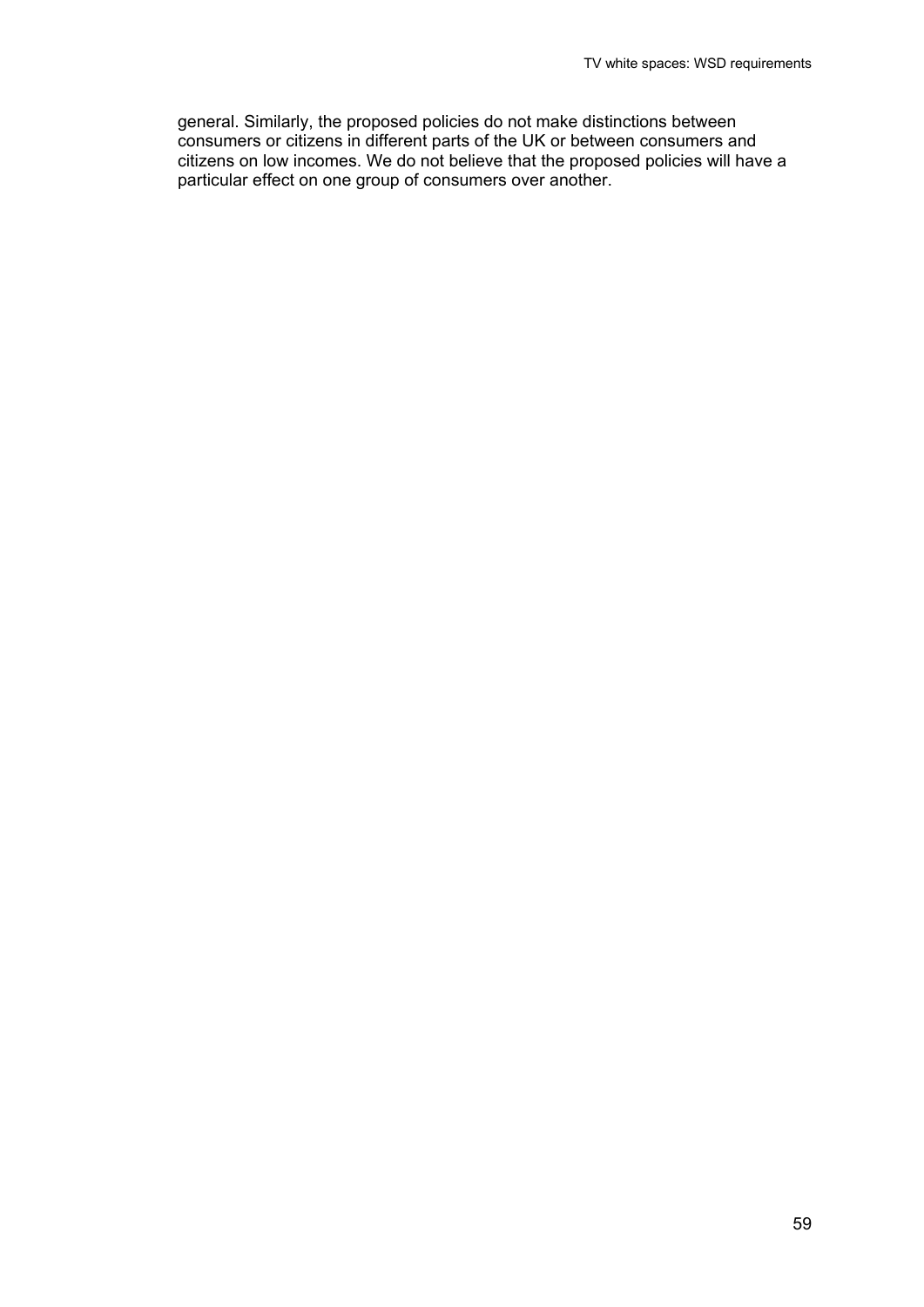## **Annex 6**

# 6 Constraints for multi-channel WSD transmissions

## **Summary**

- A6.1 A multi-channel white space device (WSD) is one which radiates simultaneously in multiple (contiguous or otherwise) 8 MHz DTT channels.
- A6.2 In the current framework, TV white space availability is calculated by a database based on the assumption of a WSD radiating in a single DTT channel and subject to constraints relating to the harmful interference to the DTT and PMSE services.
- A6.3 Clearly, it is inconceivable that a WSD could be allowed to radiate proportionally greater powers with increasing bandwidth. This has implications both in terms of harmful interference to the DTT and PMSE services, as well as interference among WSDs (issues of politeness).
- A6.4 For this reason, additional rules are necessary for dealing with cases of multichannel WSD radiation. In this brief analysis we present just such a rule52, and explain why  $-$  in the absence of relevant information at the WSD regarding the  $interference$  environment  $-$  there are few (if any) viable alternatives to the derived rule.

## **Problem formulation**

- A6.5 Consider the following toy scenario: There exists a single 8 MHz victim DTT channel, and two 8 MHz interferer WSD adjacent channels (we shall call the latter channels 1 and 2).
- A6.6 According to the current framework for access to TVWSs, a database will have preestablished that a WSD can radiate power  $\Pi_1$  in channel 1 or power  $\Pi_2$  in channel 2. By definition,

$$
r_1 \Pi_1 = r_2 \Pi_2 = K = \text{Constant}
$$
 (1)

where  $r_1$  and  $r_2$  are protection coefficients (products of protection ratios and coupling gains) from interferer channels 1 and 2 to the victim channel.

A6.7 Question – If a WSD wishes to radiate over <u>both</u> channels 1 and 2, what powers  $P_1$ and  $P_2$  can it radiate within channels 1 and 2, respectively?

1

 $52$  This was originally suggested at Ofcom's TVWS technical working group: Ron Porat, Vinko Erceg, "Multi-channel support," Broadcom, 24, May 2012.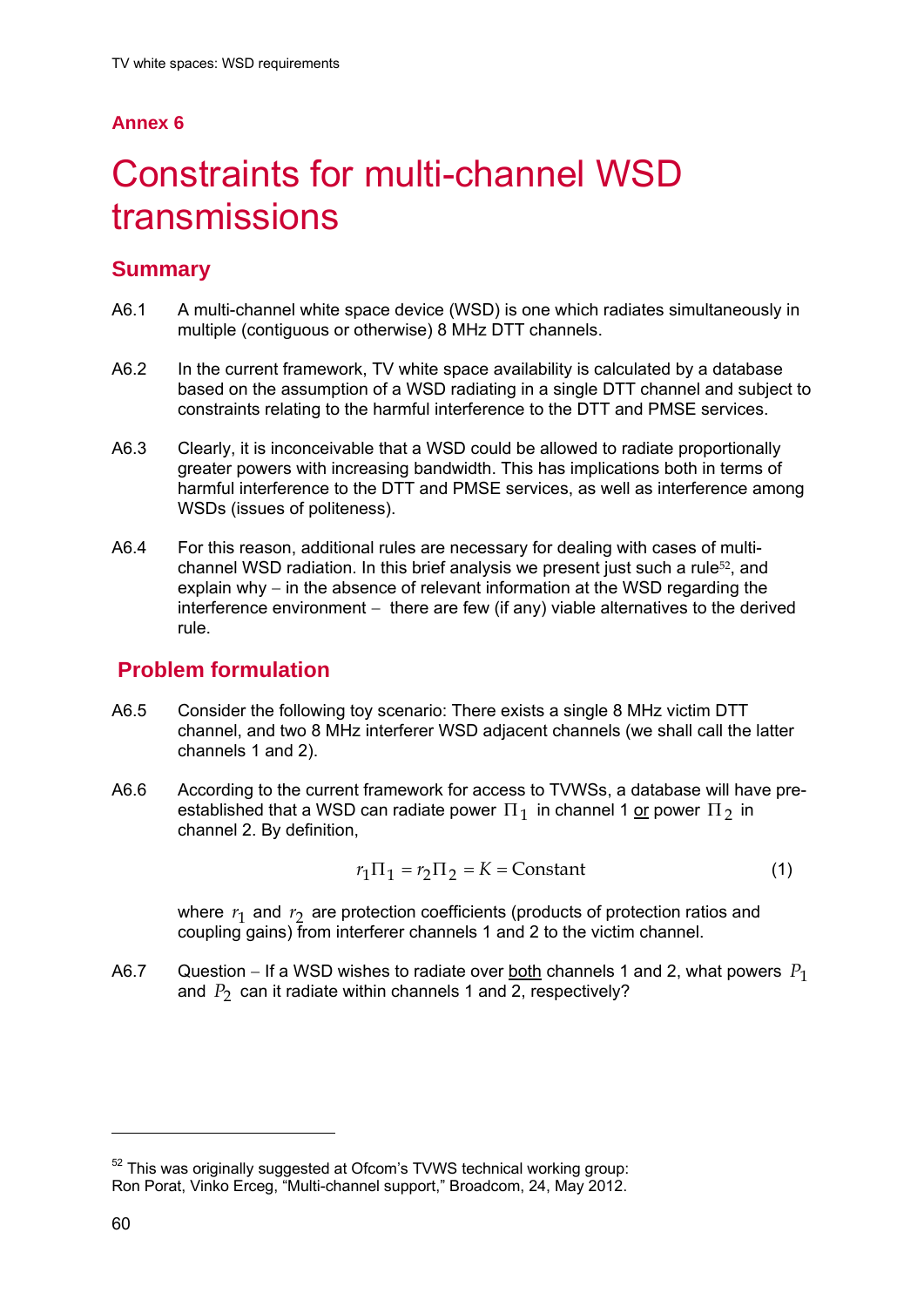### **Solution**

A6.8 Strictly speaking, the correct answer to the formulated question is that the WSD can radiate at  $P_1$  and  $P_2$  so long as:

$$
r_1P_1 + r_2P_2 \le K \tag{2}
$$

or stated differently, so long as:

$$
P_2 \le \frac{K}{r_2} - \frac{r_1}{r_2} P_1 \tag{3}
$$

A6.9 This is illustrated in the figure A1 below:



Figure A1. Locus of possible radiated powers.

- A6.10 In short, the device should be allowed to radiate according to an infinite number of combinations of  $(P_1, P_2)$  pairs, so long as the relationship between  $P_1$  and  $P_2$ stated in Equation  $\overline{3}$ ) is satisfied. However, in order to know this relationship, the device needs to know the values of  $r_1$ ,  $r_2$  and  $K$ .
- A6.11 A highly advanced database of the future might be sophisticated enough to report  $r_1$ ,  $r_2$ , and *K* to the device. However, this is highly complicated and not possible in our current framework, i.e., we have to live in a world of incomplete information. Whatever strategy we adopt, we need to assume that the WSD has no knowledge of  $r_1$ ,  $r_2$  and  $\tilde{K}$ .
- A6.12 Absent any information on  $r_1$ ,  $r_2$  and K, we can identify an upper bound on  $P_1$ and  $P_2$  as follows. Consider the upper bound

$$
P_1 + P_2 \le \min(\Pi_1, \Pi_2). \tag{4}
$$

A6.13 Then, if follows that:

$$
K = \max(r_1, r_2) \min(\Pi_1, \Pi_2)
$$
  
\n
$$
\geq \max(r_1, r_2) (P_1 + P_2) \geq r_1 P_1 + r_2 P_2.
$$
 (5)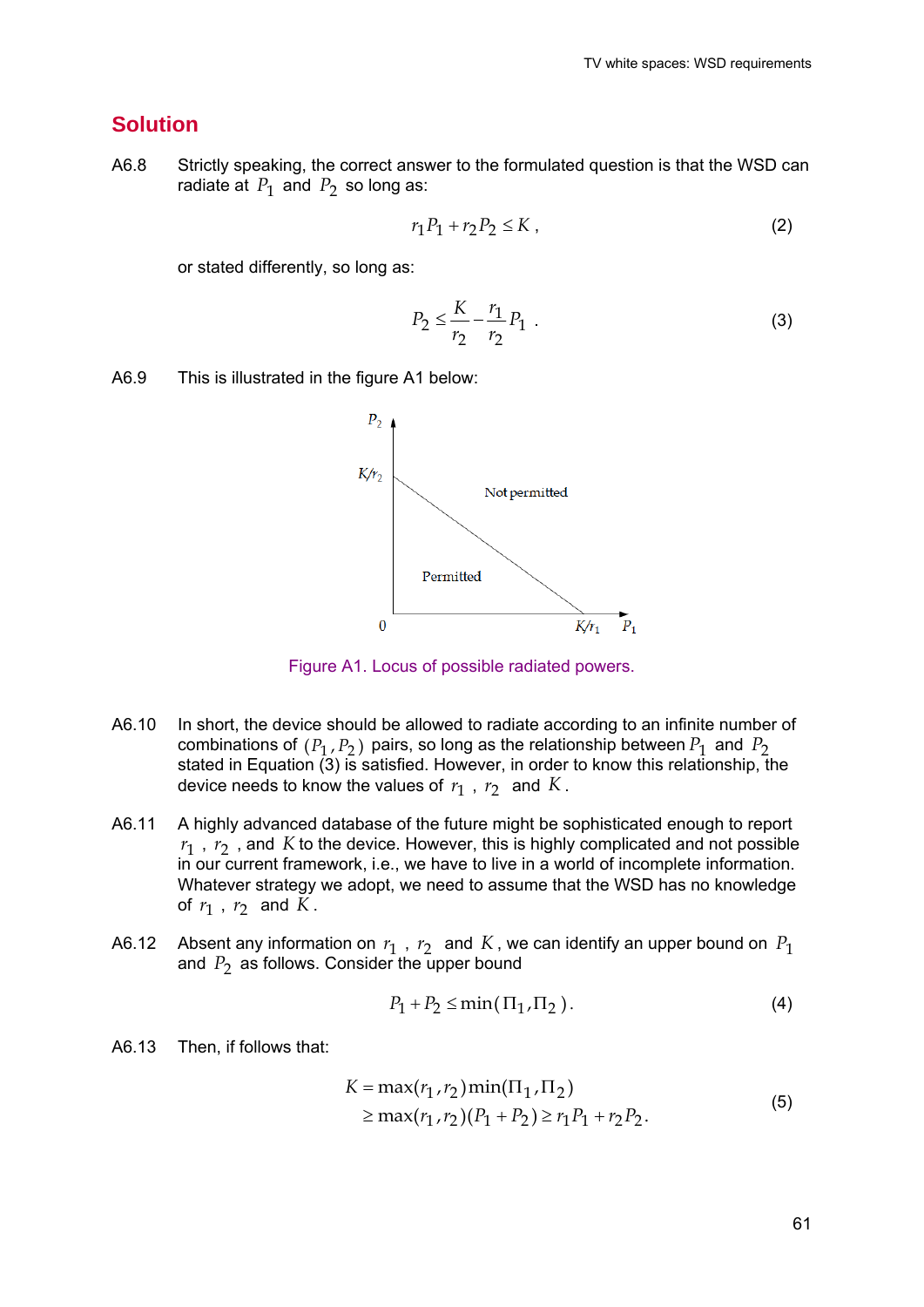- A6.14 In other words, the upper bound of Equation (4) satisfies our requirement of Equation (2). The bound is not very tight, but, absent additional information, it is the best we can manage.
- A6.15 So, given maximum permitted power levels  $\Pi_1$  in channel 1 and  $\Pi_2$  in channel 2, the constraints on a 2-channel WSD's EIRPs in each channel can be written as:

$$
P_1 + P_2 \leq \min(\Pi_1, \Pi_2). \tag{6}
$$

 $\blacksquare$ 

- A6.16 In other words, the total EIRP must not exceed the smallest maximum permitted EIRP specified over each of the two DTT channels. This readily generalises to requirement (b) for WSD multi-channel transmissions described in Section 5 of this document.
- A6.17 In addition, without loss of generality, assume that  $\Pi_1 < \Pi_2$ . The implication is that:

$$
P_1 + P_2 \le \min(\Pi_1, \Pi_2),
$$
  

$$
P_1 + P_2 \le \Pi_1,
$$

$$
\begin{aligned} &\Rightarrow P_1 \leq \Pi_1, \\ &\Rightarrow P_2 \leq \Pi_1 \leq \Pi_2. \end{aligned}
$$

In other words, the EIRPs in each channel also comply with the maximum permitted values in each channel.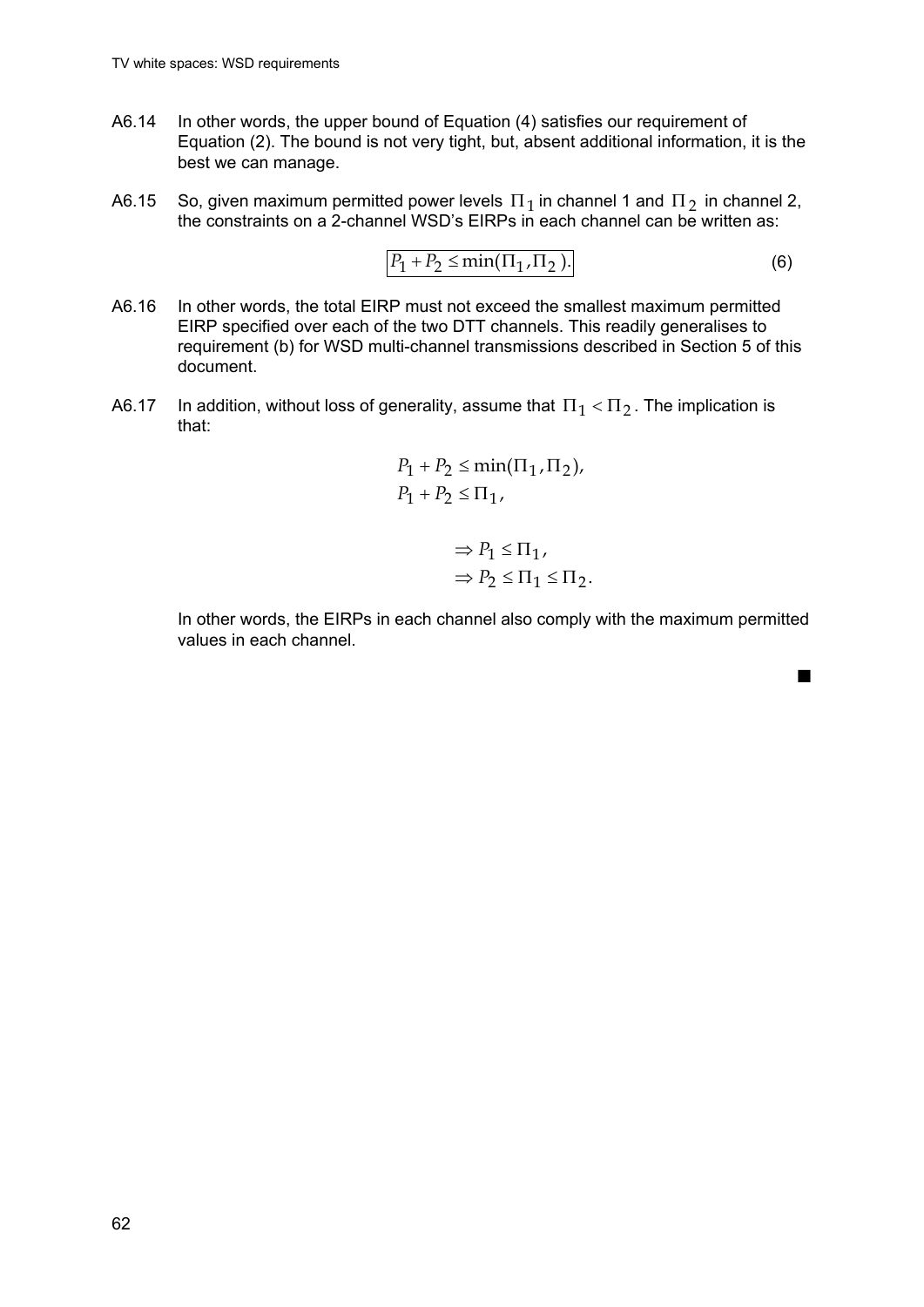#### **Annex 7**

## **Glossary**

- A7.1 Altitude Height above sea level.
- A7.2 Association The process whereby a slave WSD initially identifies itself to its serving master WSD (typically, but not necessarily, via transmissions in the TV white spaces).
- A7.3 Channel usage parameters These are parameters that are reported by a WSD to inform a WSDB of the actual radio resources that it intends to use.
- A7.4 Device parameters These are parameters that relate to a specific WSD. They can be either master device parameters or slave device parameters;
- A7.5 Digital terrestrial television (DTT) Terrestrial platform for the delivery of TV content via broadcasting in the UHF band.
- A7.6 Generic operational parameters The technical parameters received by a master WSD from the WSDB (or by a slave WSD from the WSDB through its serving master WSD) for the slave WSD's transmissions in the TV white spaces, but not specific to the slave's device parameters. Generic operational parameters apply, for instance, to a slave WSD's initial transmissions for purposes of association with its serving master WSD.
- A7.7 Geographic validity  $-$  This is the geographic area within which the operational parameters for a geo-located white space device are valid. That geographic area is the area within a 50 metre radius of the latitude and longitude coordinates of the geo-located white space device determined at the time at which that geo-located white space device last reported its latitude and longitude coordinates to a qualifying white space database.
- A7.8 Geo-location capability This is the ability of a WSD to determine and report its latitude and longitude coordinates. Some WSDs may also have the ability to determine and report their altitude which is the height of their antenna above sea level.
- A7.9 Horizontal geo-location capability Capability of a WSD to determine its geographic latitude and longitude coordinates.
- A7.10 In-block emissions These are emissions that fall within a DTT channel that is used by a WSD for purposes of transmitting information to a receiver. For a WSD which transmits simultaneously in k DTT channels, the in-block emissions fall within k segments of the signal's frequency spectrum, each 8 MHz wide. Emissions are specified here as equivalent isotropic radiated power (EIRP).
- $A7.11$  Master operational parameters  $-$  These are the technical parameters which a master WSD receives from a WSDB for the purposes of the master WSD's transmissions in the frequency band 470 – 790 MHz;
- A7.12 Master WSD This is geo-located WSD that obtains master operational parameters for its own transmissions and slave operational parameters for the transmissions of